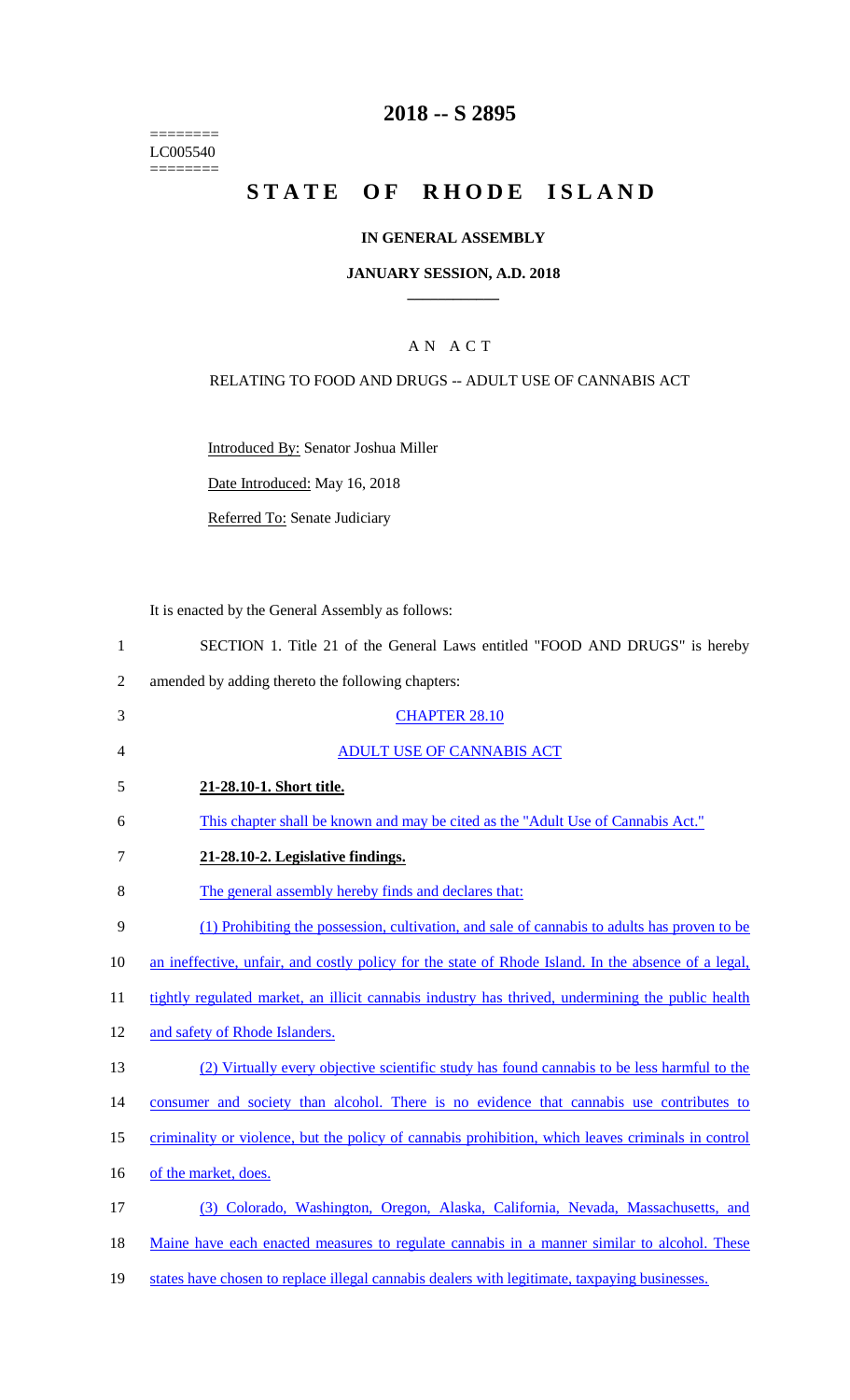- (4) The regulation and taxation of cannabis for adult use in other states is working successfully. Revenue is being diverted away from the illicit drug market and into projects such as school construction and substance abuse treatment; far fewer people are receiving criminal records for cannabis offenses; and the regulated cannabis market has created thousands of new 5 jobs and contributed to economic growth. (5) Recognizing that a majority of Rhode Islanders support ending the failed policy of cannabis prohibition, Rhode Island joins these other states in replacing cannabis prohibition with regulation and taxation. **21-28.10-3. Definitions.** 10 For purposes of this chapter: (1) "Cannabis" means marijuana and all parts of the plant of the genus cannabis, whether 12 growing or not; the seeds thereof; the resin extracted from any part of the plant; and every 13 compound, manufacture, salt, derivative, mixture, or preparation of the plant, its seeds, or resin. It 14 does not include hemp, the mature stalks of the plant, fiber produced from the stalks, oil or cake 15 made from the seeds of the plant, or any other compound, manufacture, salt, derivative, mixture, or preparation of the mature stalks (except the resin extracted from it), fiber, oil, or cake, or the 17 sterilized seed of the plant that is incapable of germination. (2) "Cannabis cultivation facility" means an entity that is registered pursuant to chapter 19 28.11 of title 21, to be exempt from state penalties for cultivating, preparing, packaging, and selling cannabis to a retailer, processor, or another cannabis cultivation facility, but not for manufacturing or selling cannabis products or selling cannabis to the general public. (3) "Cannabis establishment" means a cannabis cultivation facility, processor, retailer, or cannabis testing facility. (4) "Cannabis paraphernalia" means equipment, products, and materials which are used or intended for use in planting, propagating, cultivating, growing, harvesting, manufacturing,
- compounding, converting, producing, processing, preparing, testing, analyzing, packaging,
- repackaging, storing, containing, concealing, ingesting, inhaling, or otherwise introducing
- 28 cannabis into the human body.
- (5) "Cannabis processor" means an entity registered pursuant to chapter 28.11 of title 21
- to be exempt from state penalties for purchasing cannabis from cannabis cultivation facilities,
- manufacturing cannabis products, and selling, giving, or transferring cannabis products to a
- cannabis retailer or a cannabis testing facility.
- (6) "Cannabis products" means concentrated cannabis and products that are comprised of cannabis and other ingredients that are intended for use or consumption, such as, but not limited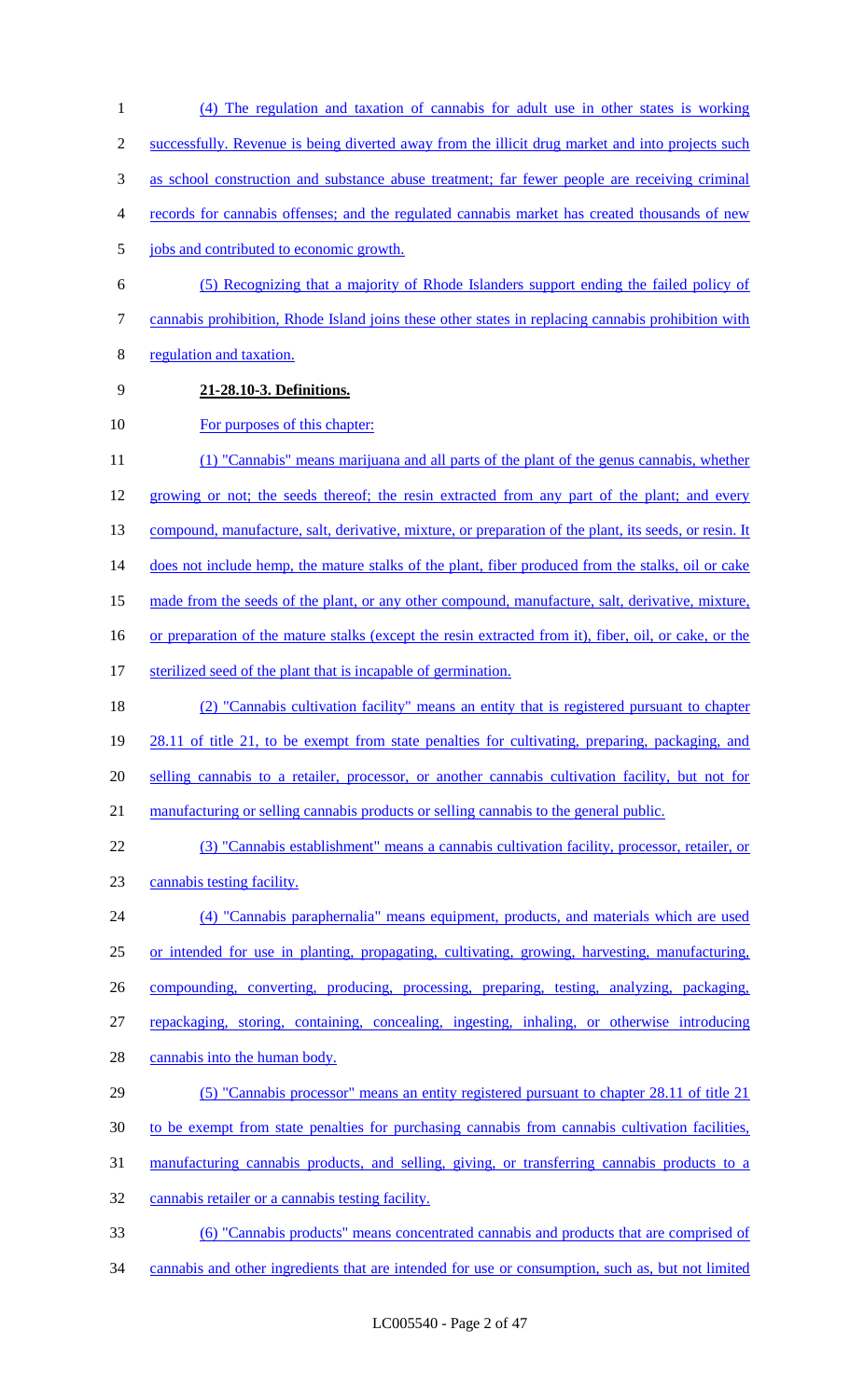1 to, edible products, ointments, and tinctures.

| $\mathbf{2}$   | (7) "Cannabis testing facility" means an entity that is registered pursuant to chapter 28.11         |
|----------------|------------------------------------------------------------------------------------------------------|
| 3              | of title 21 to be exempt from state penalties for testing cannabis and cannabis products for         |
| $\overline{4}$ | potency and contaminants.                                                                            |
| 5              | (8) "Dwelling unit" means a room or group of rooms within a dwelling used or intended                |
| 6              | for use by one family or household, or by no more than three (3) unrelated individuals, for living,  |
| 7              | sleeping, cooking and eating.                                                                        |
| $8\,$          | (9) "Public place" means any street, alley, park, sidewalk, public building other than               |
| $\overline{9}$ | individual dwellings, or any place of business or assembly open to or frequented by the public,      |
| 10             | and any other place to which the public has access.                                                  |
| 11             | (10) "Retailer" means an entity that is registered pursuant to chapter 28.11 of title 21 to          |
| 12             | be exempt from state penalties for purchasing cannabis from cannabis cultivation facilities,         |
| 13             | manufacturing cannabis products and cannabis paraphernalia, and selling cannabis, cannabis           |
| 14             | products, and cannabis paraphernalia to customers who are twenty-one (21) years of age or older.     |
| 15             | (11) "Smoke" means to heat to at least the point of combustion, causing plant material to            |
| 16             | <u>burn. It does not include vaporizing, which means heating below the point of combustion and</u>   |
| 17             | resulting in a vapor or mist.                                                                        |
| 18             | (12) "State prosecution" means prosecution initiated or maintained by the state of Rhode             |
| 19             | Island or an agency or political subdivision of the state of Rhode Island.                           |
| 20             | 21-28.10-4. Exempt activities.                                                                       |
| 21             | Except as otherwise provided in this chapter:                                                        |
| 22             | $(1)$ A person who is twenty-one $(21)$ years of age or older is exempt from arrest, civil or        |
| 23             | criminal penalty, seizure or forfeiture of assets, discipline by any state or local licensing board, |
| 24             | and state prosecution for the following acts:                                                        |
| 25             | (i) Actually or constructively using, obtaining, purchasing, transporting, or possessing             |
| 26             | one ounce (1 oz) or less of cannabis, not including cannabis products;                               |
| 27             | (ii) Actually or constructively using, obtaining, purchasing, transporting, or possessing            |
| 28             | cannabis products containing no more than three hundred milligrams (300 mg) of delta-9-              |
| 29             | tetrahydrocannabinol;                                                                                |
| 30             | (iii) Possessing five ounces (5 ozs) or less of cannabis in the person's primary residence;          |
| 31             | (iv) Controlling any premises or vehicle where persons who are twenty-one (21) years of              |
| 32             | age or older possess, process, or store amounts of cannabis and cannabis products that are legal     |
| 33             | under state law under subsections $(1)(i)$ and $(1)(ii)$ of this section;                            |
| 34             | (v) Using, obtaining, manufacturing, producing, purchasing, transporting, or possessing,             |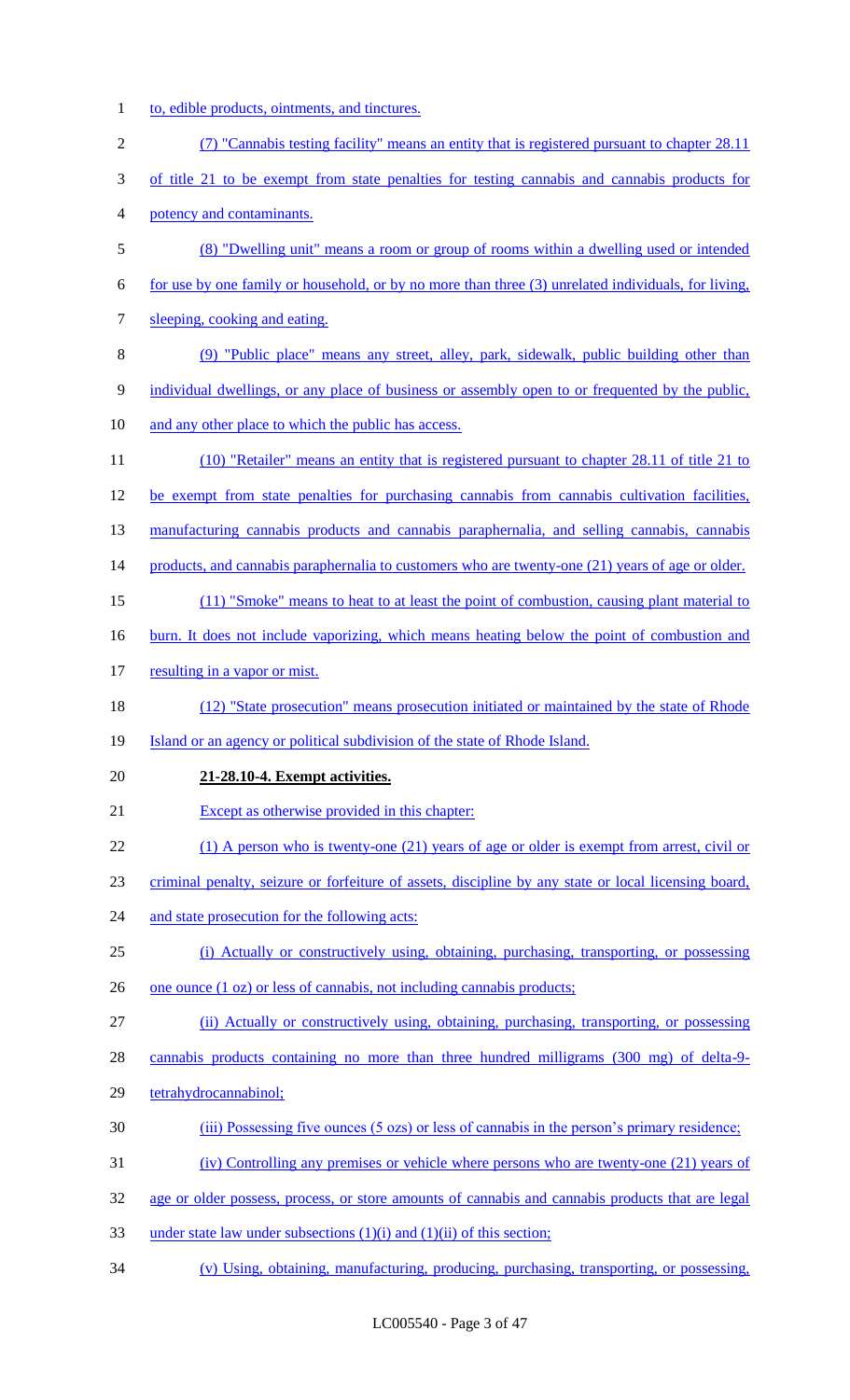- 1 actually or constructively, cannabis paraphernalia; (vi) Giving away, without consideration, cannabis seeds to a cannabis establishment or to a person who is twenty-one (21) years of age or older; (vii) Selling, delivering, or transferring cannabis paraphernalia to cannabis establishments 5 or persons who are twenty-one (21) years of age or older; (viii) Giving away, without consideration, the amounts of cannabis and cannabis products 7 that are legal under state law under subsections  $(1)(i)$  and  $(1)(ii)$  of this section if the recipient is a person who is twenty-one (21) years of age or older; (ix) Transferring or delivering cannabis products or up to one ounce (1oz) of cannabis to 10 a cannabis testing facility; 11 (x) Aiding and abetting another person who is twenty-one (21) years of age or older in 12 the actions allowed under this chapter; (xi) Cultivating, possessing, growing, processing, or transporting no more than two (2) 14 cannabis plants, which are accompanied by valid cannabis tags issued by the department of business regulation, with one or fewer being a mature, flowering plant; 16 (xii) Controlling any premises where other persons twenty-one (21) years of age or older 17 cultivate cannabis plants, which are accompanied by valid cannabis tags issued by the department of business regulation, with the total number of mature, flowering plants not exceeding three (3) in any dwelling unit unless a greater number is allowed pursuant to chapter 28.6 of title 21;
- (xiii) Assisting with the cultivation of cannabis plants, which are accompanied by valid cannabis tags issued by the department of business regulation, that are cultivated at the same

22 location for persons twenty-one (21) years of age or older, with the total number of mature,

- flowering plants not exceeding three (3) in any dwelling unit; and
- 24 (xiv) Any combination of the acts described within subsections (1)(i) through (1)(xiii) of
- this section, inclusive.
- (2) Except as provided in this chapter and chapter 28.11 of title 21, a retailer or any
- person who is twenty-one (21) years of age or older and acting in their capacity as an owner,
- 28 principal officer, partner, board member, employee, or agent of a retailer is exempt from arrest,
- civil or criminal penalty, seizure or forfeiture of assets, discipline by any state or local licensing
- board, and state prosecution for the following acts:
- (i) Actually or constructively transporting or possessing cannabis, including seedlings or
- cuttings, that was purchased from a cannabis cultivation facility or a retailer;
- (ii) Actually or constructively transporting or possessing cannabis products that were
- purchased from a processor or a retailer;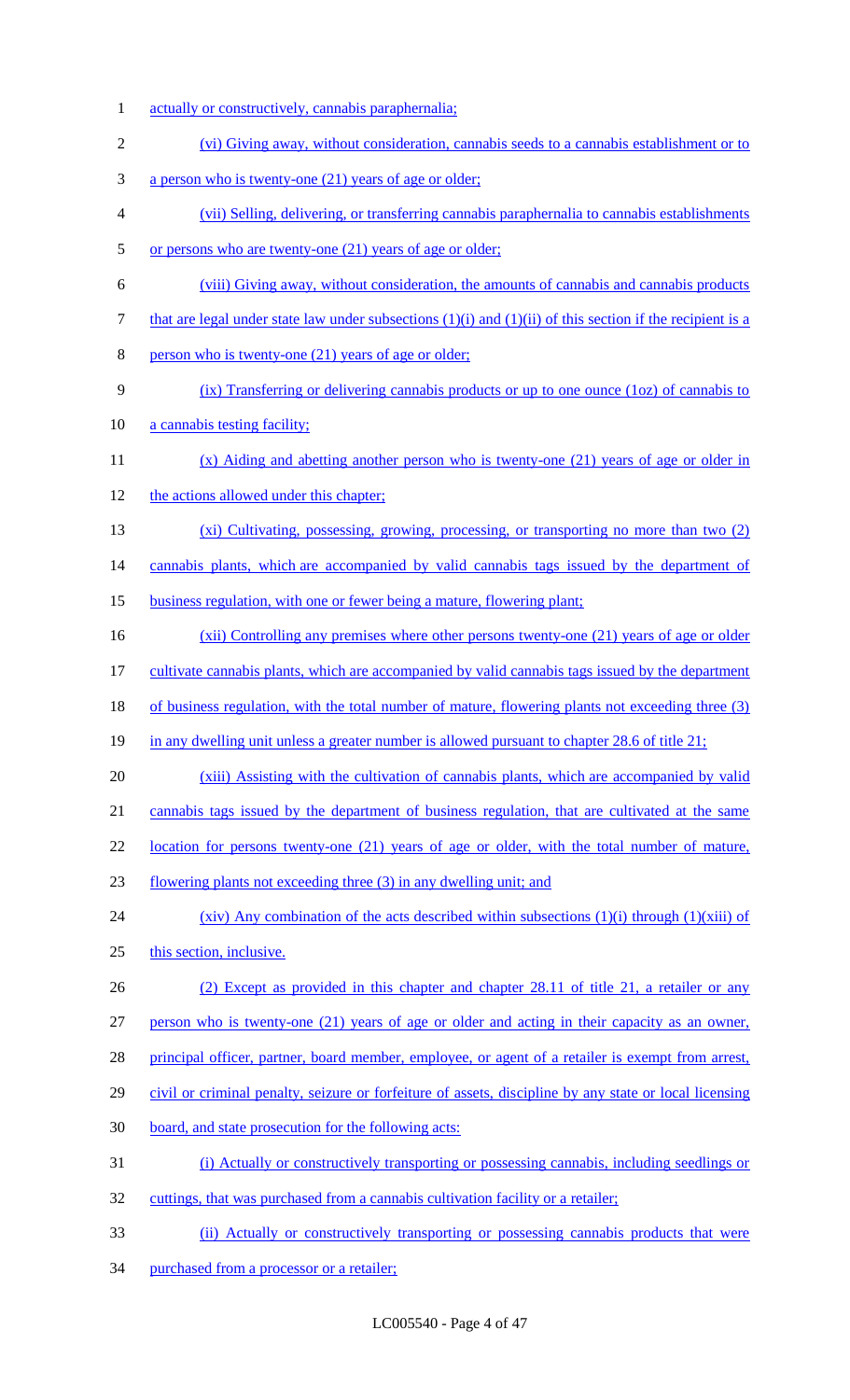| $\mathbf{1}$   | (iii) Obtaining or purchasing cannabis from a cannabis cultivation facility or cannabis and            |
|----------------|--------------------------------------------------------------------------------------------------------|
| $\overline{2}$ | cannabis products from a processor or a retailer;                                                      |
| 3              | (iv) Manufacturing, possessing, producing, obtaining, or purchasing cannabis                           |
| $\overline{4}$ | paraphernalia;                                                                                         |
| 5              | (v) Selling, delivering, or transferring cannabis or cannabis products to another retailer;            |
| 6              | (vi) Selling, transferring, or delivering cannabis, including seedlings or cuttings, cannabis          |
| 7              | products, or cannabis paraphernalia to any person who is twenty-one (21) years of age or older;        |
| $8\,$          | (vii) Transferring or delivering cannabis or cannabis products to a cannabis testing                   |
| $\mathbf{9}$   | facility;                                                                                              |
| 10             | (viii) Controlling any premises or vehicle where cannabis, cannabis products, and                      |
| 11             | cannabis paraphernalia are possessed, sold, or deposited in a manner that is not in conflict with      |
| 12             | this chapter or the regulations pursuant thereto; and                                                  |
| 13             | $(ix)$ Any combination of the acts described within subsections (2)(i) through (2)(viii) of            |
| 14             | this section, inclusive.                                                                               |
| 15             | (3) Except as provided in this chapter and chapter 28.11 of title 21, a cannabis cultivation           |
| 16             | facility or any person who is twenty-one (21) years of age or older and acting in their capacity as    |
| 17             | an owner, principal officer, partner, board member, employee, or agent of a cannabis cultivation       |
| 18             | facility is exempt from arrest, civil or criminal penalty, seizure or forfeiture of assets, discipline |
| 19             | by any state or local licensing board, and state prosecution for the following acts:                   |
| 20             | (i) Cultivating, packing, processing, transporting, or manufacturing cannabis, but not                 |
| 21             | cannabis products;                                                                                     |
| 22             | (ii) Transporting or possessing cannabis that was produced by the cannabis cultivation                 |
| 23             | facility or another cannabis cultivation facility;                                                     |
| 24             | (iii) Transporting or possessing cannabis seeds;                                                       |
| 25             | (iv) Possessing, transporting, or producing cannabis paraphernalia;                                    |
| 26             | (v) Selling, delivering, or transferring cannabis to a retailer, cannabis processor, or a              |
| 27             | cannabis cultivation facility;                                                                         |
| 28             | (vi) Purchasing cannabis from a cannabis cultivation facility;                                         |
| 29             | (vii) Receiving cannabis seeds from a person who is twenty-one (21) years of age or                    |
| 30             | older;                                                                                                 |
| 31             | (viii) Delivering or transferring cannabis to a cannabis testing facility;                             |
| 32             | (ix) Controlling any premises or vehicle where cannabis and cannabis paraphernalia are                 |
| 33             | possessed, manufactured, sold, or deposited; and                                                       |
| 34             | $(x)$ Any combination of the acts described within subsections (3)(i) through (3)(ix) of this          |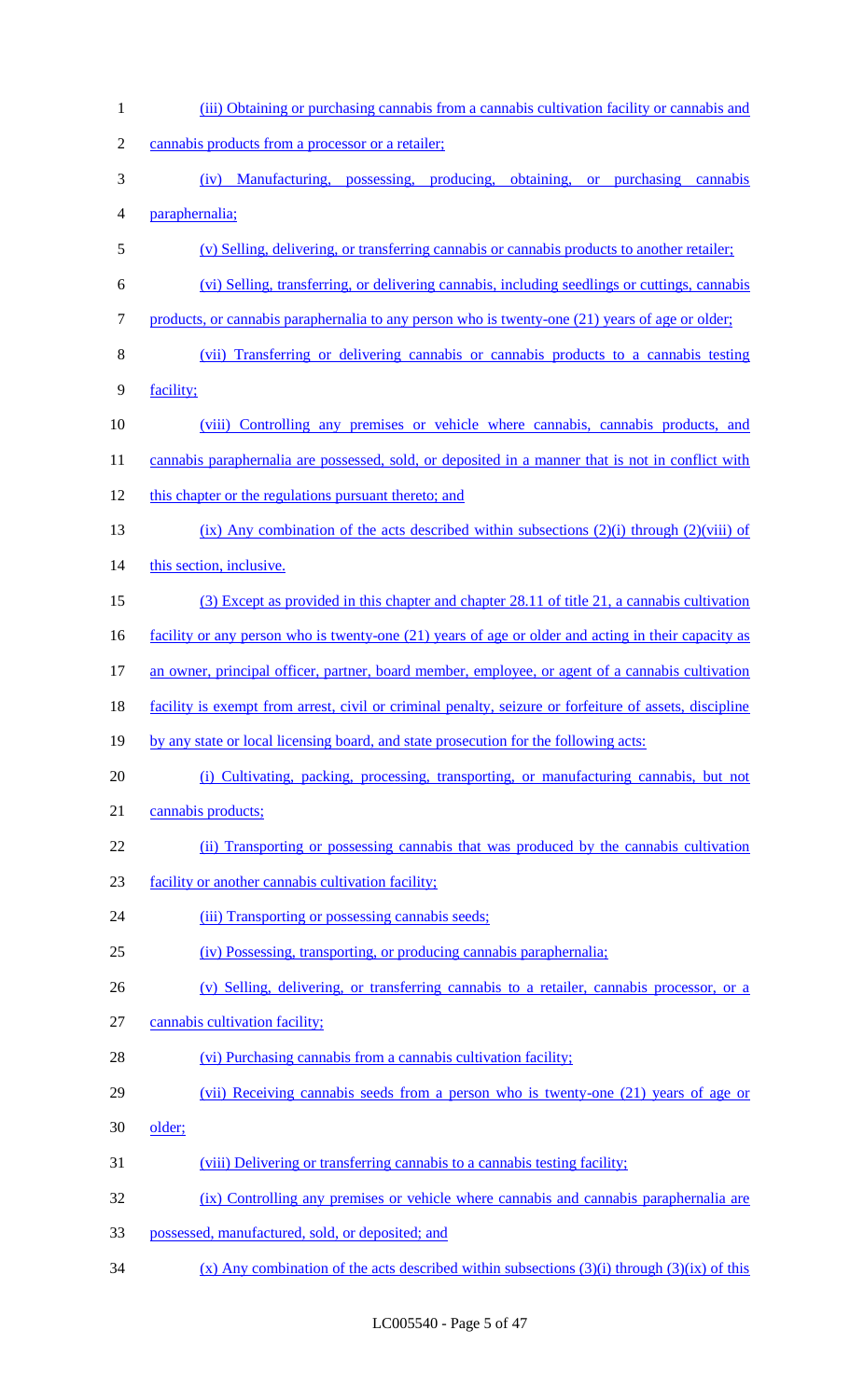1 section, inclusive.

| $\overline{2}$ | (4) Except as provided in this chapter and chapter 28.11 of title 21, a cannabis processor                            |
|----------------|-----------------------------------------------------------------------------------------------------------------------|
| 3              | facility or any person who is twenty-one (21) years of age or older and acting in their capacity as                   |
|                |                                                                                                                       |
| 4              | an owner, principal officer, partner, board member, employee, or agent of a cannabis processor                        |
| 5              | facility is exempt from arrest, civil or criminal penalty, seizure or forfeiture of assets, discipline                |
| 6              | by any state or local licensing board, and state prosecution for the following acts:                                  |
| 7              | (i) Producing, manufacturing, packing, processing, or transporting cannabis products;                                 |
| 8              | (ii) Packing, processing, possessing, or transporting cannabis or cannabis seeds that were                            |
| 9              | produced by a cannabis cultivation center;                                                                            |
| 10             | (iii) Possessing, transporting, or producing cannabis paraphernalia;                                                  |
| 11             | (iv) Manufacturing, possessing, or producing cannabis products;                                                       |
| 12             | (v) Selling, delivering, or transferring cannabis products to a cannabis retailer or another                          |
| 13             | cannabis processor;                                                                                                   |
| 14             | (vi) Purchasing cannabis from a cannabis cultivation facility or another cannabis                                     |
| 15             | processor;                                                                                                            |
| 16             | (vii) Delivering or transferring cannabis or cannabis products to a cannabis testing                                  |
| 17             | facility;                                                                                                             |
| 18             | (viii) Controlling any premises or vehicle where cannabis products and cannabis                                       |
| 19             | paraphernalia are possessed, manufactured, sold, or deposited;                                                        |
| 20             | (ix) Controlling any premises or vehicle where cannabis is possessed, packaged, or                                    |
| 21             | deposited; and                                                                                                        |
| 22             | $(x)$ Any combination of the acts described within subsections (4)(i) through (4)(ix) of this                         |
| 23             | section, inclusive.                                                                                                   |
| 24             | (5) Except as provided in this chapter and chapter 28.11 of title 21, a cannabis testing                              |
| 25             | facility or any person who is twenty-one (21) years of age or older and acting in their capacity as                   |
| 26             | an owner, principal officer, owner, partner, board member, employee, or agent of a cannabis                           |
| 27             | testing facility shall not be subject to state prosecution; search, except by the department of                       |
| 28             | <u>business regulation or department of health pursuant to <math>\S</math> 21-28.11-8; seizure; or penalty in any</u> |
| 29             | manner or be denied any right or privilege, including, but not limited to, civil penalty or                           |
| 30             | disciplinary action by a court or business licensing board or entity for the following acts:                          |
| 31             | (i) Acquiring, transporting, storing, or possessing cannabis or cannabis products;                                    |
| 32             | (ii) Returning cannabis and cannabis products to cannabis cultivation facilities, cannabis                            |
| 33             | processor facilities, and retailers, or, if the quantity is no more than the amounts allowed under                    |
|                |                                                                                                                       |

34 the provisions of this section, to individuals twenty-one (21) years of age or older;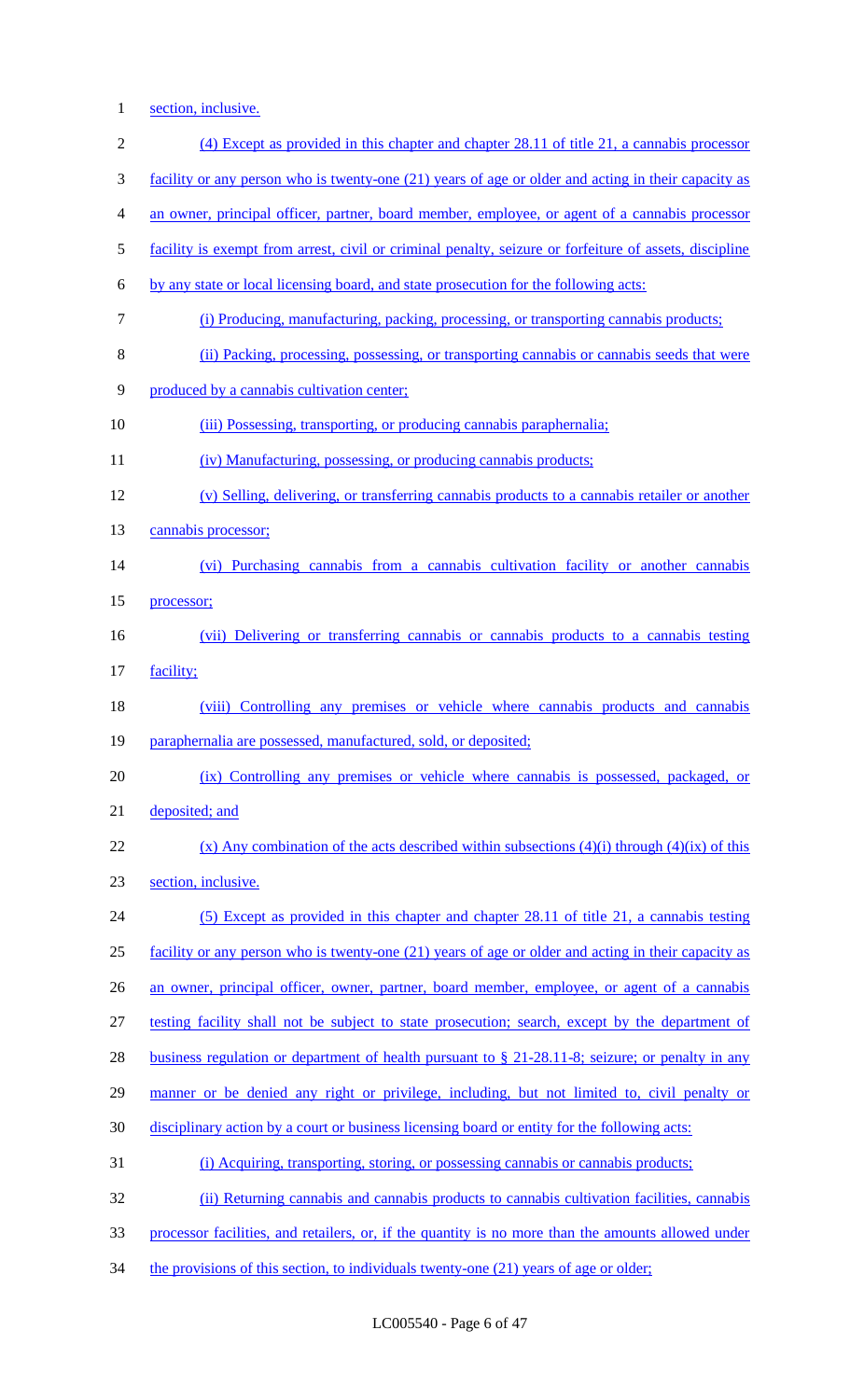| $\mathbf{1}$   | (iii) Receiving compensation for analytical testing, including for contaminants or                    |
|----------------|-------------------------------------------------------------------------------------------------------|
| $\overline{2}$ | potency; and                                                                                          |
| 3              | (iv) Any combination of the acts described within subsections $(4)(i)$ through $(4)(iv)$ of           |
| 4              | this section, inclusive.                                                                              |
| 5              | (6) The acts listed in subsections (1) through (5) of this section, when undertaken in                |
| 6              | compliance with the provisions of this chapter, are lawful under Rhode Island law.                    |
| 7              | 21-28.10-5. Authorized activities.                                                                    |
| 8              | (a) Any person who is twenty-one (21) years of age or older is authorized to manufacture,             |
| 9              | produce, use, obtain, purchase, transport, or possess, actually or constructively, cannabis           |
| 10             | paraphernalia.                                                                                        |
| 11             | (b) Any person who is twenty-one (21) years of age or older is authorized to distribute or            |
| 12             | sell cannabis paraphernalia to cannabis establishments or persons who are twenty-one (21) years       |
| 13             | of age or older.                                                                                      |
| 14             | 21-28.10-6. Public or unsecured cultivation of cannabis - Penalty.                                    |
| 15             | (a) The manufacture or cultivation of two (2) or fewer cannabis plants by any person who              |
| 16             | is twenty-one $(21)$ years of age or older in a manner that is contrary to this subsection is a       |
| 17             | misdemeanor punishable by a fine of up to one thousand dollars $(\$1,000)$ , up to ten (10) days in   |
| 18             | jail, or both.                                                                                        |
| 19             | (b) Cultivation shall not occur in a location where the cannabis plants are subject to                |
| 20             | public view, including from another private property, without the use of binoculars, aircraft, or     |
| 21             | other optical aids.                                                                                   |
| 22             | (c) Cannabis must be cultivated in an enclosed, locked location.                                      |
| 23             | (d) Cultivation may only occur on property lawfully in possession of the cultivator.                  |
| 24             | (e) If one or more persons under twenty-one (21) years of age live in or are guests at the            |
| 25             | property where cannabis is cultivated, reasonable precautions must be taken to prevent their          |
| 26             | access to cannabis plants. For purposes of illustration and not limitation, cultivating cannabis in a |
| 27             | locked closet, room, or fully enclosed area to which the person or persons under twenty-one (21)      |
| 28             | years of age do not possess a key, constitutes reasonable precautions.                                |
| 29             | (f) Unless the cultivator is a cannabis cultivation facility, cannabis plants must be                 |
| 30             | accompanied by valid cannabis tags issued by the department of business regulation.                   |
| 31             | 21-28.10-7. Activities not exempt.                                                                    |
| 32             | The provisions of this chapter do not exempt any person from arrest, civil or criminal                |
| 33             | penalty, seizure or forfeiture of assets, discipline by any state or local licensing board, and state |
| 34             | prosecution for, nor may they establish an affirmative defense based on this chapter to charges       |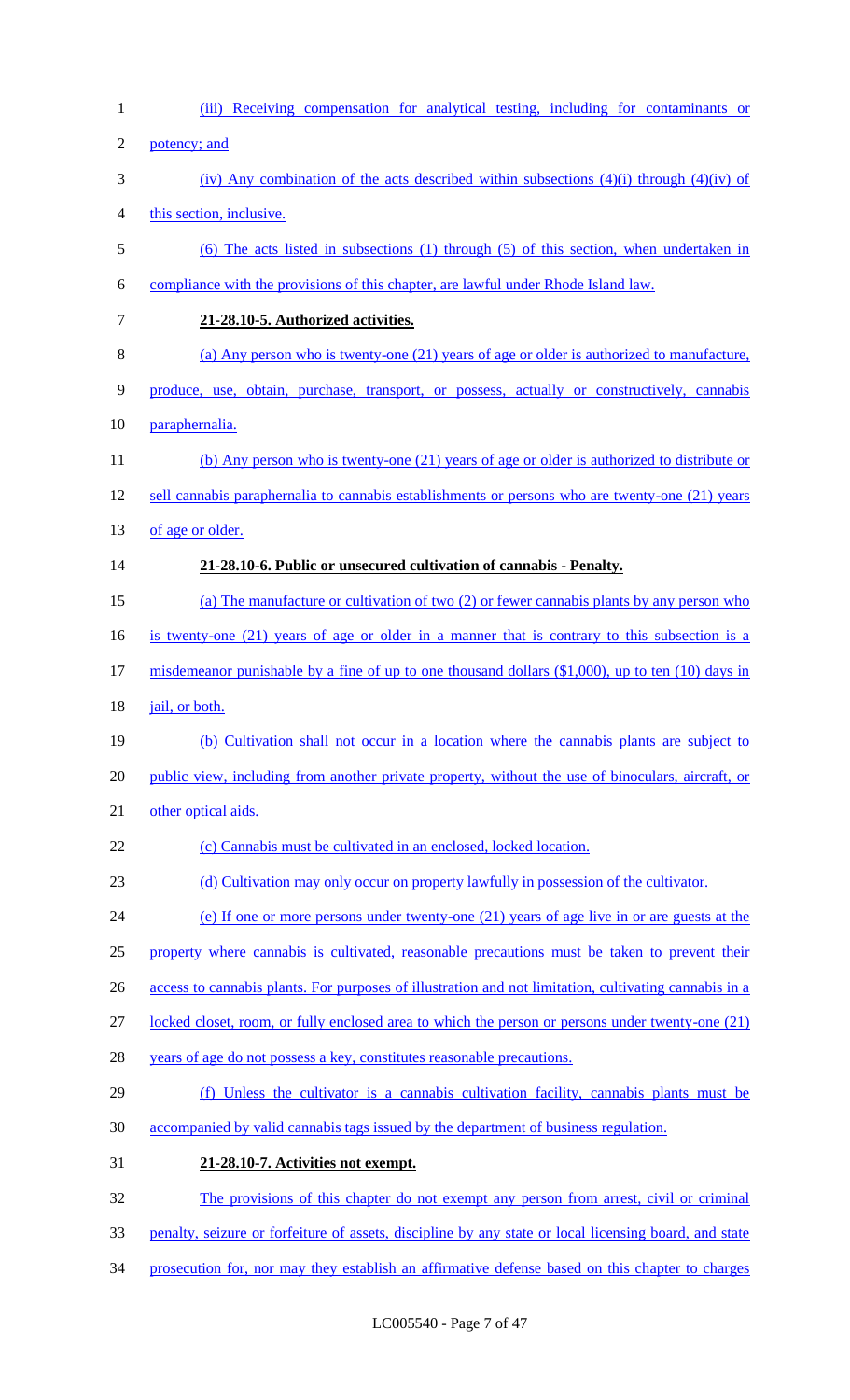arising from, any of the following acts: (1) Driving, operating, or being in actual physical control of a vehicle or a vessel under power or sail while impaired by cannabis or cannabis products; (2) Possessing cannabis or cannabis products if the person is a prisoner; (3) Possessing cannabis or cannabis products in any local detention facility, county jail, state prison, reformatory, or other correctional facility, including, without limitation, any facility 7 for the detention of juvenile offenders; or (4) Manufacturing of cannabis products with the use of prohibited solvents, in violation 9 of  $$21-28.10-12$ . **21-28.10-8. Smoking cannabis shall be prohibited in all public places.** 11 (a) A person who smokes cannabis in a public place shall be liable for a civil penalty of 12 one hundred fifty dollars (\$150). (b) Municipalities may impose additional fines for the public consumption of cannabis 14 that are equivalent to state fines for the consumption of alcohol in a public place. **21-28.10-9. Places of employment.** 16 The provisions of this chapter do not require employers to accommodate the use or possession of cannabis, or being under the influence of cannabis, in a place of employment. **21-28.10-10. Private property.** (a) Except as provided in this section, the provisions of this chapter do not require any 20 person, corporation, or any other entity that occupies, owns, or controls a property to allow the consumption, cultivation, display, or transfer of cannabis on or in that property. (b) Except as provided in this section, in the case of the rental of a residential dwelling unit governed by chapter 18 of title 34, a landlord may not prohibit the consumption of cannabis 24 by non-smoked means, the display of cannabis, or the transfer without compensation of cannabis, if it is done within a dwelling unit and is not visible from outside of the individual residential 26 dwelling unit. A landlord may prohibit the consumption, display, and transfer of cannabis by a roomer as defined in § 34-18-11. **21-28.10-11. False age representation.** (a) Any person who falsely represents themselves to be twenty-one (21) years of age or older in order to obtain any cannabis, cannabis products, or cannabis paraphernalia pursuant to 31 this chapter is guilty of a violation. (b) Any person who violates this section shall be punished for the first offense by a mandatory fine of not less than one hundred dollars (\$100) nor more than five hundred dollars (\$500) and shall be further punished by thirty (30) hours of community service and by a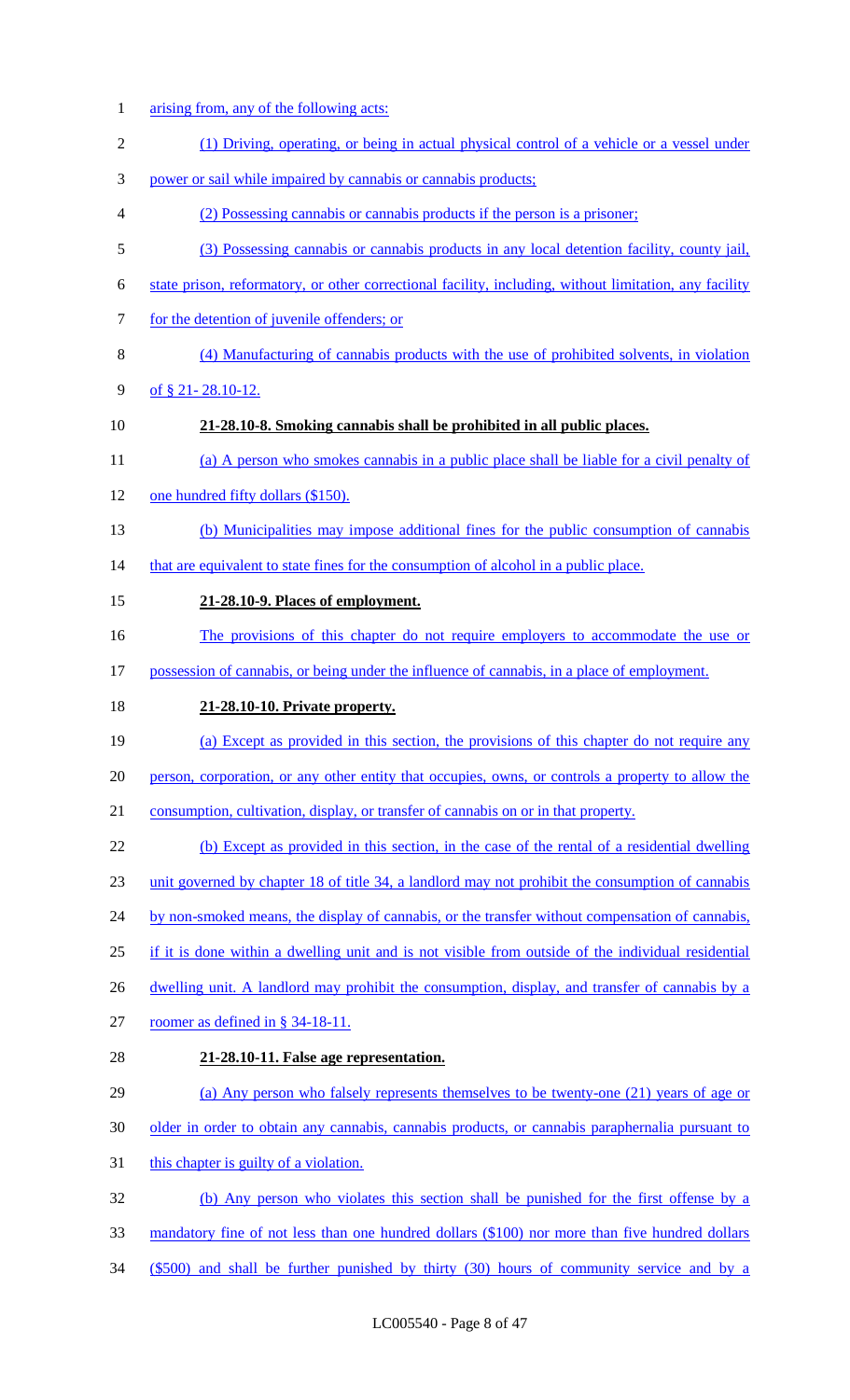| $\mathbf{1}$   | suspension of their motor vehicle operator's license or driving privileges for a period of thirty (30)  |
|----------------|---------------------------------------------------------------------------------------------------------|
| $\overline{2}$ | days; for the second offense by a mandatory fine of not less than five hundred dollars (\$500) nor      |
| 3              | more than seven hundred fifty dollars (\$750) and shall be further punished by forty (40) hours of      |
| 4              | community service and by a suspension of their motor vehicle operator's license or driving              |
| 5              | privileges for a period of three (3) months; and for the third and subsequent offenses by a             |
| 6              | mandatory fine for each offense of not less than seven hundred fifty dollars (\$750) nor more than      |
| $\tau$         | one thousand dollars $(\$1,000)$ and shall be further punished by fifty $(50)$ hours of community       |
| 8              | service and by a suspension of their motor vehicle operator's license or driving privileges for a       |
| 9              | period of one year.                                                                                     |
| 10             | 21-28.10-12. Unlawful cannabis extraction, penalties.                                                   |
| 11             | (a) No person, other than a processor complying with this chapter and accompanying                      |
| 12             | regulations or an agent of a processor acting in that capacity, may extract compounds from              |
| 13             | cannabis using solvents other than water, glycerin, propylene glycol, vegetable oil, or food grade      |
| 14             | ethanol (ethyl alcohol). No person may extract compounds from cannabis using ethanol in the             |
| 15             | presence or vicinity of open flame.                                                                     |
| 16             | (b) A person who violates this section is guilty of a felony punishable by up to three $(3)$            |
| 17             | years in prison and a fine of up to five thousand dollars (\$5,000).                                    |
| 18             | <b>CHAPTER 28.11</b>                                                                                    |
| 19             | CANNABIS REGULATION, CONTROL, AND TAXATION ACT                                                          |
| 20             | 21-28.11-1. Short title.                                                                                |
| 21             | This chapter shall be known and may be cited as the "Cannabis Regulation, Control, and                  |
| 22             | <b>Taxation Act."</b>                                                                                   |
| 23             | 21-28.11-2. Definitions.                                                                                |
| 24             | For purposes of this chapter:                                                                           |
| 25             |                                                                                                         |
|                | (1) "Cannabis" means marijuana and all parts of the plant of the genus cannabis, whether                |
| 26             | growing or not; the seeds thereof; the resin extracted from any part of the plant; and every            |
| 27             | compound, manufacture, salt, derivative, mixture, or preparation of the plant, its seeds, or resin. It  |
| 28             | does not include hemp, the mature stalks of the plant, fiber produced from the stalks, oil or cake      |
| 29             | made from the seeds of the plant, or any other compound, manufacture, salt, derivative, mixture,        |
| 30             | or preparation of the mature stalks (except the resin extracted therefrom), fiber, oil, or cake, or the |
| 31             | sterilized seed of the plant that is incapable of germination.                                          |
| 32             | (2) "Cannabis cultivation facility" means an entity that is registered pursuant to chapter              |
| 33             | 28.11 of title 21, to be exempt from state penalties for cultivating, preparing, packaging, and         |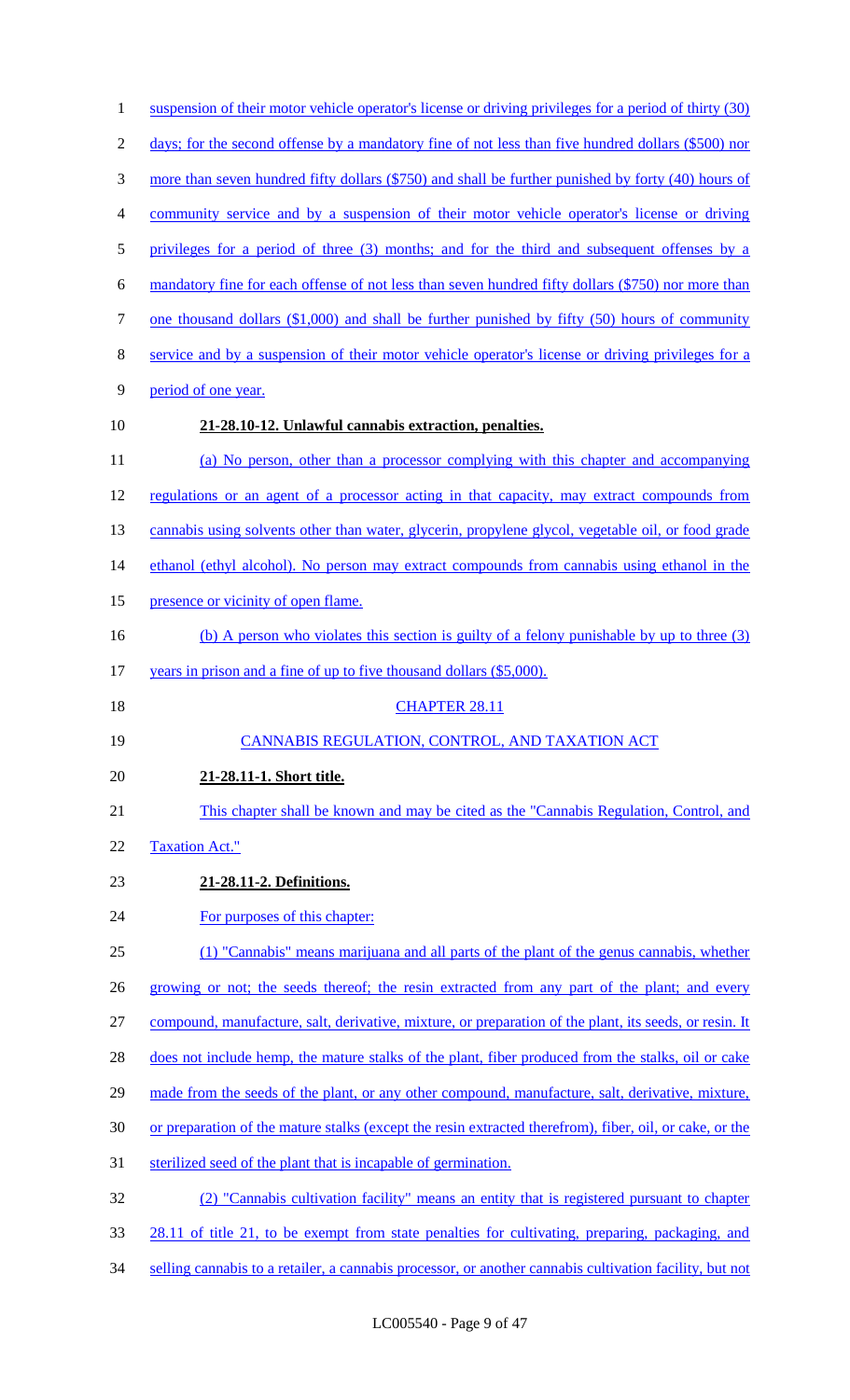- for manufacturing or selling cannabis products or selling cannabis to the general public.
- (3) "Cannabis establishment" means a cannabis cultivation facility, processor, retailer, or cannabis testing facility.
- (4) "Cannabis processor" means an entity registered pursuant to chapter 28.11 of title 21 5 to be exempt from state penalties for purchasing cannabis from cannabis cultivation facilities, manufacturing cannabis products, and selling, giving, or transferring cannabis products to a cannabis retailer or a cannabis testing facility. (5) "Cannabis products" means concentrated cannabis and products that are comprised of
- cannabis and other ingredients and are intended for use or consumption, such as, but not limited
- 10 to, edible products, ointments, and tinctures.
- (6) "Cannabis testing facility" means an entity that is registered pursuant to chapter 28.11
- 12 of title 21, to be exempt from state penalties for testing cannabis for potency and contaminants.
- (7) "Retailer" means an entity that is registered pursuant to chapter 28.11 of title 21, to be

14 exempt from state penalties for purchasing cannabis from cannabis cultivation facilities,

manufacturing cannabis products and cannabis paraphernalia, and selling cannabis, cannabis

- 16 products, and cannabis paraphernalia to customers who are twenty-one (21) years of age or older.
- (8) "State prosecution" means prosecution initiated or maintained by the state of Rhode 18 Island or an agency or political subdivision of the state of Rhode Island.
- **21-28.11-3. Office of Cannabis Coordination.**
- (a) There is hereby created within the office of the governor the office of cannabis
- coordination, the head of which is the director of the office of cannabis coordination. Subject to 22 available appropriations, the director of the office shall be assisted by a deputy director and a staff
- to fulfill the office's mission.
- 24 (b) The office of cannabis coordination shall coordinate the executive branch response to 25 the regulation of cannabis as directed by the governor. The coordination of the executive branch response includes, but is not limited to, strategic planning, coordination and approval of regulations, educational content, planning and implementation, community engagement, budget coordination, data collection and analysis functions, and any other duties deemed necessary and 29 appropriate by the director of the office or the governor to carry out the provisions of this chapter. (c) In furtherance of coordinating the oversight of adult use and medical cannabis across 31 state agencies, the office of cannabis coordination shall: (1) Coordinate with the directors and staff of each state agency regarding the agency's
- promulgation and implementation of rules on adult use and medical cannabis with the objective
- 34 of producing positive economic, public safety, and health outcomes for the state and its citizens;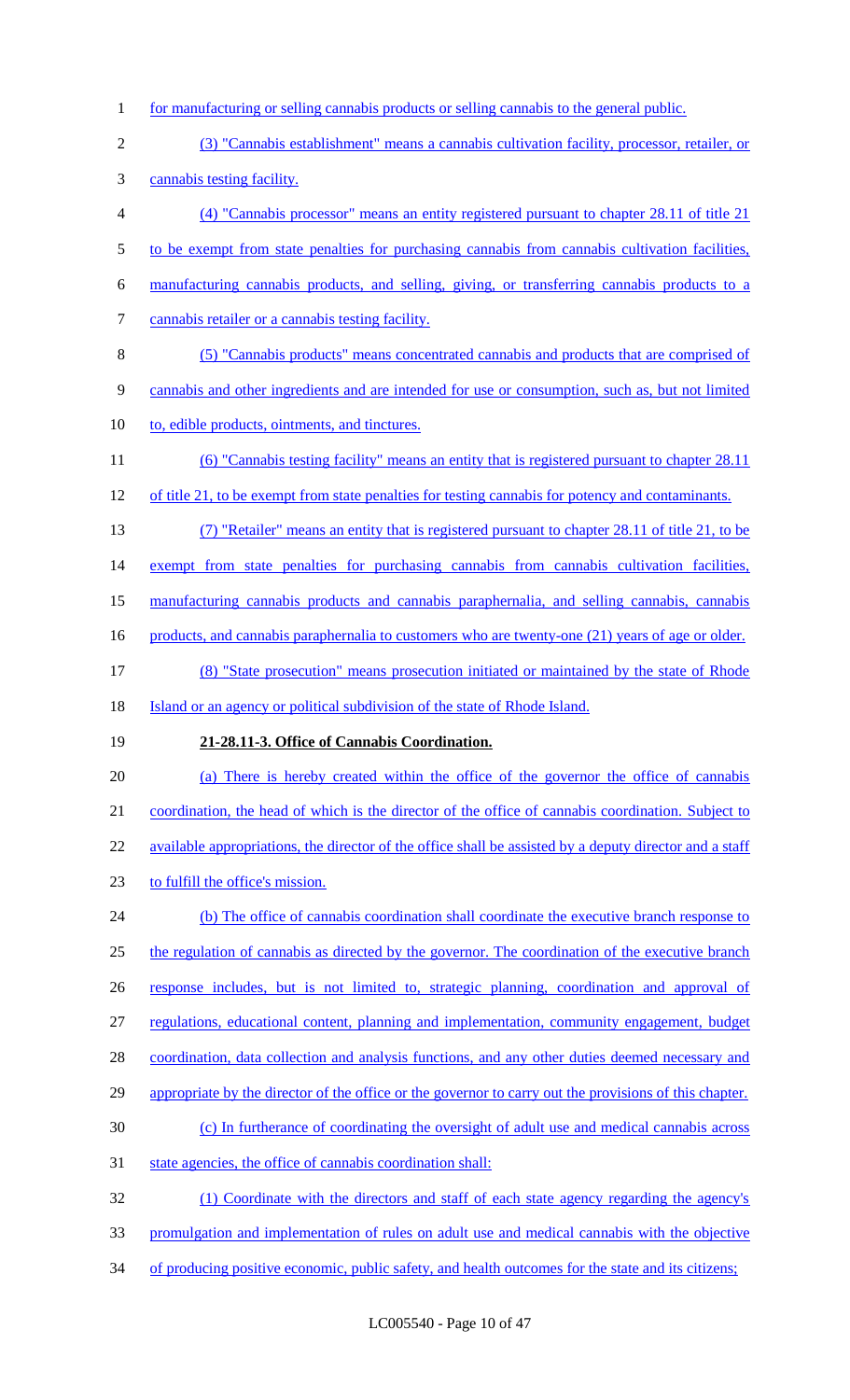| $\mathbf{1}$   | Offer guidance to and communicate with municipal officials regarding the<br>(2)                     |
|----------------|-----------------------------------------------------------------------------------------------------|
| $\mathfrak{2}$ | implementation and enforcement of this chapter;                                                     |
| 3              | (3) Align all policy suggestions and the promulgation of rules across state agencies to             |
| 4              | increase efficiency and eliminate unintended negative impacts on the state and its citizens;        |
| 5              | (4) Communicate with regulatory officials from other states that allow cannabis for adult           |
| 6              | use to learn from the experiences of those states;                                                  |
| 7              | (5) Anticipate, prioritize, and respond to emerging issues with the regulation of cannabis;         |
| 8              | (6) Collect data on adult use of cannabis regulation from state agencies and report to the          |
| 9              | governor and legislature no later than January 1, 2018, and every year thereafter. The report shall |
| 10             | include, but is not limited to:                                                                     |
| 11             | (i) The number and geographic distribution of all registered cannabis establishments;               |
| 12             | (ii) Data on the total amount of sales of cannabis and the total amount of revenue raised           |
| 13             | from taxes and fees levied on cannabis;                                                             |
| 14             | (iii) Projected estimate of the total cannabis revenue that will be raised in the proceeding        |
| 15             | year; and                                                                                           |
| 16             | (iv) The distribution of funds to programs and agencies from revenue raised from fees               |
| 17             | and taxes levied on cannabis.                                                                       |
| 18             | (7) Facilitate periodic meetings of the cannabis advisory board in accordance with the              |
| 19             | provisions outlined in $\S$ 21-28.11-4.                                                             |
| 20             | (d) The office of cannabis coordination shall have final approval authority for all                 |
| 21             | guidelines, rules, and regulations pertaining to the implementation and enforcement of this         |
| 22             | chapter.                                                                                            |
| 23             | 21-28.11-4. Cannabis advisory board.                                                                |
| 24             | (a) The leaders of the general assembly shall establish a cannabis advisory board to study          |
| 25             | and make recommendations on the regulation of cannabis and cannabis products.                       |
| 26             | (b) The cannabis advisory board shall consist of fifteen $(15)$ members, seven $(7)$                |
| 27             | appointed by the speaker of the house, seven (7) appointed the senate president, and one            |
| 28             | appointed by the governor. Both the speaker of the house and the senate president shall appoint     |
| 29             | one member of the general assembly, one expert in law enforcement, one expert in public health,     |
| 30             | one expert in the legal cannabis business community, one attorney with experience in cannabis       |
| 31             | law and policy, one expert in social welfare or social justice, and one individual who represents   |
| 32             | cannabis consumers. The governor shall appoint one economist.                                       |
| 33             | (c) Members of the cannabis advisory board shall serve terms of two (2) years.                      |
| 34             | (d) Members of the board shall serve without compensation but shall be reimbursed for               |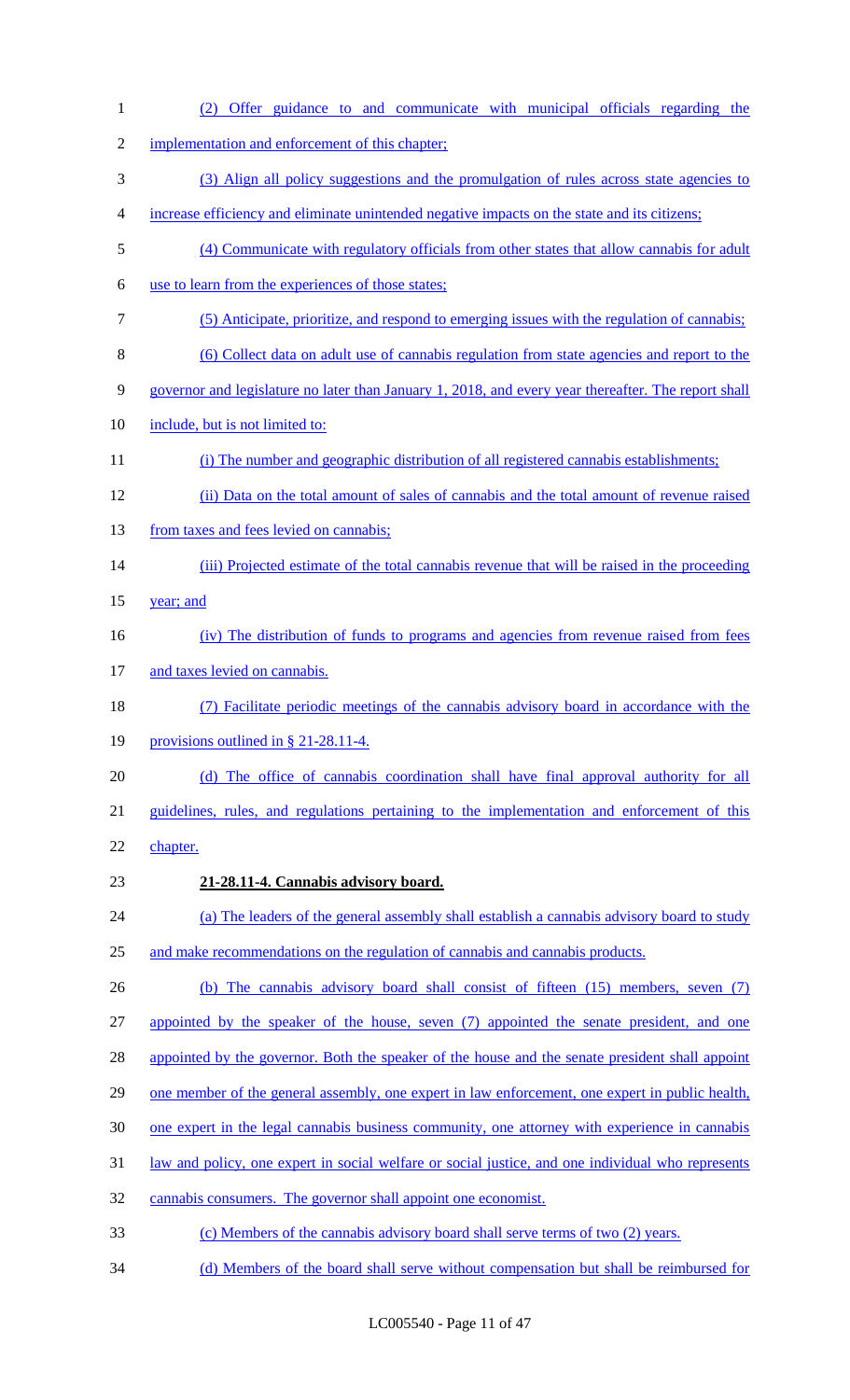1 their expenses actually and necessarily incurred in the discharge of their official duties. (e) The director of the office of cannabis coordination shall convene and facilitate meetings of the board at their discretion, with no fewer than three (3) meetings in any twelve (12) month period after the effective date of this chapter. Eight (8) or more members of the board present and voting shall constitute a quorum. (f) The cannabis advisory board's duties shall include: (1) Advising the office of cannabis coordination on matters related to cannabis cultivation, processing, manufacture, transport, distribution, testing and sale; (2) Considering and formulating recommendations on all matters submitted to it by the office of cannabis coordination; (3) On its own initiative, recommending to the commission guidelines, rules and regulations and any changes to guidelines, rules and regulations that the board considers 13 important or necessary; (4) Holding public hearings to take testimony from experts and members of the general 15 public on issues related to the regulation and taxation of cannabis. (g) All records of the cannabis advisory board shall be public records. (h) The director of the office of cannabis coordination shall issue advance public notice at 18 least fourteen (14) days prior to each meeting of the cannabis advisory board. **21-28.11-5. Registration of cannabis establishments.** Except as otherwise provided in this chapter: (1) A person or an entity may apply, in accordance with the provisions of this chapter and 22 the regulations adopted pursuant thereto, for the issuance of a registration exempting the entity from state prosecution and penalties for operating as a cannabis retailer, cannabis cultivator, 24 cannabis processor, or cannabis testing facility pursuant to the provisions of this chapter. (2) As directed by the office of cannabis coordination, the department of business 26 regulation shall have authority to issue registrations to cannabis cultivators, cannabis retailers, and cannabis processors. 28 (3) As directed by the office of cannabis coordination, the department of health shall have authority to issue registrations to cannabis testing facilities. (4) In order to determine which entities are to be issued registrations for cannabis establishments, the office of cannabis coordination, in coordination with the department of business regulation and the department of health, shall: (i) Set forth the procedures for entities to submit applications to become registered cannabis establishments, including the content and form for applications;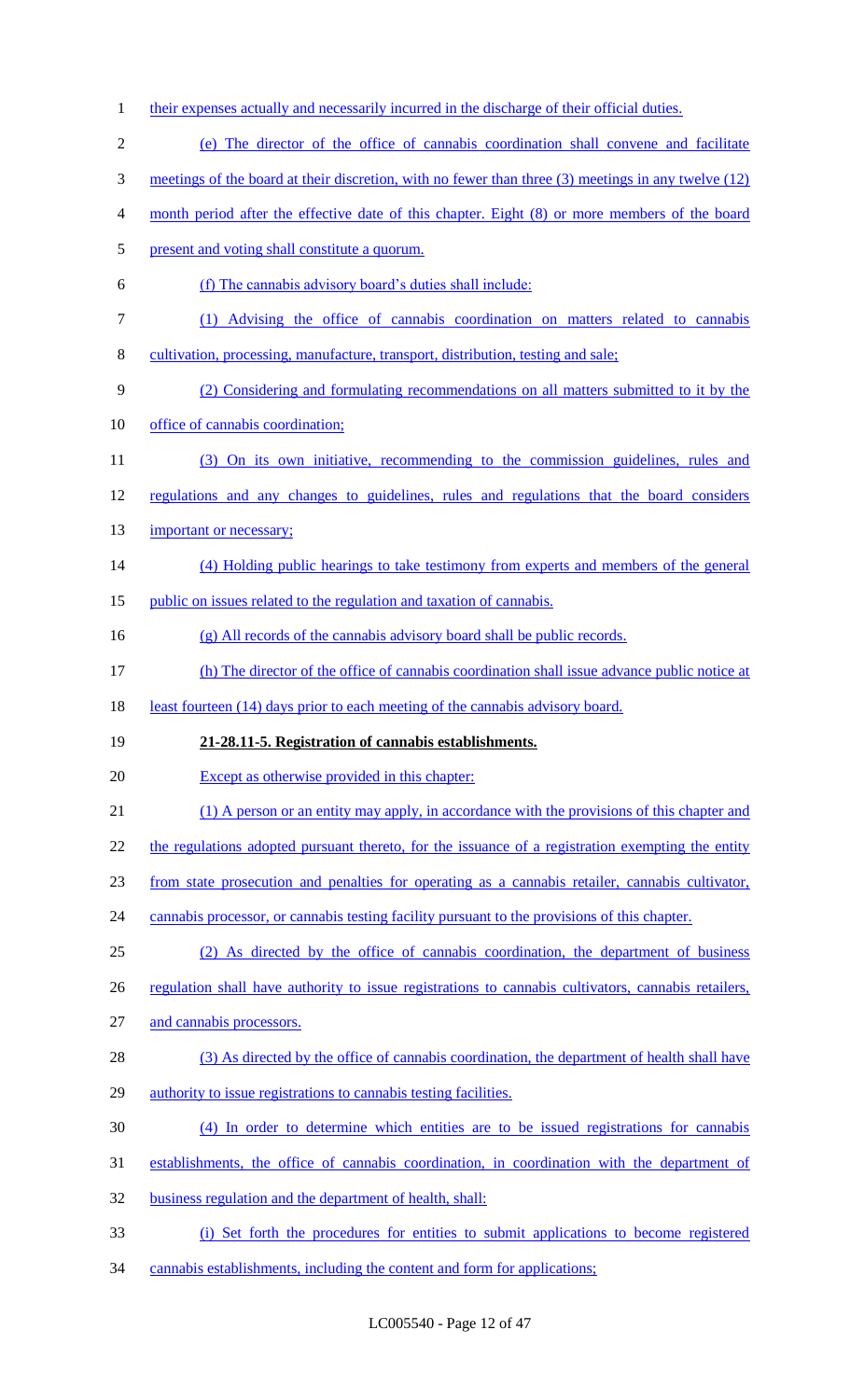(ii) Require remittance of an application fee, which may not exceed five thousand dollars

(\$5,000);

- (iii) Establish minimum qualifications for registration that are directly and demonstrably
- related to the operation of a cannabis cultivation facilities, cannabis processors, retailers, and
- cannabis testing facilities;
- (iv) Set forth procedures to issue registrations to applicants that meet the minimum qualifications specified by the office of cannabis coordination.
- (5) The office of cannabis coordination shall determine the number of registrations that may be issued for each kind of cannabis establishment, with no fewer than twenty-five (25) registrations issued for cannabis cultivation facilities, twenty (20) registrations for cannabis 11 processors, forty (40) registrations for retailers, and ten (10) registrations for cannabis testing 12 facilities, provided that there are a sufficient number of qualified applicants to meet this 13 requirement.
- 14 (6) The department of business regulation shall have the authority to adopt regulations
- governing the allowable size of cannabis cultivation facilities and whether indoor or outdoor
- 16 cultivation is permitted. These regulations may include adoption of different classifications for
- cannabis cultivation facilities based on their physical size or the total number of cannabis plants
- 18 allowed to be grown at the facility.
- (7) The department of business regulation may not issue a cannabis cultivation facility, cannabis processor, or retailer registration to any entity that operates or exercises ownership, 21 management, or other control over a cannabis testing facility.
- (8) The department of health may not issue a cannabis testing facility registration to any applicant that operates or exercises ownership, management, or other control over a cannabis 24 cultivation facility, cannabis, compassion center, cannabis product manufacturing facility, or retailer or that shares joint ownership or management with any cultivation facility, compassion 26 center, cannabis product manufacturing facility, or retailer.
- (9) The office of cannabis coordination shall determine an annual registration fee, not to 28 exceed ten thousand dollars (\$10,000) for cannabis processors, retailers, and cannabis testing 29 facilities and not to exceed twenty thousand dollars (\$20,000) for cannabis cultivation facilities. If the department of business regulation adopts regulations to classify cannabis cultivation facilities based on the physical size or total number of plants allowed to be grown, annual registration fees for cannabis cultivation facilities with different classifications shall be determined in a manner that is proportional to the physical size of the cannabis cultivation facility or the number of plants it is allowed to cultivate. The registration fee must be paid upon the initial issuance of the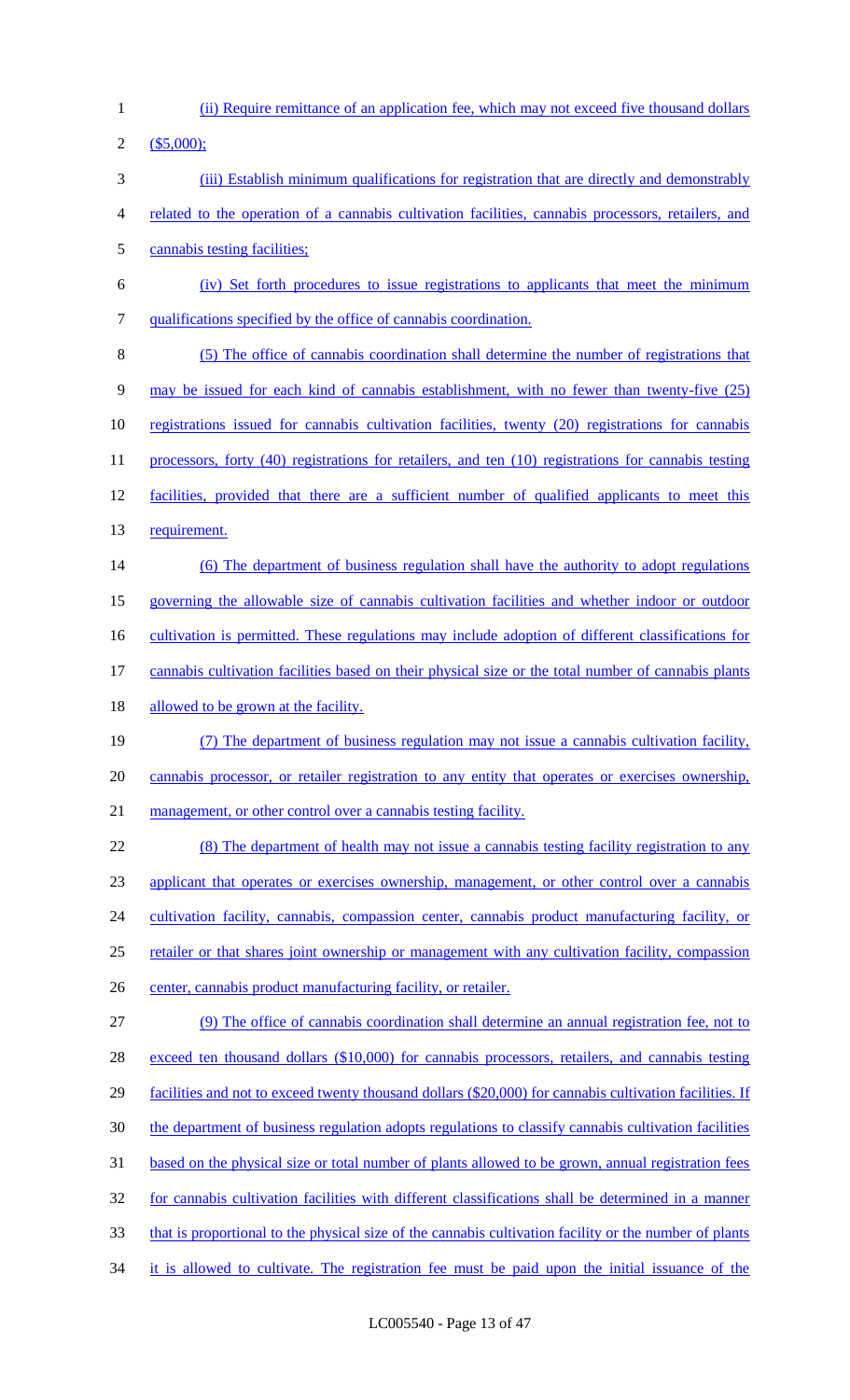1 registration and every twelve (12) months thereafter. If the registration fee is not remitted to the

2 state in a timely manner, the registration shall be revoked.

 (10) The office of cannabis coordination shall set forth procedures to require all owners and investors with a five-percent (5%) or greater financial stake in the operation of a proposed 5 cannabis establishment to undergo a national background check conducted by the office of the attorney general, the state police, a local police department, or some other agency approved by 7 the office of cannabis coordination. An application for a cannabis establishment registration may be rejected if a background check of an owner or investor reveals past offenses that the office of cannabis coordination deems to be disqualifying, except that any nonviolent cannabis offense involving one pound (1lb) or less of cannabis, or an equivalent amount pursuant to regulations 11 promulgated by the department of health, or three (3) or fewer cannabis plants which was committed prior to the effective date of this chapter shall not be considered disqualifying. (11) The office of cannabis coordination shall consult with the office of diversity, equity, 14 and opportunity to set forth procedures to award registrations in a manner that promotes diversity within the cannabis industry and creates economic opportunities for minority and women-owned 16 business enterprises as defined in § 37-14.1-3. (12) Whenever an entity seeks to renew a registration as a cannabis establishment, the office of cannabis coordination shall require the renewal application to include a question 19 regarding any Occupational Safety and Health Administration actions. The office of cannabis coordination shall consider whether additional regulations are necessary to address any such actions in light of worker safety concerns. (13) Nothing in this section shall prohibit an entity holding a registration or seeking a registration as a cannabis cultivation facility, cannabis processor, or retailer from also holding a separate registration or seeking a separate registration for another cannabis cultivation facility, cannabis processor, or retailer. (14) Nothing in this section shall prohibit an entity holding a registration or seeking a registration as a cannabis cultivation facility, cannabis processor, or retailer from also holding a 28 registration as a compassion center or licensed cultivator or seeking a registration to operate as a compassion center under § 21-28.6-12 or a licensed cultivator under § 21-28.6-16. **21-28.11-6. Ineligibility for registration.** (a) A cannabis establishment may not operate, and a prospective cannabis establishment 32 may not apply for a registration, if any of the following are true: (1) The entity is applying for a registration to operate as a cannabis establishment, and the establishment would operate in a location that would violate regulations adopted by the office of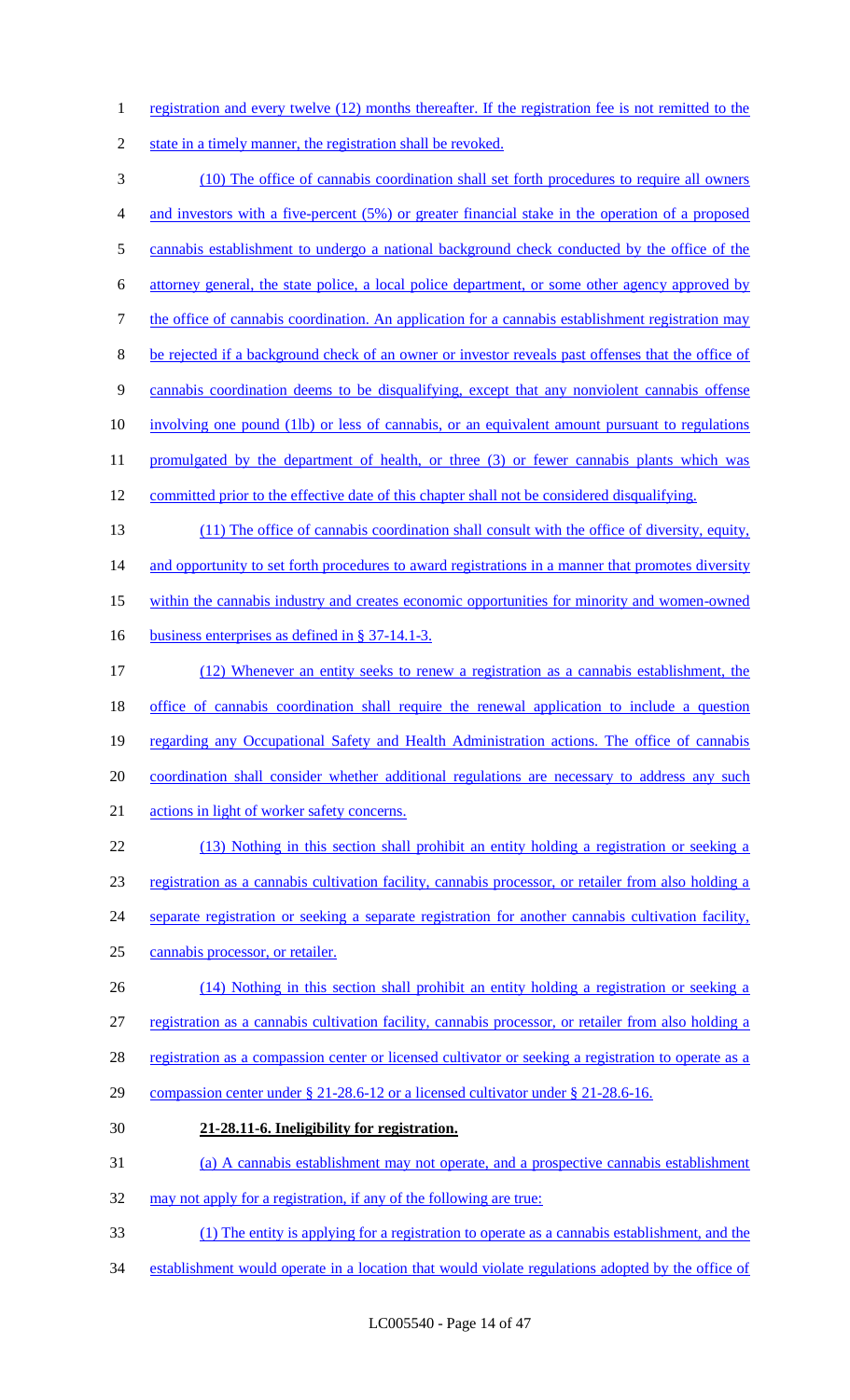cannabis coordination pursuant to §§ 21-28.11-8(p) and 21-28.11-8 (q); or (2) The establishment would be located at a site that is not designated as either an industrial, commercial, manufacturing, horticultural, pharmaceutical, or agricultural zone or if the proposed location would violate a municipality's zoning ordinance; or (3) The establishment would be located in a municipality in which residents have approved, by a simple majority referendum, a ban on the kind of cannabis establishment being proposed. For purpose of illustration but not limitation, a cannabis retailer may not operate in a municipality in which residents have approved by a simple majority referendum a ban on cannabis retailers. 10 (b) Prior to July 1, 2021, no applicant may operate or apply for registrations to operate 11 more than: 12 (1) Three (3) retailers; (2) Three (3) cannabis cultivation facilities; and 14 (3) Three (3) cannabis processors. (c) For the purpose of this section, the term "applicant" includes an investor owning ten 16 percent (10%) or greater of the business, all members of the board of directors, members of the 17 LLC, or partners in the business, and all officers or other managerial employees. It does not 18 include non-managerial employees. (d) For the purpose of this section, the term "operate" includes owning ten percent (10%) or greater of the business, serving as a member of the board of directors, being a member of an LLC, being a partner in the business, or acting as an officer or other managerial employee. It does 22 not include working as a non-managerial employee. **21-28.11-7. Suspension or termination of registration.** 24 The department of business regulation or department of health may suspend or terminate the registration of a cannabis establishment that it issued a registration to if the cannabis establishment commits violations of this chapter, regulations issued pursuant to it, or any other state or local law. **21-28.11-8. Regulation and control of cannabis establishments.** (a) With input and recommendations from the cannabis advisory board and in coordination with various other governmental agencies, the office of cannabis coordination, the department of business regulation, and the department of health shall adopt all regulations necessary and convenient to carry out and administer provisions in this chapter. (b) The advertisement of cannabis and cannabis products is prohibited with the following exceptions: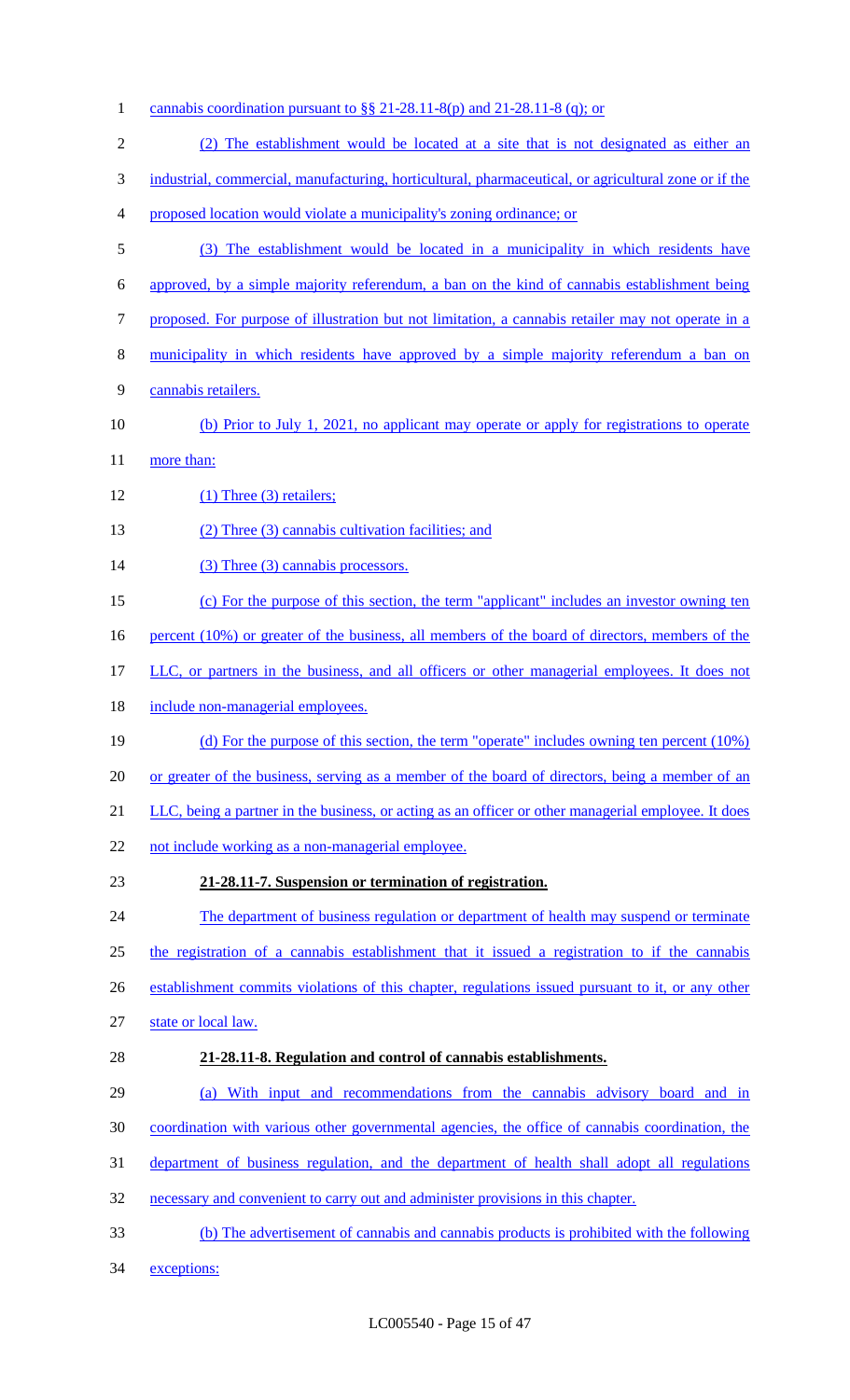| 1              | (1) A registered cannabis establishment may maintain a website advertising cannabis,                |
|----------------|-----------------------------------------------------------------------------------------------------|
| $\overline{2}$ | cannabis products, and cannabis paraphernalia, including the prices of those items, provided the    |
| 3              | website requires the user to verify that they are twenty-one (21) years of age or older before      |
| 4              | entering.                                                                                           |
| 5              | A registered cannabis establishment may display signage outside its facility<br>(2)                 |
| 6              | displaying the name of the establishment, provided the signage conforms to all applicable local     |
| 7              | guidelines and rules and does not display imagery of a cannabis leaf or the use of cannabis.        |
| 8              | (3) A registered cannabis establishment may be listed in public phonebooks.                         |
| 9              | (4) A registered cannabis establishment and its logo may be listed as a sponsor of a                |
| 10             | charitable event, provided the logo does not contain imagery of a cannabis leaf or the use of       |
| 11             | cannabis.                                                                                           |
| 12             | (c) The office of cannabis coordination and the department of business regulation shall             |
| 13             | adopt regulations that specify acceptable forms of packaging for cannabis and cannabis products,    |
| 14             | including, but not limited to, requirements that the packaging be:                                  |
| 15             | (1) Opaque; and                                                                                     |
| 16             | (2) Constructed to be significantly difficult for children under five (5) years of age to           |
| 17             | open and not difficult for normal adults to use properly as defined by 16 C.F.R. 1700.20 (1995);    |
| 18             | and                                                                                                 |
| 19             | (3) Designed in a way that is not deemed as especially appealing to children.                       |
| 20             | (d) The office of cannabis coordination and the department of business regulation shall             |
| 21             | adopt regulations specifying the content of mandatory labels that must be affixed to all packages   |
| 22             | containing cannabis or cannabis products at the time of sales. These regulations shall include, but |
| 23             | are not limited to, requirements that the label display:                                            |
| 24             | (1) The name of the establishment that cultivated the cannabis or produced the cannabis             |
| 25             | product;                                                                                            |
| 26             | (2) The tetrahydrocannabinol (THC) content of the product;                                          |
| 27             | (3) A "produced on" date; and                                                                       |
| 28             | (4) Warnings that state: "Consumption of cannabis impairs your ability to drive a car or            |
| 29             | operate machinery" and "Keep away from children" and, unless federal law has changed to             |
| 30             | accommodate cannabis possession, "Possession of cannabis is illegal under federal law and in        |
| 31             | many states outside of Rhode Island."                                                               |
| 32             | (e) All cannabis establishments are required to utilize an inventory tracking system                |
| 33             | approved by the department of business regulation that tracks all cannabis from either seed or      |
|                |                                                                                                     |

immature plant stage up to and including the point of sale.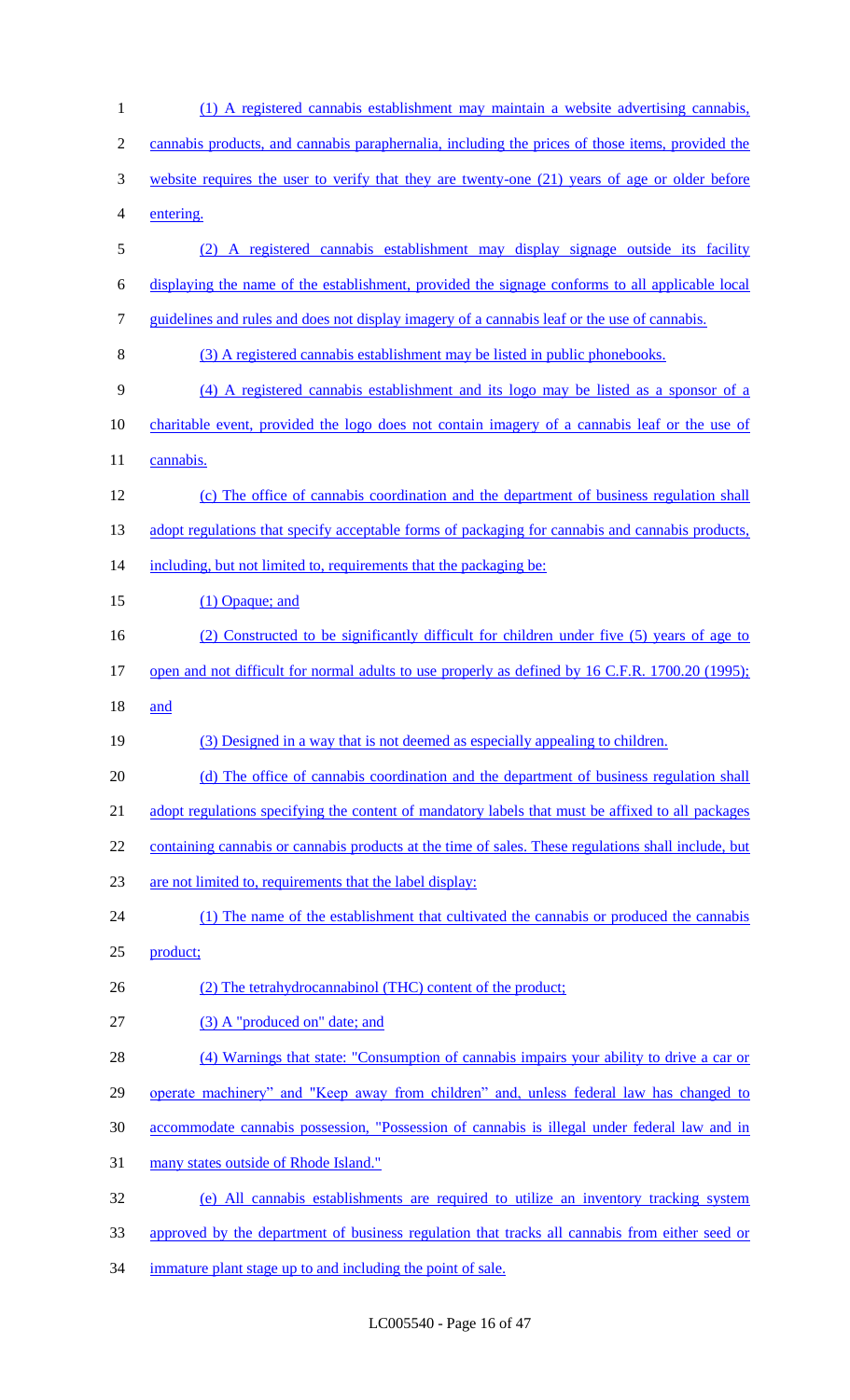(f) The office of cannabis coordination shall establish security requirements and regulations for all cannabis establishments to prevent theft and diversion. Security requirements for cannabis establishments shall include, but are not limited to: (1) An alarm system, with a backup power source, that alerts security personnel and local law enforcement officials of any unauthorized breach; (2) Perpetual video surveillance system, with a backup power source, that records video surveillance must be stored for at least two (2) months and be accessible to law enforcement officials upon request; (3) Protocols that ensure the secure transport, delivery, and storage of cannabis and 10 cannabis products; and (4) Additional security measures to protect against diversion or theft of cannabis from cannabis cultivation facilities that cultivate cannabis outdoors. (g) All employees of cannabis establishments must participate in a comprehensive 14 training on standard operating procedures, security protocols, health and sanitation standards, workplace safety, and the provisions of this chapter prior to working at the establishment. Employees must be retrained on an annual basis or if state officials discover a cannabis establishment in violation of any rule, regulation, or guideline in the course of regular inspections 18 or audits. (h) While performing duties related to their role as agent or employee of cannabis establishment, individuals must wear unique identification badges displaying their name and photo. (i) Any individual that is an agent, employee, partner, owner, or manager for a cannabis establishment must be twenty-one (21) years or age or older. 24 (j) In coordination with the office of cannabis coordination, the department of business regulation and the division of taxation in the department of revenue shall have the authority to 26 collect fees and taxes levied on cannabis and shall put forth procedures for the collection of all taxes and fees levied on cannabis. 28 (k) The office of cannabis coordination, the department of business regulation, and the 29 department of health shall have the authority to inspect and audit cannabis establishments and shall adopt procedures for the regular inspection and audit of cannabis establishments. (l) Under the direction of the office of cannabis coordination the department of environmental management shall set forth regulations governing the allowable uses of pesticides 33 for the cultivation of cannabis. The department of environmental management shall set forth procedures to regularly inspect cannabis cultivation facilities to ensure that these regulations are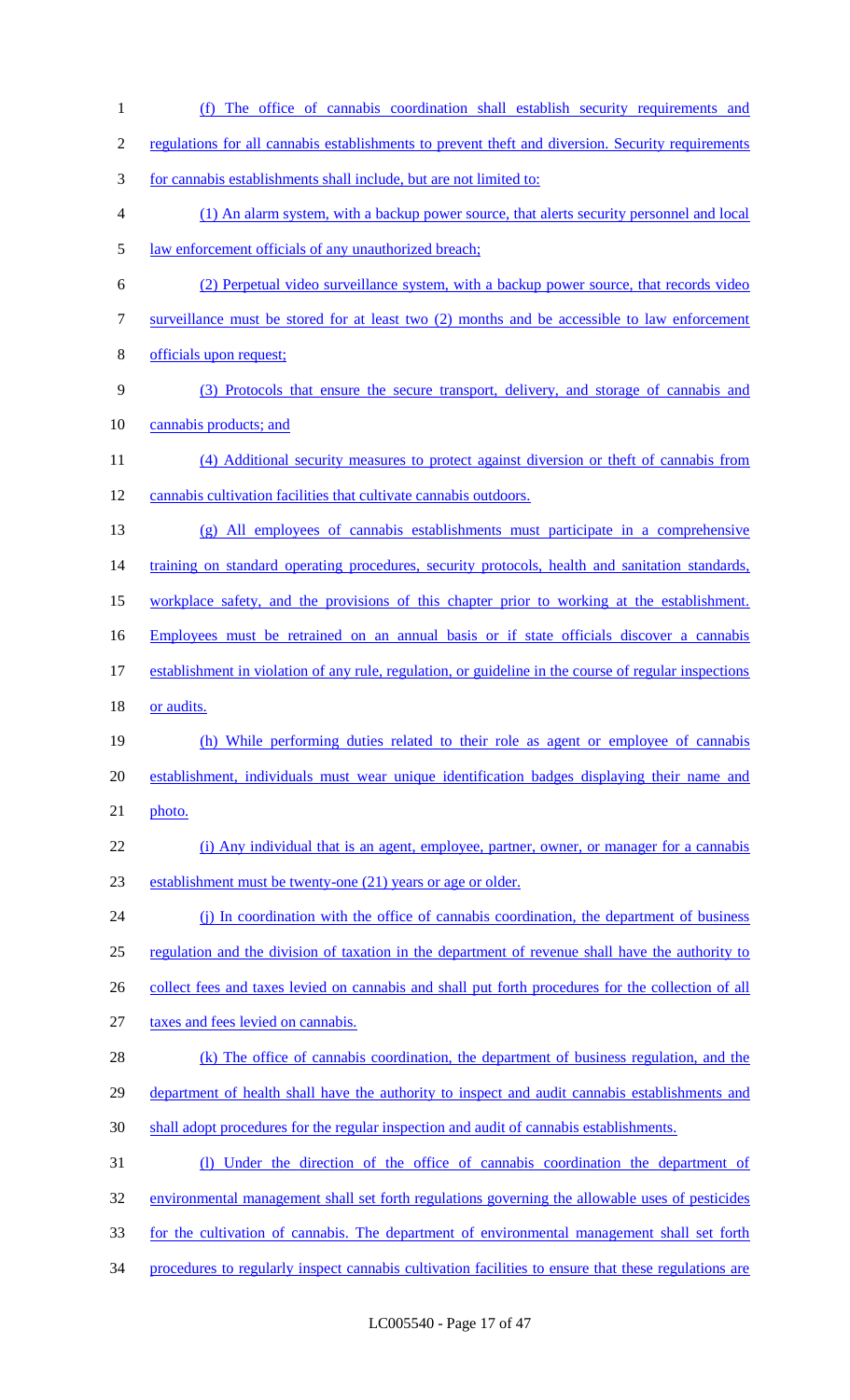followed. Any cannabis cultivation facility found to be in violation of these regulations shall be

considered in violation of this chapter.

 (m) The office of cannabis coordination and the department of health shall set forth regulations for the operation of cannabis testing facilities, including requirements for equipment, 5 training, and qualifications for personnel. These regulations shall set forth procedures that require random sample testing to ensure quality control, including, but not limited to, ensuring that cannabis and cannabis products are accurately labeled for tetrahydrocannabinol (THC) content. The testing analysis must also include testing for residual solvents, poisons, or toxins; harmful chemicals; dangerous molds or mildew; filth; and harmful microbials such as E. coli or 10 salmonella and pesticides. (n) Before being made available for purchase at retailer establishments, all cannabis and cannabis products must undergo random sample testing at a registered cannabis testing facility or 13 other laboratory equipped to test cannabis and cannabis products that has been approved by the 14 office of cannabis coordination. (o) In coordination with the department of business regulation and department of health, 16 the office of cannabis coordination shall adopt regulations regarding edible cannabis products. 17 Prior to selling edible cannabis products to cannabis retailers, cannabis processors must submit a proposal, which shall include photographs of the proposed product properly packaged and labeled 19 and any other materials deemed necessary by the office of cannabis coordination, to the office of cannabis coordination for each line of edible cannabis products. The office of cannabis coordination shall develop standards to prohibit cannabis products that pose public health risks, 22 that are easily confused with existing non-cannabis products, or that are especially attractive to youth. Upon receipt of a proposal for an edible cannabis product line, the office of cannabis coordination shall have up to ninety (90) days to deny the product proposal if it conflicts with the cannabis product standards. Retailers and cannabis processors may only sell cannabis products 26 that have completed this review process. Additional regulations adopted by the office of cannabis coordination regarding edible cannabis products shall include, but are not limited to: 28 (1) A determination of the amount of tetrahyrdocannabinol (THC) that constitutes a single serving in an edible cannabis product; and (2) A requirement that separable edible cannabis products be individually packaged and contain no more than a single serving of tetrahydrocannabinol (THC) as defined in regulations 32 adopted by the office of cannabis coordination. (p) The office of cannabis coordination shall adopt regulations regarding allowable

locations for cannabis establishments. Such regulations may include, but are not limited to,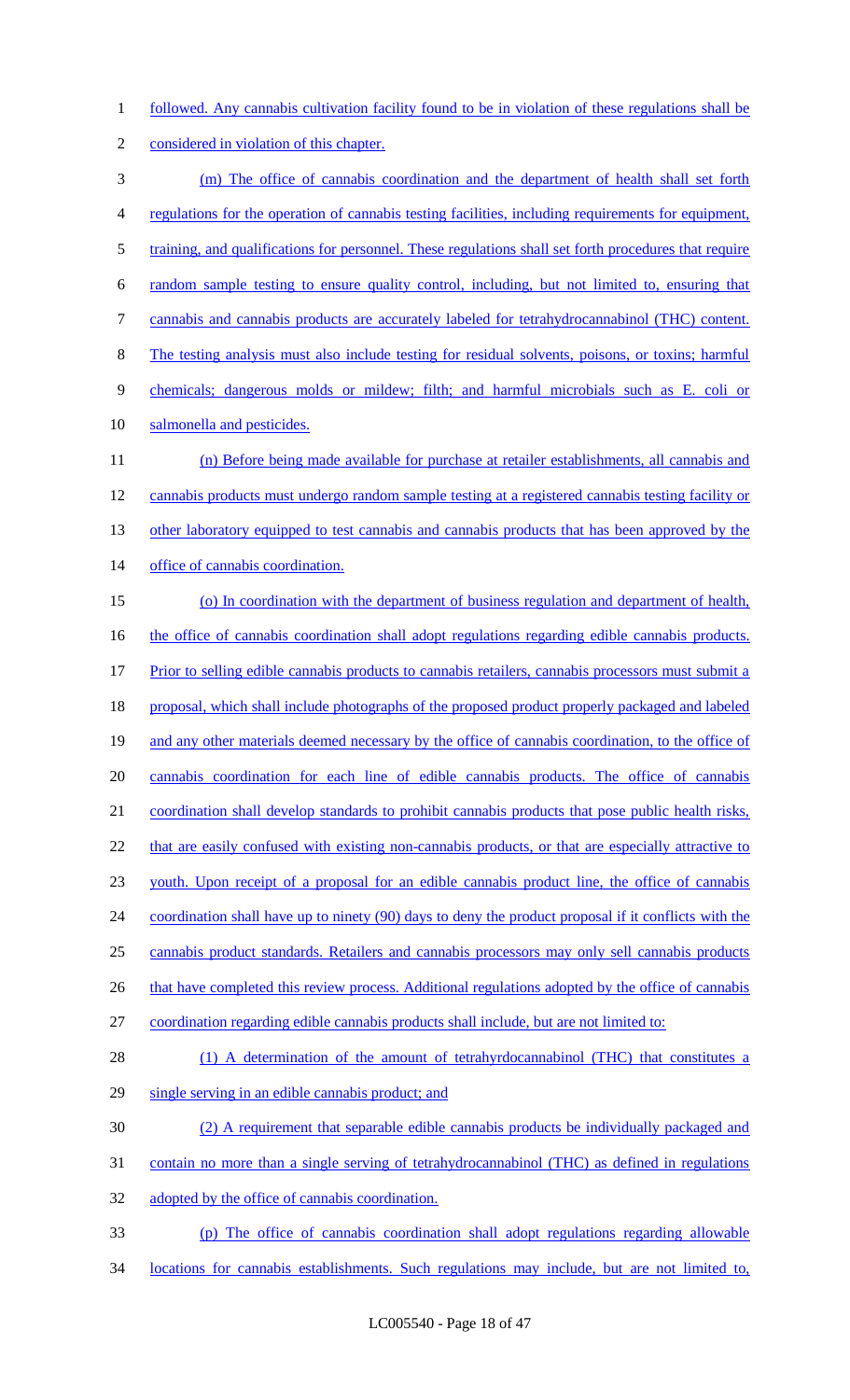- 1 zoning restrictions and/or minimum distances from public or private preschools, primary schools,
- elementary schools, or secondary schools.
- (q) The office of cannabis coordination shall establish penalties for cannabis establishments that violate approved rules and regulations, which may include fines and/or
- revocation of registrations for violations of this chapter or regulations adopted pursuant thereto.
- (r) The department of business regulation shall set forth procedures and a fee, not to
- exceed fifty dollars (\$50.00), for individuals twenty-one (21) years or older to purchase unique
- identifier cannabis plant tags, which must be affixed to any cannabis plant grown by an individual
- in a residential space.
- 

## **21-28.11-9. Timeline for implementation of this chapter.**

 (1) The governor shall establish the office of cannabis coordination and appoint the director of the office of cannabis coordination no later than two (2) months after the effective date 13 of this chapter.

- (2) The governor, the speaker of the house, and the senate president shall each appoint
- 15 members to the cannabis advisory board as defined in § 21-28.11-4 no later than three (3) months
- 16 after the effective date of this chapter.
- (3) The office of cannabis coordination shall coordinate with the department of business 18 regulation to set forth procedures for the application for and issuance of registrations for cannabis cultivation facilities and cannabis retail establishments and minimum requirements for the operation of cannabis cultivation facilities and retailers no later than five (5) months after the effective date of this chapter. (4) The office of cannabis coordination shall coordinate with the department of health to
- 

set forth procedures for the application for and issuance of registrations for cannabis testing

- 24 facilities and minimum requirements for the operation of cannabis testing facilities no later than
- five (5) months after the effective date of this chapter.
- (5) Beginning five (5) months after the effective date of this chapter, authorized representatives of properly registered compassion centers may submit a retailer application to the 28 department of business regulation. Six (6) months after the effective date of this chapter, the department shall issue a retailer registration to the authorized representative of a properly registered compassion center under § 21-28.6-12 if the compassion center is in compliance with 31 all applicable rules and regulations and the authorized representative of the compassion center submitted a retailer application. Only one retailer registration may be issued per compassion center pursuant to this subsection. Any retailer registration issued pursuant to this subsection shall
- 34 be considered a business registration separate and distinct from the registration issued under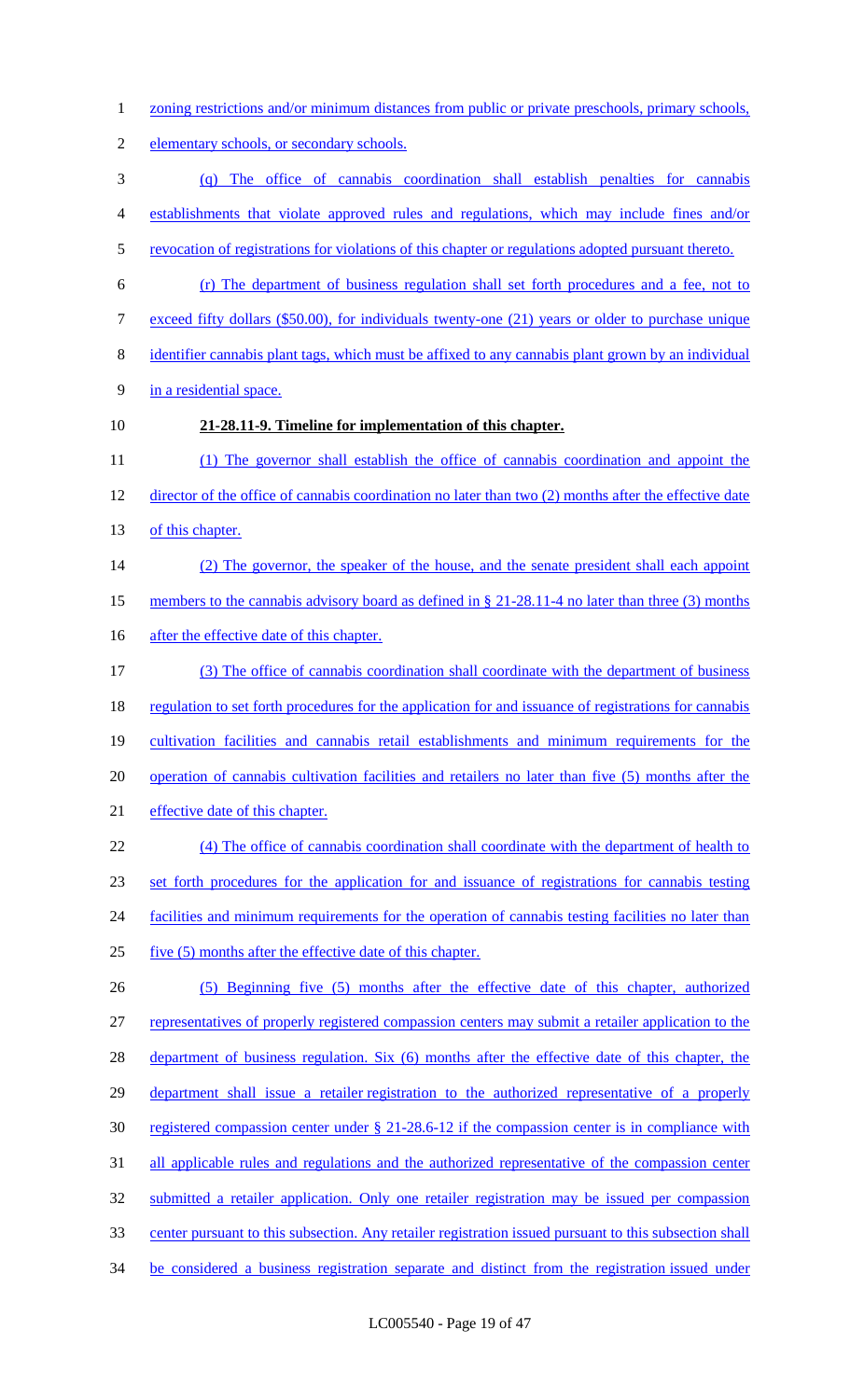### 1 chapter 28.6 of title 21.

 (6) No later than seven (7) months after the effective date of this chapter, the department of business regulation shall begin accepting additional applications for retailer registrations, including from applicants who are not authorized representatives of properly registered 5 compassion centers. By twelve (12) months after the effective date of this chapter, the department of business regulation shall have issued at least twenty (20) retailer registrations, provided a sufficient number of qualified applicants exist. An authorized representative of a compassion center registered under § 21-28.6-12 shall be given priority over other applicants in any application process, unless an authorized representative of the same compassion center has 10 already been granted a retailer registration. (7) Two (2) years after the effective date of this chapter, and every twelve (12) 12 months thereafter, the department of business regulation shall issue additional retailer registration 13 if the total number of registrations issued is fewer than forty (40). At no time after two (2) years 14 after the effective date of this chapter shall there be fewer than forty (40) retailer registrations issued at any given time, provided a sufficient number of qualified applicants exists. (8) Beginning five (5) months after the effective date of this chapter, authorized

 representatives of properly registered compassion centers or licensed cultivators under chapter 28.6 of title 21 may submit a cannabis cultivation facility application to the department of business regulation. Six (6) months after the effective date of this chapter, the department of business regulation shall issue a cannabis cultivation facility registration to the authorized representative of a properly registered compassion center under § 21-28.6-12 or licensed 22 cultivator under § 21-28.6-16 if the compassion center or licensed cultivator is in compliance with all applicable rules and regulations and the authorized representative of the compassion center submitted an application. Only one cultivation facility registration may be issued per compassion center or licensed cultivator pursuant to this subsection. Any cannabis cultivation facility registration issued pursuant to this subsection shall be considered a business registration separate and distinct from the registration issued under chapter 28.6 of title 21.

28 (9) No later than seven (7) months after the effective date of this chapter, the department 29 of business regulation shall begin accepting applications for cannabis cultivation facilities, including from applicants who are not authorized representatives of properly registered 31 compassion centers or licensed cultivators. Within twelve (12) months after the effective date of 32 this chapter, the department of business regulation shall have issued at least fifteen (15) cannabis cultivation facility registrations, provided a sufficient number of qualified applicants exist.

(10) No later than two (2) years after the effective date of this chapter, and every twelve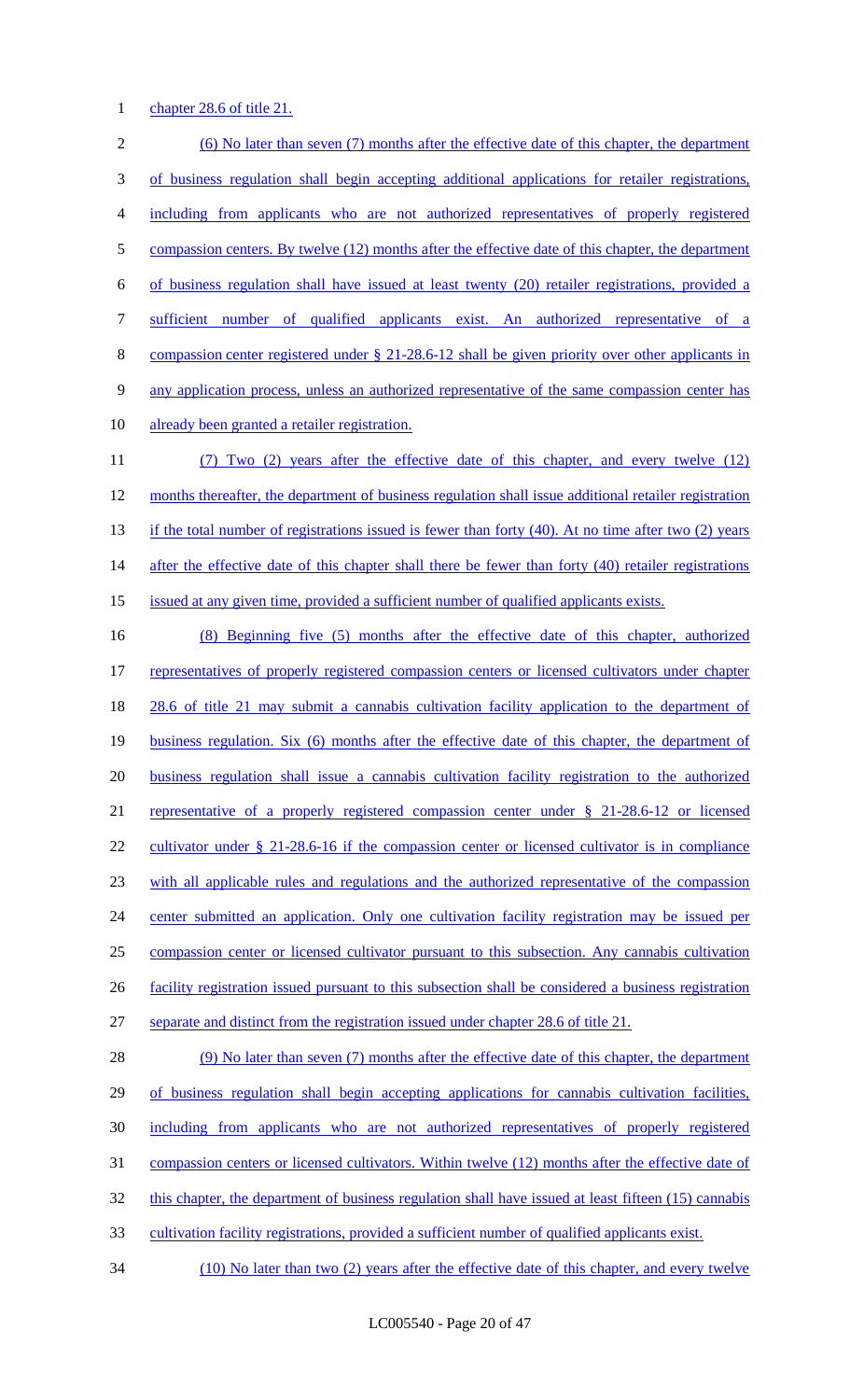(12) months thereafter, the department of business regulation shall issue additional cannabis cultivation facility registrations if the total number of registrations issued is fewer than twenty- five (25) or if the total number of registrations is insufficient to meet demand and outcompete the illicit cannabis market.

 (11) The office of cannabis coordination shall coordinate with the department of business regulation to set forth procedures for the application for and issuance of registrations for cannabis processor establishments and minimum requirements for the operation of cannabis processors no later than eighteen (18) months after the effective date of this chapter.

 (12) No later than eighteen (18) months after the effective date of this chapter, the office of cannabis coordination shall coordinate with the department of health to adopt regulations 11 regarding infused cannabis products and edible cannabis product pursuant to § 21-28.11-8(o).

 (13) Beginning eighteen (18) months after the effective date of this chapter, authorized 13 representatives of properly registered compassion centers or licensed cultivators may submit a 14 cannabis processor application to the department of business regulation. Nineteen (19) months 15 after the effective date of this chapter, the department shall issue a cannabis processor facility 16 registration to the authorized representative of a properly registered compassion center or licensed 17 cultivator under chapter 28.6 of title 21 if the compassion center or licensed cultivator is in compliance with all applicable rules and regulations and the authorized representative of the compassion center or licensed cultivator submitted an application to operate a cannabis processor 20 facility. No more than one processor registration may be issued per compassion center or licensed cultivator pursuant to this subsection. Any cannabis processor facility registration issued pursuant to this subsection shall be considered a business registration separate and distinct from the registration issued under chapter 28.6 of title 21. (14) No later than eighteen (18) months after the effective date of this chapter, the

 department of business regulation shall begin accepting applications for processor registrations, including from applicants who are not authorized representatives of properly registered compassion centers or licensed cultivators. No later than nineteen (19) months after the effective 28 date of this chapter, the department of business regulation shall issue processor facility 29 registrations to no fewer than fifteen (15) qualified applicants, provided there are a sufficient number of qualified applicants to meet this requirement. (15) Two (2) years after the effective date of this chapter, and every twelve (12) months thereafter, the department of business regulation shall issue additional processor registrations if

the total number of registrations issued is fewer than twenty (20). At no time after two (2) years

34 after the effective date of this chapter shall there be fewer than twenty (20) processor registrations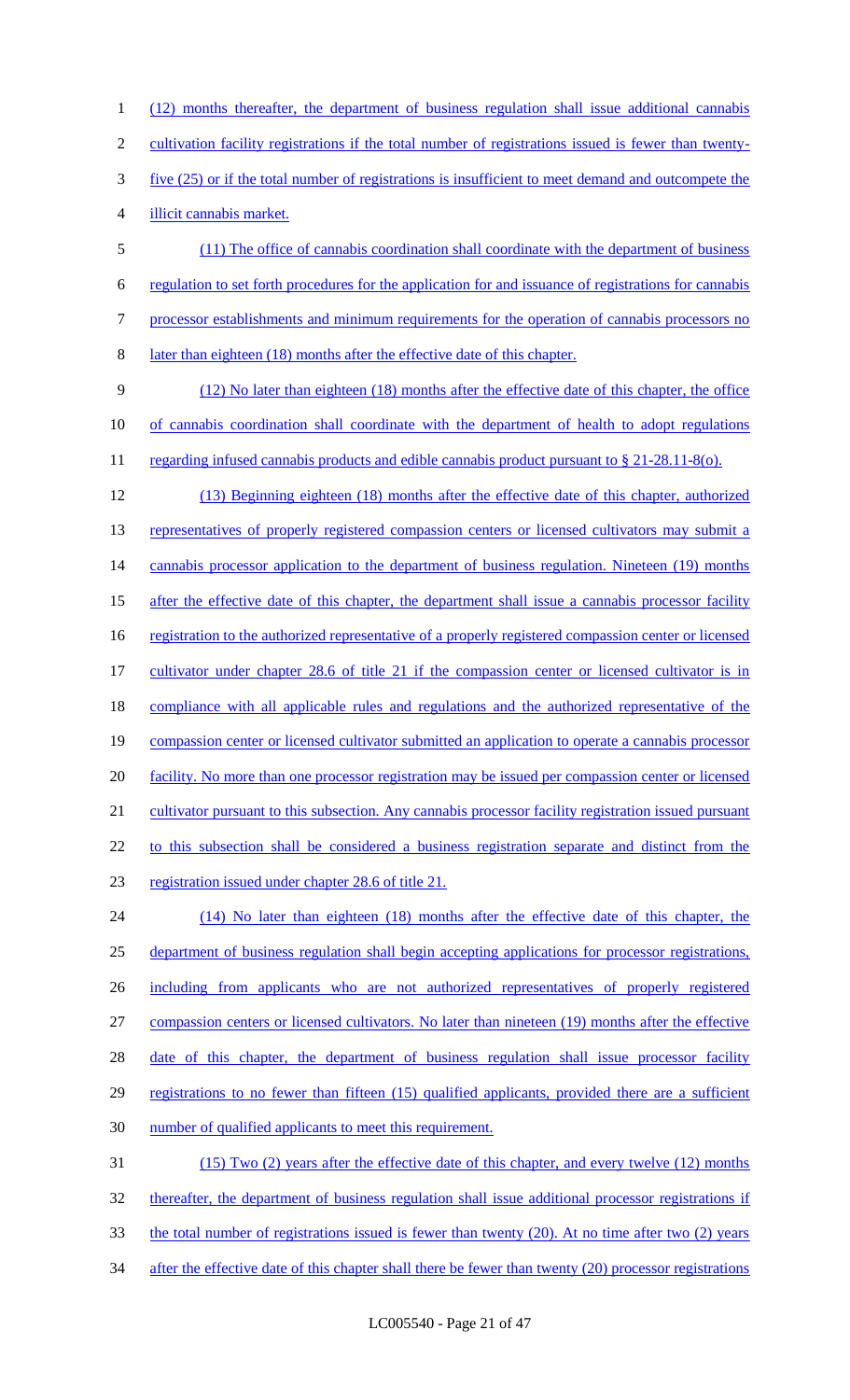- issued at any given time, provided a sufficient number of qualified applicants exists.
- (16) Beginning five (5) months after the effective date of this chapter, the department of
- health shall accept applications to operate a cannabis testing facility.
- (17) The department of health shall grant a one year registration to at least two (2) cannabis testing facilities within six (6) months of the effective date of this chapter.
- (18) The department of health shall grant a one year registration to a total of at least five
- (5) cannabis testing facilities within twelve (12) months of the effective date of this chapter,
- provided a sufficient number of qualified applicants exist.
- (19) If at any time after two (2) years after the effective date of this chapter, there are
- fewer than ten (10) valid cannabis testing facility registrations, the department of health shall
- 11 accept and process applications for cannabis testing facility registrations.
- **21-28.11-10. Municipal control over cannabis establishments.**
- (a) Municipalities shall have the authority to enact ordinances or regulations not in 14 conflict with this chapter or with rules and regulations adopted by the office of cannabis coordination regulating the time, place, and manner of cannabis establishments' operations, provided that no local government may prohibit any type of cannabis establishments' operation
- 
- 17 altogether, either expressly or through the enactment of ordinances or regulations which make
- any type of cannabis establishments' operation impracticable.
- (b) Notwithstanding subsection (a) of this section, municipalities may prohibit specific 20 classes of cannabis establishments from operating within their jurisdiction if the residents of the municipality have approved, by a simple majority referendum in the course of regularly scheduled election, a proposal to ban cannabis cultivation facilities, retailers, processors, or cannabis testing facilities. Municipalities must hold separate referenda to ban each class of 24 cannabis establishment. A single question to ban all classes of cannabis establishments shall not
- be permitted.
- 26 (c) Municipalities may impose civil and criminal penalties on the violation of ordinances
- enacted pursuant to this section.
- **21-28.11-11. Transportation of cannabis.**
- The office of cannabis coordination shall set forth regulations and procedures to facilitate
- the secure transportation of cannabis for retailers delivering products to purchasers and shipments
- of cannabis or cannabis products between cannabis establishments.
- **21-28.11-12. Minors on the premises of cannabis establishments.**
- (a) A cannabis establishment shall not allow any person who is under twenty-one (21)
- years of age to be present inside any room where cannabis or cannabis products are stored,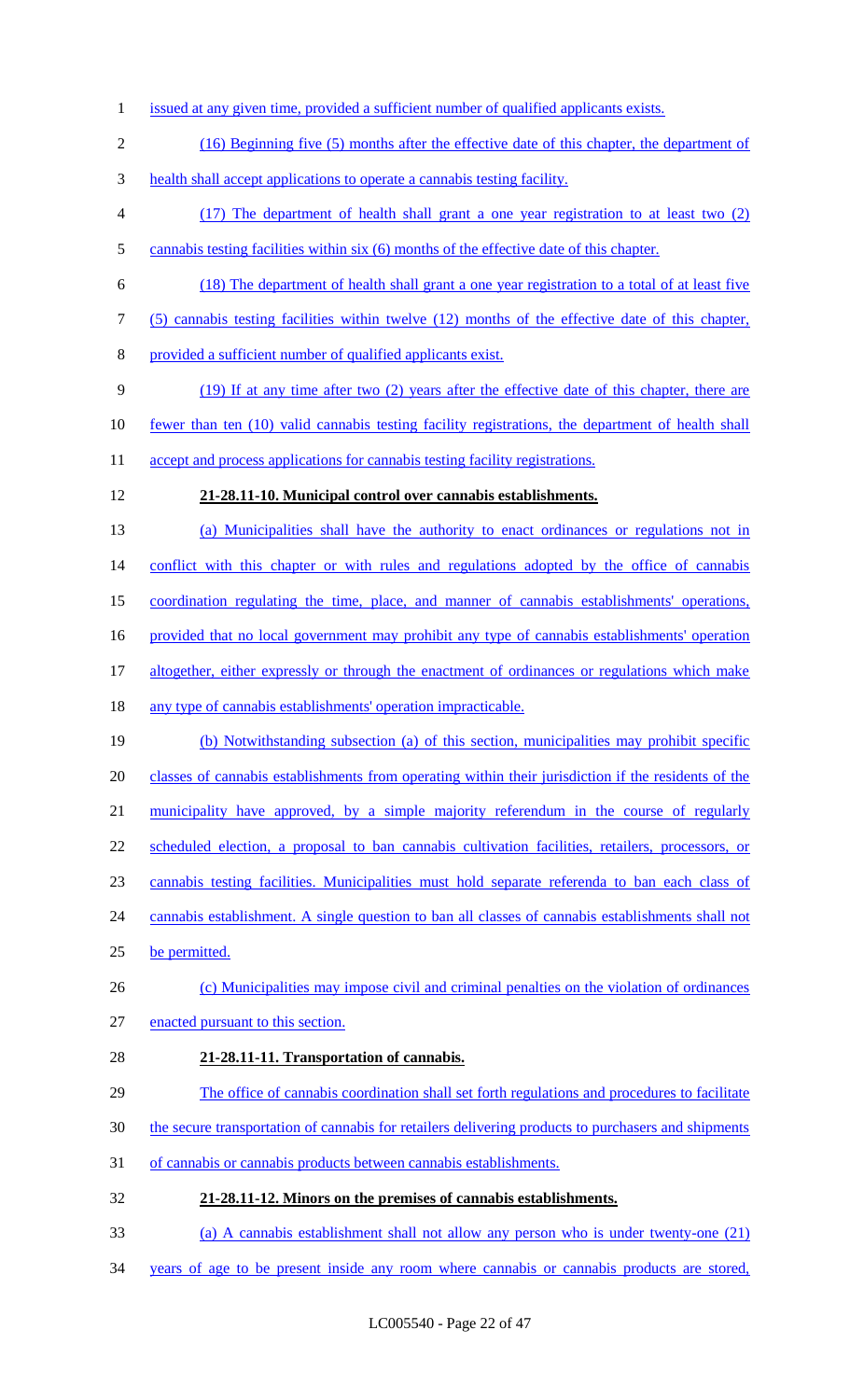1 produced, or sold by the cannabis establishment unless the person who is under twenty-one (21)

2 years of age is:

- 3 (1) A government employee performing their official duties;
- 4 (2) An elected official, a member of the media, a contractor performing labor that does 5 not include cannabis cultivation, manufacturing, packaging, or processing; or
- 6 (3) If the cannabis establishment is a retailer, a medical cannabis patient registered
- 7 pursuant to chapter 28.6 of title 21, if the retailer premises are also registered as a compassion
- 8 center pursuant to § 21-28.6-12 and the individual under twenty-one (21) years of age is a
- 9 qualifying patient registered under chapter 28.6 of title 21.
- 10 (b) Except as otherwise provided in this subsection, in a prosecution for a violation of this 11 section, it is a complete defense that before allowing a person who is under twenty-one (21) years 12 of age into the room where cannabis is sold or stored, a staff member for the cannabis 13 establishment was shown a document which appeared to be issued by an agency of a federal, 14 state, tribal, or foreign sovereign government and which indicated that the person who was 15 allowed onto the premises of the cannabis establishment was twenty-one (21) years of age or 16 older at the time the person was allowed onto the premises. The complete defense set forth in this 17 subsection does not apply if: 18 (1) The document which was shown to the person who allowed the person who is under 19 twenty-one (21) years of age onto the premises of the retailer was counterfeit, forged, altered, or 20 issued to a person other than the person who was allowed onto the premises of the retailer; and 21 (2) Under the circumstances, a reasonable person would have known or suspected that the 22 document was counterfeit, forged, altered, or issued to a person other than the person who was 23 allowed onto the premises. 24 **21-28.11-13. Retailer violations.** 25 (a) A retailer shall not: 26 (1) Sell, give, deliver, or otherwise furnish cannabis, cannabis products, or cannabis 27 paraphernalia to any person who is under twenty-one (21) years of age unless the individual 28 under twenty-one (21) years of age is a qualifying patient registered under chapter 28.6 of title 21. 29 (i) The following documents shall serve as acceptable forms of identification for the 30 purpose of proving an individual's age: an armed service identification card, valid passport, the 31 identification card license, or any other documentation used for identification purposes that may 32 belong to any other person who is twenty-one (21) years or older; a motor vehicle operator's 33 license which bears the date of birth of the licensee, and which is issued by this state or any other
- 34 state.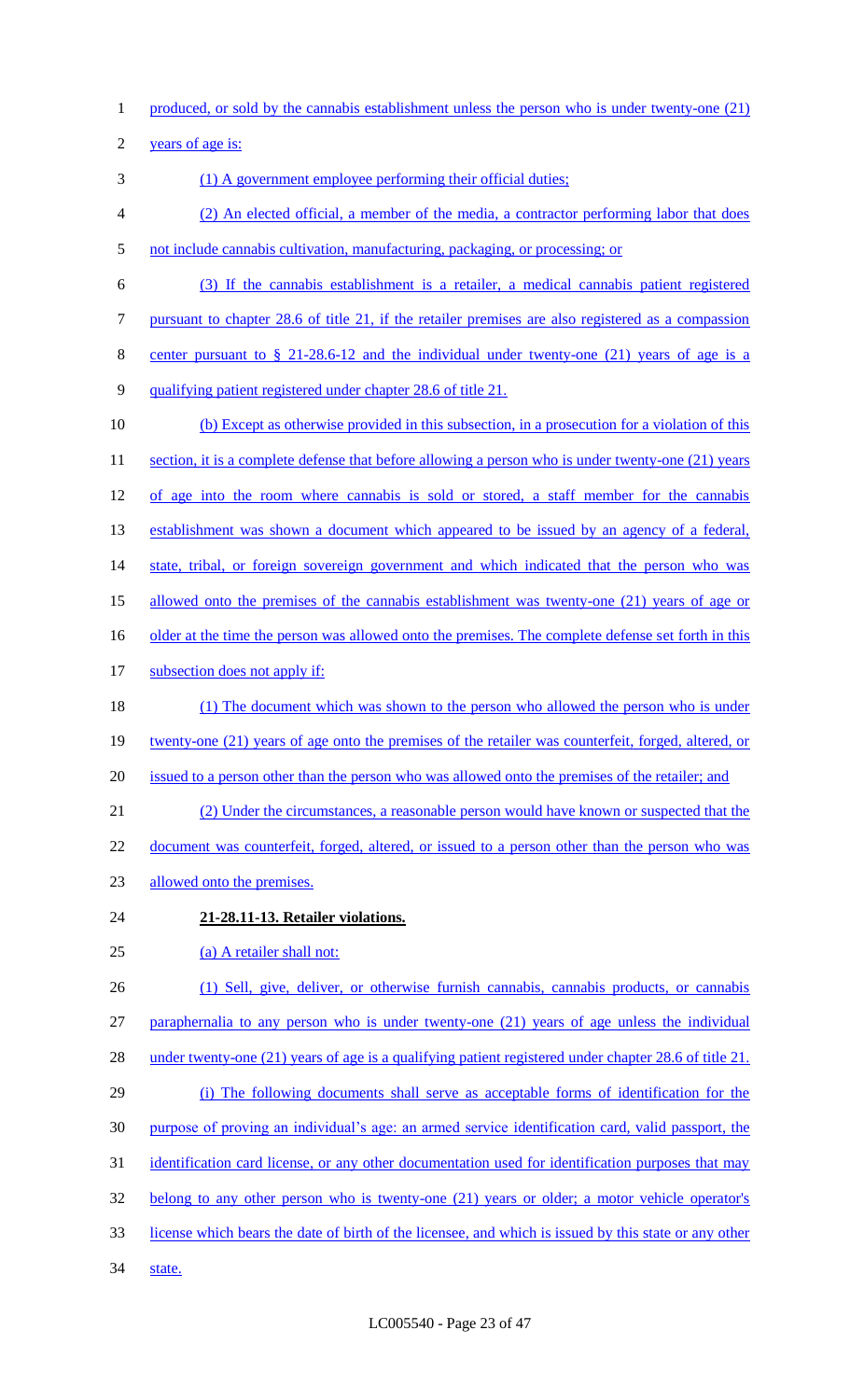(ii) If the retailer discovers evidence that the document presented to verify a person's age is inaccurate or falsified in any way to misrepresent the age of the person attempting to purchase cannabis or cannabis products, they shall refuse to sell cannabis or cannabis products to that individual and notify law enforcement officials. (iii) Except where regulations attendant to this chapter specifically modify or provide otherwise, rules similar to the rules of § 3-8-6, applying to alcohol retailers, shall apply to cannabis retailers. (iv) Proof of good faith reliance on any misrepresentation is a defense to the prosecution of the retailer and/or the retailer's employer an alleged violation of this section. (2) Sell, give, deliver, or otherwise furnish cannabis or cannabis products to any person 11 who is twenty-one (21) years of age or older unless the cannabis or cannabis products have undergone random sample testing for potency and contaminants at a cannabis testing facility or 13 other laboratory equipped to test cannabis and cannabis products that has been approved by the office of cannabis coordination. (3) Except as provided in this section, sell, deliver, give, or otherwise furnish more than 16 the following quantities of cannabis or cannabis products to a person in a single transaction; 17 (i) One ounce (1 oz.) of cannabis, not including hashish; 18 (ii) Two (2) immature cannabis plants; and (iii) Cannabis products containing 300 milligrams of delta-9-tetrahydrocannabinol. (4) Except as provided in this section, knowingly and willfully sell, give, or otherwise furnish an amount of cannabis to a person that would cause that person to possess more than the 22 quantities listed in subsection (3) of this section. (5) Purchase cannabis from any person other than a cannabis cultivation facility or 24 <u>retailer</u>. (6) Purchase cannabis products from any person other than a cannabis processor. (7) Violate regulations issued by the office of cannabis coordination. (8) Offer customers special deals, coupons, or giveaways that allow avoidance of 28 cannabis taxes. Except as otherwise provided by regulation, the tax levied under this subsection shall apply to the full price, if non-itemized, of any transaction involving both: (i) Cannabis or cannabis products; and (ii) Any other otherwise distinct and identifiable goods or services. (b) The prohibitions on dispensing cannabis in subsections (a)(2) and (a)(3) of this section do not apply in instances where the retailer holds a valid registration as a compassion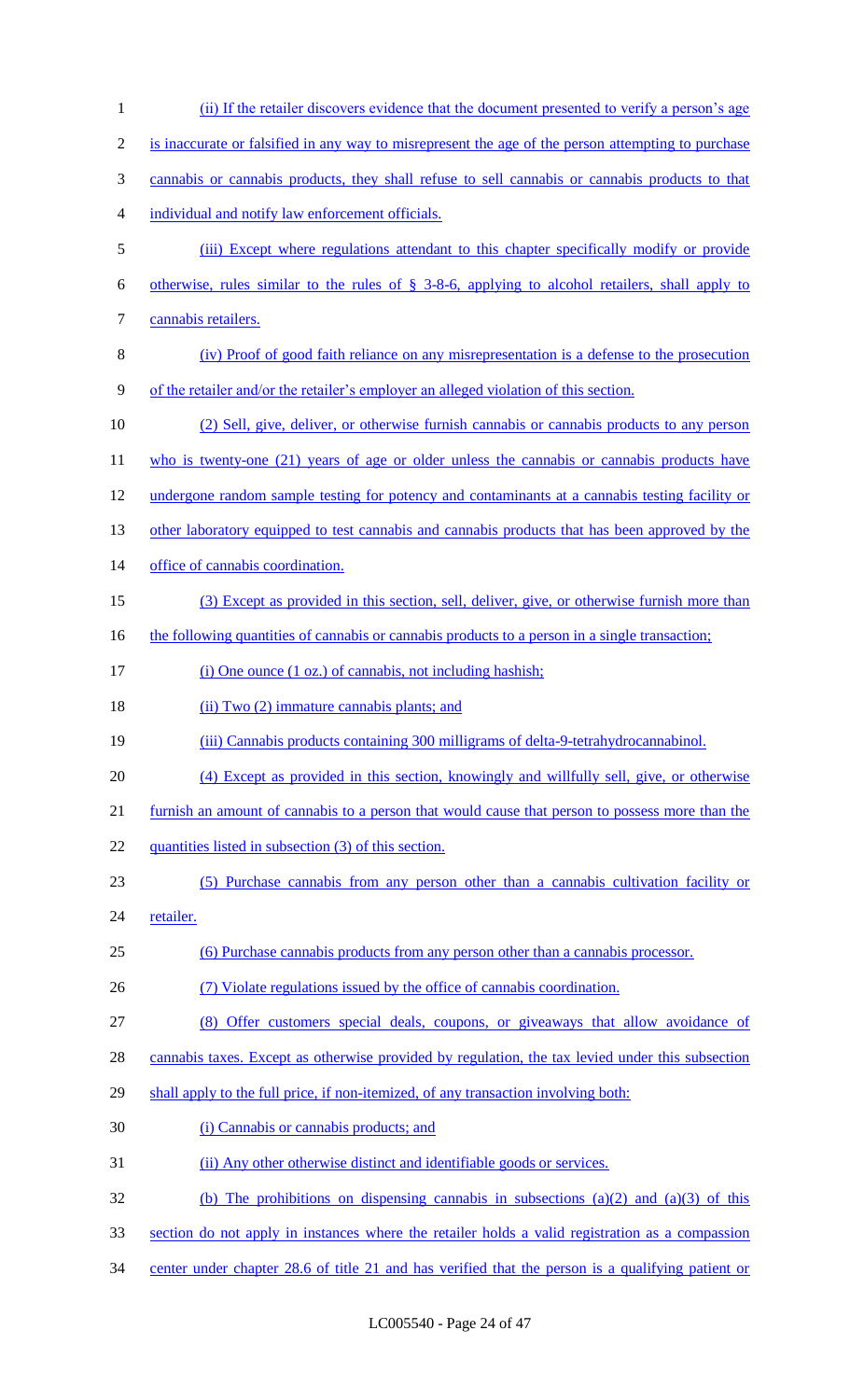primary caregiver registered under chapter 28.6 of title 21 and the amount of cannabis dispensed is within the qualifying patient's limits. (c) In addition to any other penalty provided pursuant to specific statutes, a retailer who violates this section is guilty of a misdemeanor and shall be punished by a fine of not more than 5 one thousand dollars (\$1,000). **21-28.11-14. Cannabis cultivation facility violations.** 7 (a) A cannabis cultivation facility shall not: (1) Manufacture, sell, give away, or otherwise distribute cannabis products; (2) Sell, deliver, give away, or otherwise furnish cannabis to any person other than a cannabis establishment or an agent or staff member acting on behalf of a cannabis establishment; (3) Purchase cannabis from any person other than a cannabis cultivation facility; or (4) Purchase or sell, deliver, give, or otherwise furnish cannabis in any manner other than 13 as is exempted from state penalties pursuant to the provisions of this chapter and any regulations 14 adopted pursuant thereto. 15 (b) In addition to any other penalty provided pursuant to specific statutes, a person who 16 violates this section is guilty of a misdemeanor and shall be punished by a fine of not more than 17 one thousand dollars (\$1,000). **21-28.11-15. Cannabis processor facility violations.** 19 (a) A cannabis processor facility shall not: 20 (1) Manufacture, cultivate, or produce cannabis; (2) Sell, deliver, give away, or otherwise furnish cannabis products to any person other 22 than a cannabis retailer or an agent or staff member acting on behalf of a cannabis retailer; (3) Purchase cannabis from any person other than a cannabis cultivation facility; or (4) Purchase or sell, deliver, give, or otherwise furnish cannabis products in any manner 25 other than as is exempted from state penalties pursuant to the provisions of this chapter and any 26 regulations adopted pursuant thereto. (b) In addition to any other penalty provided pursuant to specific statutes, a person who violates this section is guilty of a misdemeanor and shall be punished by a fine of not more than one thousand dollars (\$1,000). **21-28.11-16. Excise tax.** Imposition of excise tax on retail cannabis sales. (a) Except as provided for in subsection (b) of this section, an excise tax at a rate of ten percent (10%) of the sales price, in addition to the standard sales tax imposed by § 44-18-18, shall 34 be imposed on all retail sales of cannabis, cannabis products, seedlings, and cuttings.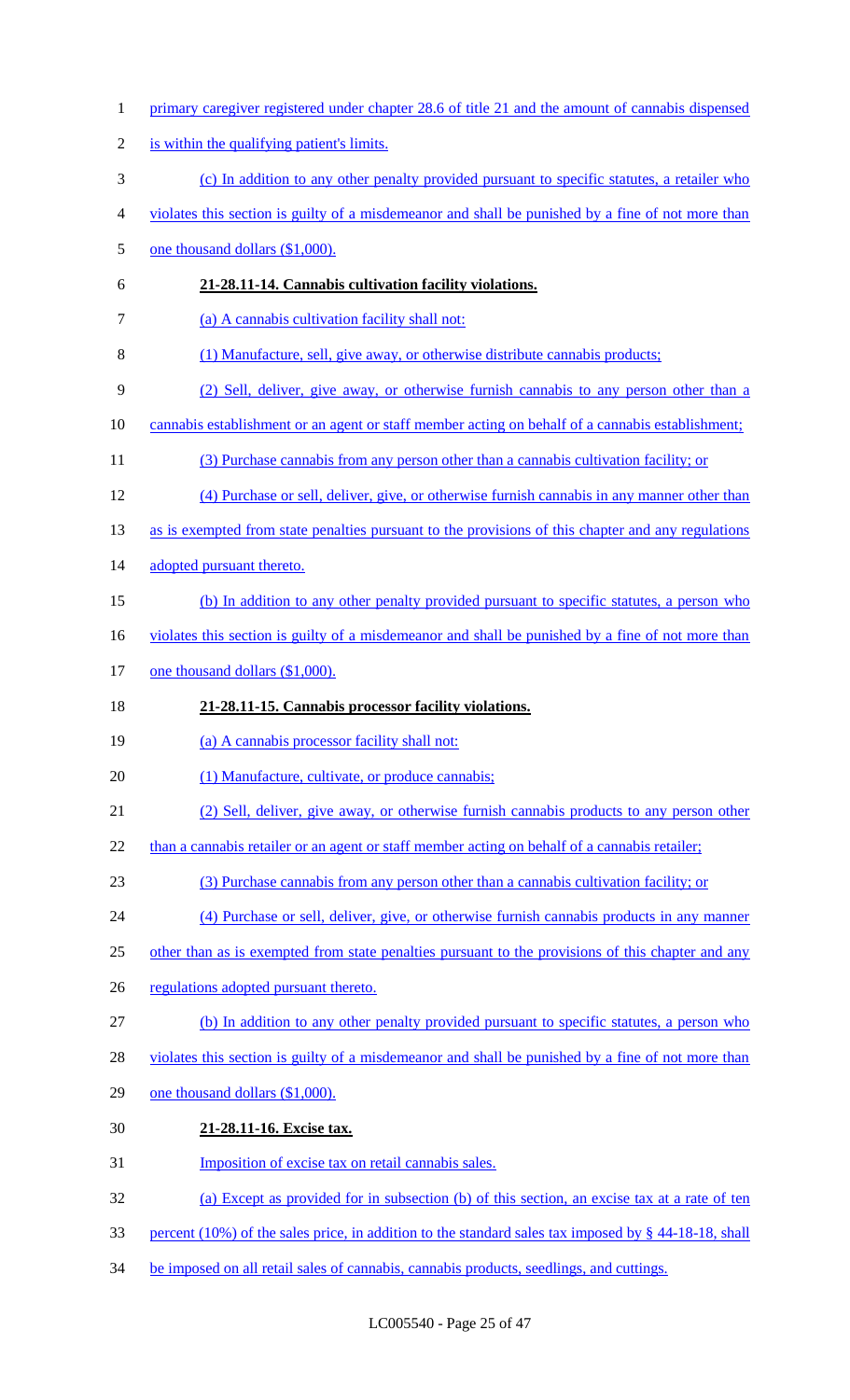(b) The excise tax does not apply to medical cannabis sales from a registered compassion 2 center to a registered qualifying patient or a registered primary caregiver pursuant to § 21-28.6- $3 \frac{12}{.}$  (c) Under the direction of the office of cannabis coordination, the division of taxation 5 shall have the authority to collect the proceeds of the excise tax on retail cannabis sales and disburse the funds to the cannabis regulation fund pursuant to § 21-28.11-17. (d) Except as provided for in subsection (b) of this section, any city or town may impose, an additional local excise tax upon the retail sale of cannabis, cannabis products, seedlings and cuttings by a marijuana retailer operating within the city or town at a rate not greater than three percent (3%) of the sales price to anyone other than a marijuana establishment. A marijuana 11 retailer shall pay a local excise tax imposed under this section to the division of taxation at the 12 same time and in the same manner as the excise tax due to the state. 13 All sums received by the division of taxation under this subsection shall be distributed, 14 credited and paid at least quarterly by the state treasurer to each city or town that has adopted this section in production to the amount of such sums received from the sale or transfer of marijuana 16 and marijuana products in the city or town. **21-28.11-17. Restricted receipt account and distribution of funds.** (a) Fees and taxes collected pursuant to this chapter shall be deposited in a restricted 19 receipt account entitled "cannabis regulation fund." (b) The amounts on deposit in the account for receipts of cannabis state excise taxes and fees shall be disbursed in the following manner: (1) In the 2018 fiscal year budget and every fiscal year budget thereafter, the governor shall submit a budget to the general assembly to appropriate funds from the cannabis regulation 24 fund to provide for all necessary expenses incurred by the office of cannabis coordination, the department of business regulation, the department of health, the division of taxation, and the 26 department of environmental management in the performance of their duties pursuant to this chapter. 28 (2) After sufficient funds are appropriated from the cannabis regulation fund to provide 29 for the expenses related to implementation and regulatory enforcement of this chapter, three million dollars (\$3,000,000) of remaining funds shall be disbursed to the state police, beginning in fiscal year 2019-2020 until and including fiscal year 2024-2025 to establish and adopt protocols to determine whether a driver is operating a vehicle while impaired, including impairment by the use of marijuana and to establish and adopt best practices to assist law enforcement agencies. An additional fifteen percent (15%) of remaining funds shall be disbursed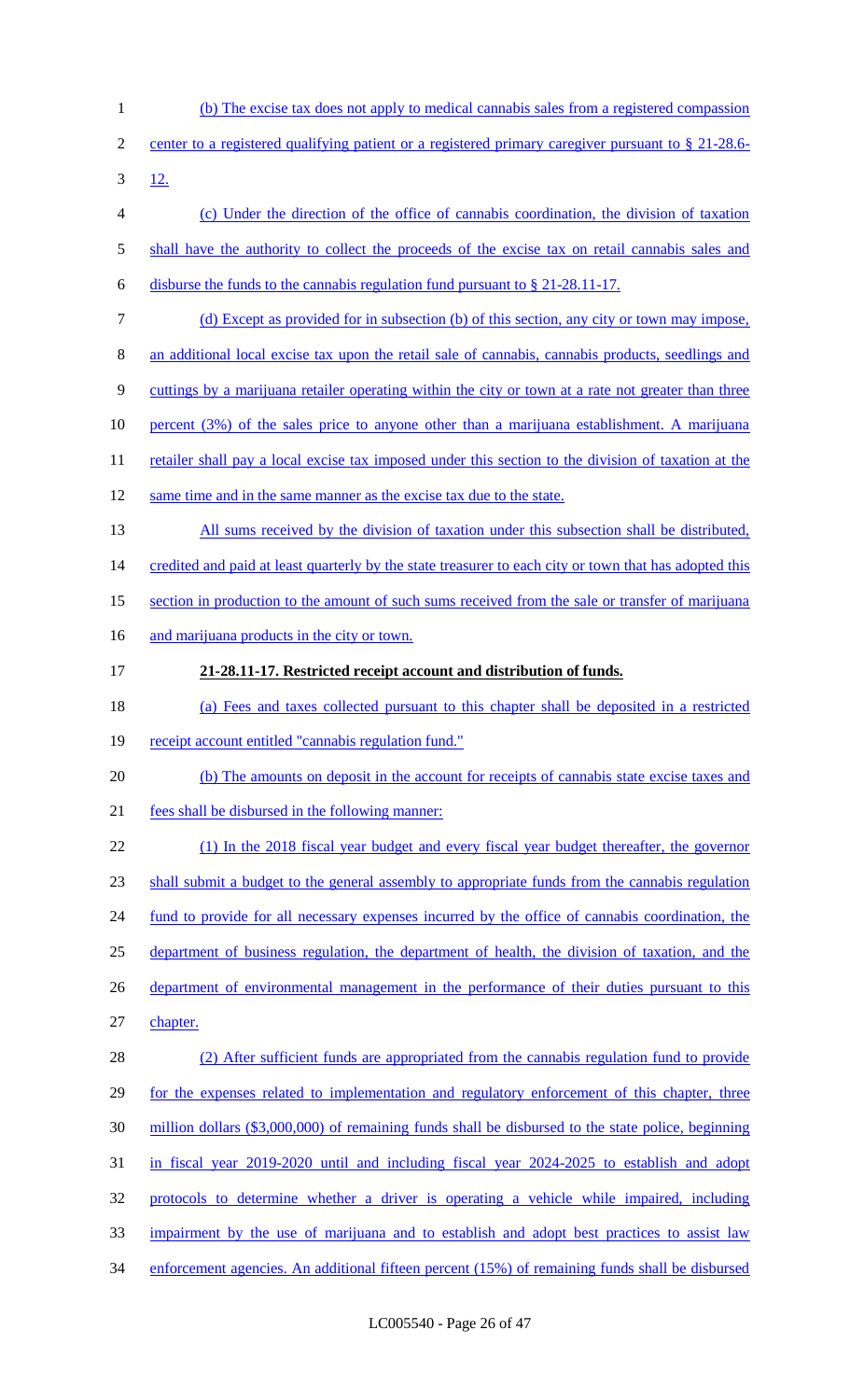1 to the state police for the purpose of conducting training programs for detecting, testing, and enforcing laws against impaired driving while under the influence of alcohol or drugs, enforcing laws against impaired driving and training additional law enforcement officers to become drug recognition experts. Fifteen percent (15%) of remaining funds shall be disbursed to the department of behavioral healthcare, developmental disabilities and hospitals, for evidence-based and evidence-informed programs for youth designed to educate and prevent substance abuse disorders and to prevent harm from substance abuse, including youth substance use early intervention services and youth substance use disorder treatment and recovery services. Fifteen percent (15%) of remaining funds shall be used for public education to prevent driving while impaired by alcohol or other drugs, including marijuana. Fifty-five percent (55%) of remaining 11 funds shall be deposits into the state's general fund. **21-28.11-18. Contracts enforceable.** 13 It is the public policy of the state that contracts related to the operation of a cannabis 14 establishment, compassion center, or hemp cultivator registered pursuant to Rhode Island law 15 shall be enforceable. It is the public policy of the state that no contract entered into by a registered 16 cannabis establishment or hemp cultivator or its employees or agents as permitted pursuant to a valid registration with a department of the state, or by those who allow property to be used by an establishment, its employees, or its agents as permitted pursuant to a valid registration, shall be unenforceable on the basis that cultivating, obtaining, manufacturing, distributing, dispensing, 20 transporting, selling, possessing, or using cannabis or hemp is prohibited by federal law. **21-28.11-19. Compassion center registrants.** (a) Each cannabis establishment that is at the same location as a compassion center must: (1) Follow all provisions pursuant to chapter 28.6 of title 21 and all regulations related to 24 medical cannabis adopted by the office of cannabis coordination, the department of business, or the department of health; (2) Separate all inventory that is offered for sale or donation to medical cannabis 27 cardholders pursuant to chapter 28.6 of title 21 from cannabis and cannabis products that are 28 offered for sale to adult consumers; (3) Label all cannabis and cannabis products that are offered for sale to adult consumers § 21-28.6-12 with "Retail cannabis - for use by adults 21 and older only." (b) For purposes of this section, "adult consumer" means a person who is twenty-one (21) years of age or older and who is not a medical cannabis cardholder obtaining medical cannabis from a compassion center pursuant to chapter 28.6 of title 21. **21-28.11-20. Failure of department to adopt regulations.**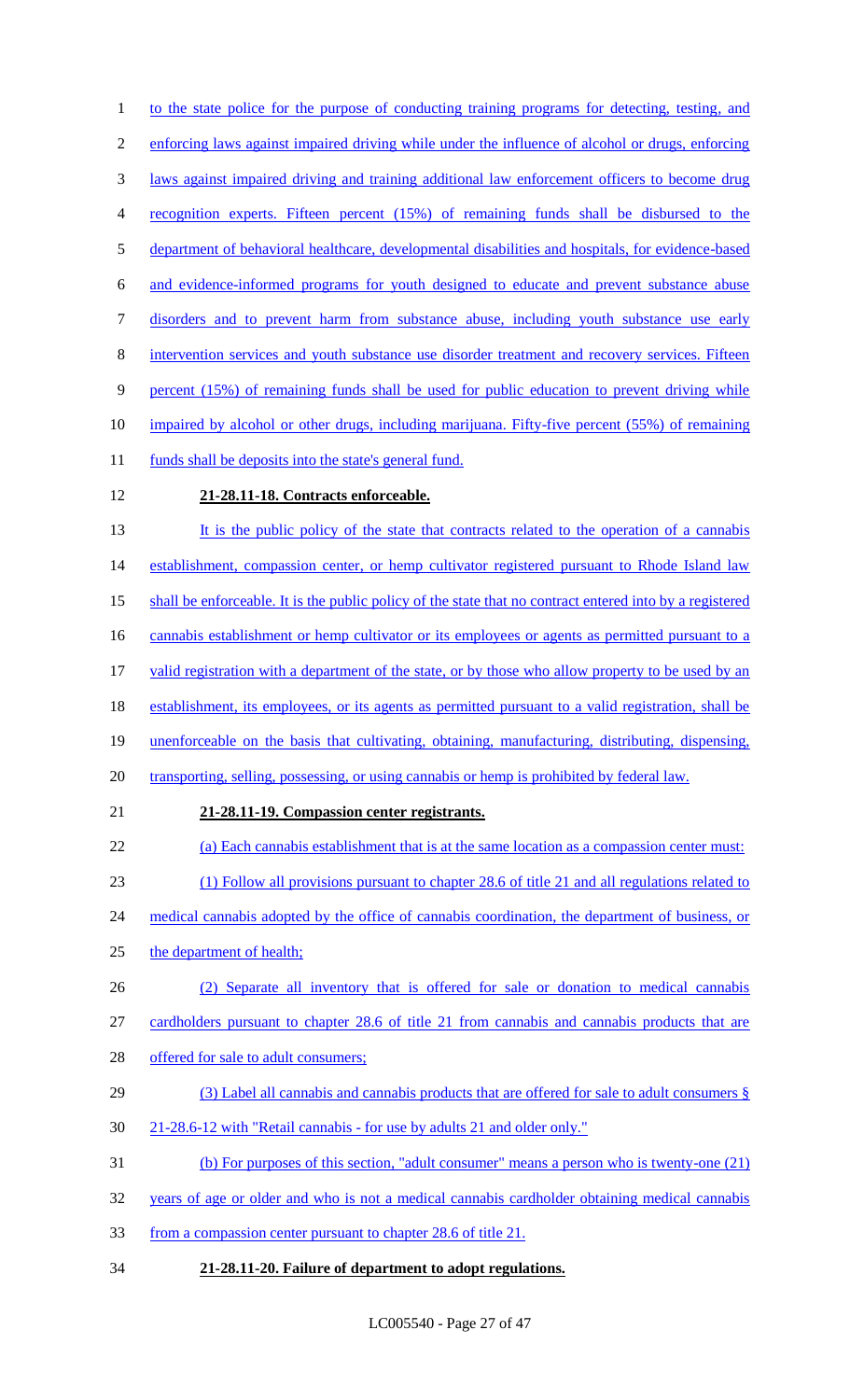(a) If the office of cannabis coordination fails to adopt regulations to implement this 2 chapter or fails to begin processing applications for cannabis establishments within twelve (12) months of the effective date of this chapter, any citizen may commence an action in a court of competent jurisdiction to compel the office of cannabis coordination to perform the actions mandated pursuant to the provisions of this chapter.

## **21-28.11-21. Severability.**

 (a) If any provision of this chapter or its application thereof to any person or circumstance is held invalid, such invalidity shall not affect other provisions or applications of

this chapter, which can be given effect without the invalid provision or application, and to this

end the provisions of this chapter are declared to be severable.

 SECTION 2. Sections 12-1.3-2 and 12-1.3-3 of the General Laws in Chapter 12-1.3 entitled "Expungement of Criminal Records" are hereby amended to read as follows:

### **12-1.3-2. Motion for expungement.**

 (a) Any person who is a first offender may file a motion for the expungement of all records and records of conviction for a felony or misdemeanor by filing a motion in the court in which the conviction took place; provided, that no person who has been convicted of a crime of violence shall have his or her records and records of conviction expunged; and provided, that all outstanding court-imposed or court-related fees, fines, costs, assessments, charges, and/or any other monetary obligations have been paid, unless such amounts are reduced or waived by order of the court.

 (b) Subject to subsection (a), a person may file a motion for the expungement of records relating to a misdemeanor conviction after five (5) years from the date of the completion of his or her sentence.

 (c) Subject to subsection (a), a person may file a motion for the expungement of records relating to a felony conviction after ten (10) years from the date of the completion of his or her sentence.

27 (d) Subject to  $\S$  12-19-19(c), and without regard to subsections (a) through (c) of this section, a person may file a motion for the expungement of records relating to a deferred sentence upon its completion, after which the court will hold a hearing on the motion.

(e) With regard to subsections (a) through (c) of this section, a person may file a motion

for the expungement of records related to an offense that has been either decriminalized or

32 legalized subsequent to the date of such conviction, after which the court will hold a hearing on

33 the motion in the court in which the original conviction took place.

## **12-1.3-3. Motion for expungement -- Notice -- Hearing -- Criteria for granting.**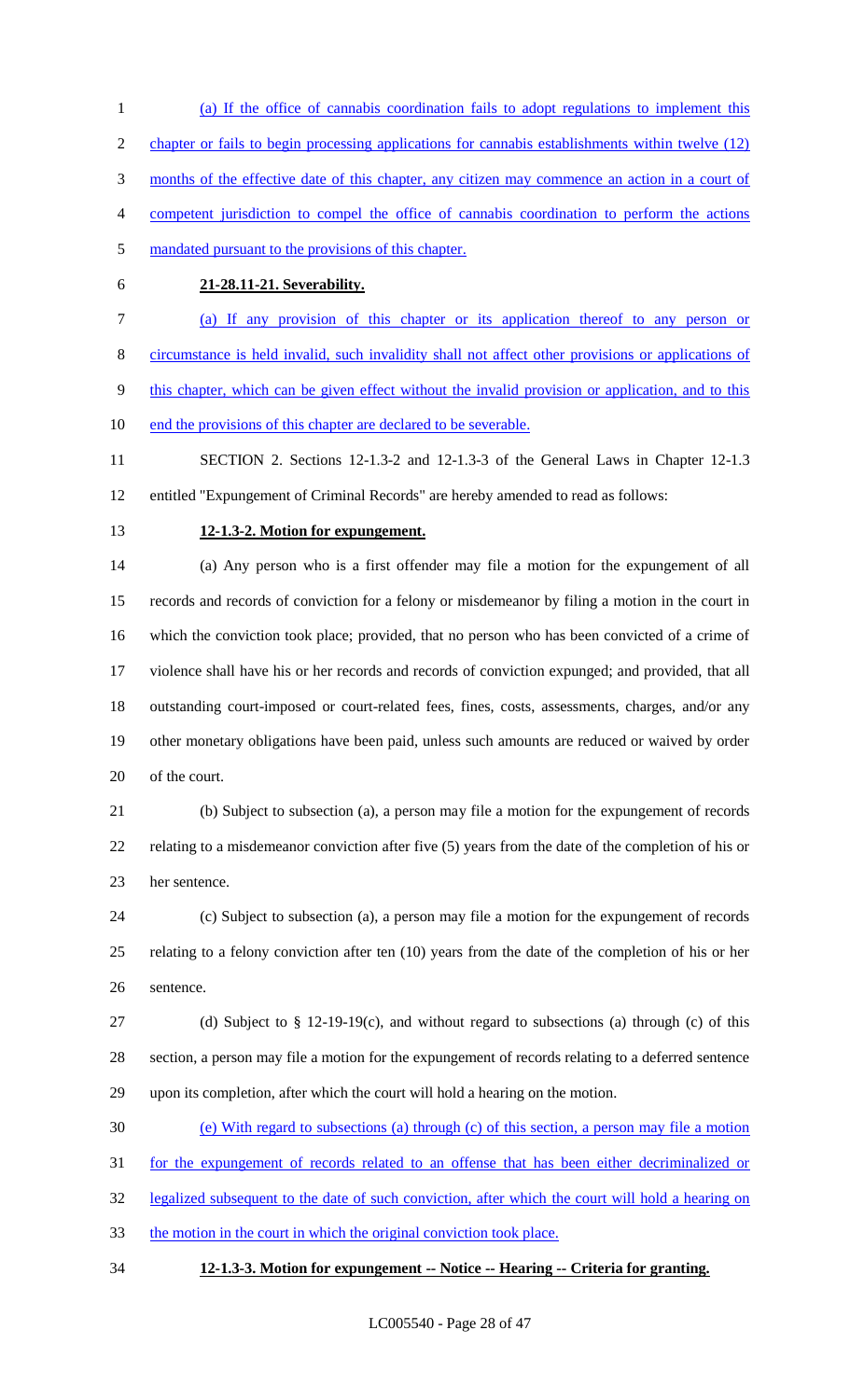(a) Any person filing a motion for expungement of the records of his or her conviction pursuant to § 12-1.3-2 shall give notice of the hearing date set by the court to the department of the attorney general and the police department that originally brought the charge against the person at least ten (10) days prior to that date.

 (b) The court, after the hearing at which all relevant testimony and information shall be considered, may, in its discretion, order the expungement of the records of conviction of the person filing the motion if it finds:

 (1) (i) That in the five (5) years preceding the filing of the motion, if the conviction was for a misdemeanor, or in the ten (10) years preceding the filing of the motion, if the conviction was for a felony, the petitioner has not been convicted nor arrested for any felony or misdemeanor; there are no criminal proceedings pending against the person; that the person does not owe any outstanding court-imposed or court-related fees, fines, costs, assessments, or charges, unless such amounts are reduced or waived by order of the court, and he or she has exhibited good moral character; or

 (ii) That after a hearing held under the provisions of § 12-19-19(c), the court finds that the person has complied with all of the terms and conditions of the deferral agreement including, but not limited to, the payment in full of any court-ordered fines, fees, costs, assessments, and restitution to victims of crimes; there are no criminal proceedings pending against the person; and he or she has established good moral character. Provided, that no person who has been convicted of a crime of violence shall have their records relating to a deferred sentence expunged.

 (2) That the petitioner's rehabilitation has been attained to the court's satisfaction and the expungement of the records of his or her conviction is consistent with the public interest.

 (c) If the court grants the motion, it shall, after payment by the petitioner of a one hundred dollar (\$100) fee to be paid to the court, order all records and records of conviction relating to the conviction expunged and all index and other references to it removed from public inspection. A copy of the order of the court shall be sent to any law enforcement agency and other agency known by either the petitioner, the department of the attorney general, or the court to have possession of the records. Compliance with the order shall be according to the terms specified by the court.

 (d) The defendant shall be advised at the hearing that any and all bail money relating to a case that remains on deposit and is not claimed at the time of expungement shall be escheated to the state's general treasury in accordance with chapter 12 of title 8.

(e) In cases of expungement sought pursuant to § 12-1.3-2(d), the court shall, after a

hearing at which it finds that all conditions of the original criminal sentence have been completed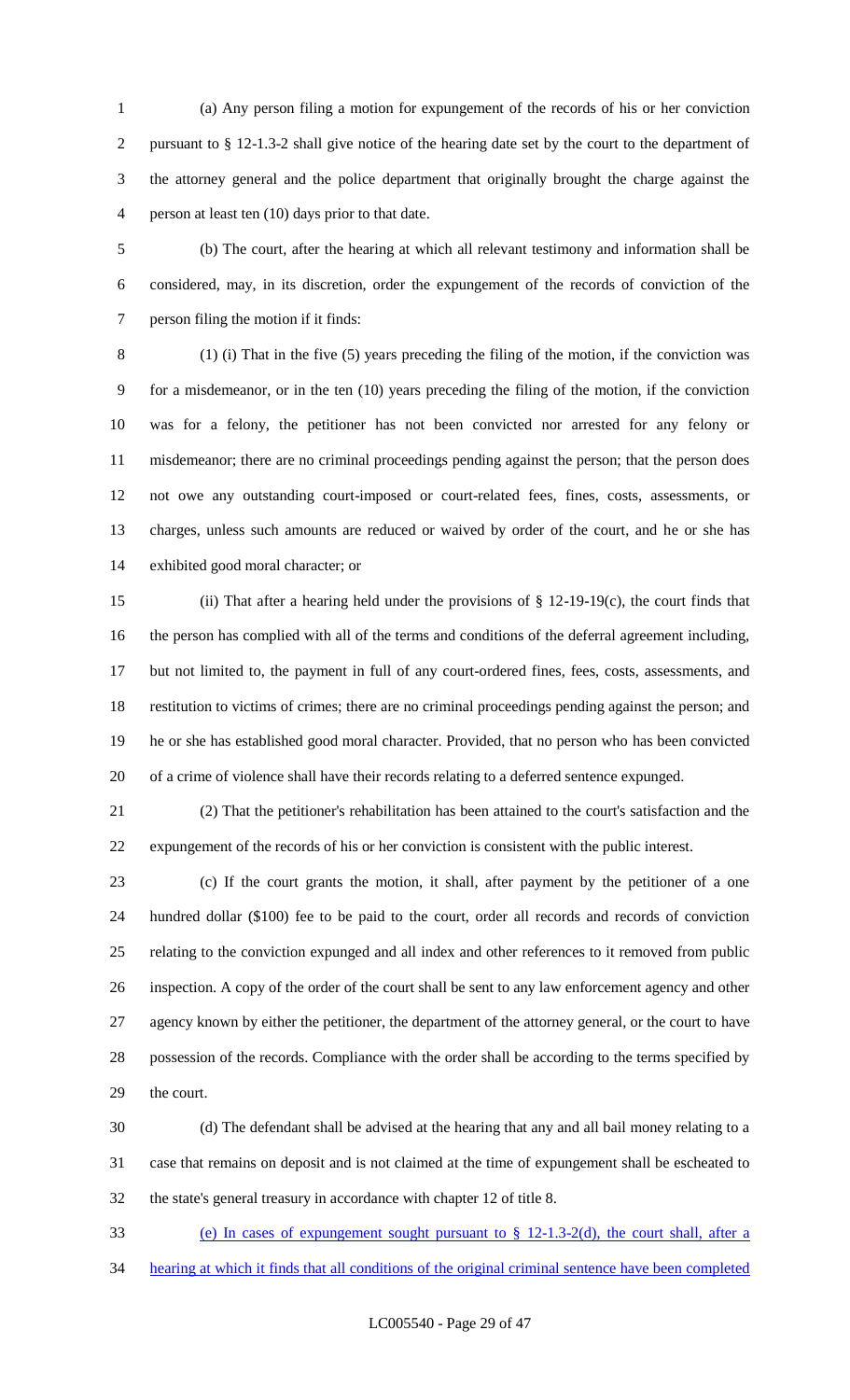expungement without cost to the petitioner. At said hearing, should the petitioner demonstrate, by prima facie evidence, that the conviction of said offense resulted from conduct that is a decriminalized civil violation under current law or has been legalized subsequent to the conviction, the burden shifts to the state to demonstrate that the conviction does not qualify for relief under this chapter.

1 and any and all fines, fees, and costs related to conviction have been paid in full, order the

 SECTION 3. Sections 21-28-4.01, 21-28-4.01.1 and 21-28-4.01.2 of the General Laws in Chapter 21-28 entitled "Uniform Controlled Substances Act" are hereby amended to read as follows:

## **21-28-4.01. Prohibited acts A -- Penalties.**

11 (a) (1) Except as authorized by this chapter, or exempted from annual penalties pursuant to chapters 28.10 or 28.11 of title 21, it shall be unlawful for any person to manufacture, deliver, or possess with intent to manufacture or deliver a controlled substance.

 (2) Any person who is not a drug-addicted person, as defined in § 21-28-1.02(18), who violates this subsection with respect to a controlled substance classified in schedule I or II, except the substance classified as marijuana, is guilty of a crime and, upon conviction, may be imprisoned to a term up to life or fined not more than five hundred thousand dollars (\$500,000) nor less than ten thousand dollars (\$10,000), or both.

 (3) Where the deliverance as prohibited in this subsection shall be the proximate cause of death to the person to whom the controlled substance is delivered, it shall not be a defense that the person delivering the substance was, at the time of delivery, a drug-addicted person as defined in § 21-28-1.02(18).

 (4) Any person under twenty-one (21) years of age, except as provided for in subdivision 24 (2) of this subsection, who violates this subsection with respect to the manufacture of two (2) or fewer total marijuana plants is guilty of a crime and upon conviction may be imprisoned for not 26 more than six (6) months, or fined not more than five hundred dollars (\$500), or both:

(5) Any person, except as provided for in subsections (2) or (4) of this section, who

28 violates this subsection with respect to:

 (i) A controlled substance, classified in schedule I or II, is guilty of a crime and, upon conviction, may be imprisoned for not more than thirty (30) years, or fined not more than one hundred thousand dollars (\$100,000) nor less than three thousand dollars (\$3,000), or both;

(ii) The manufacture of three (3) or more marijuana plants, is guilty of a crime and upon

conviction may be imprisoned for not more than three (3) years or fined not more than two

34 thousand five hundred dollars (\$2,500) for each plant over the allowed limit of two (2), or both;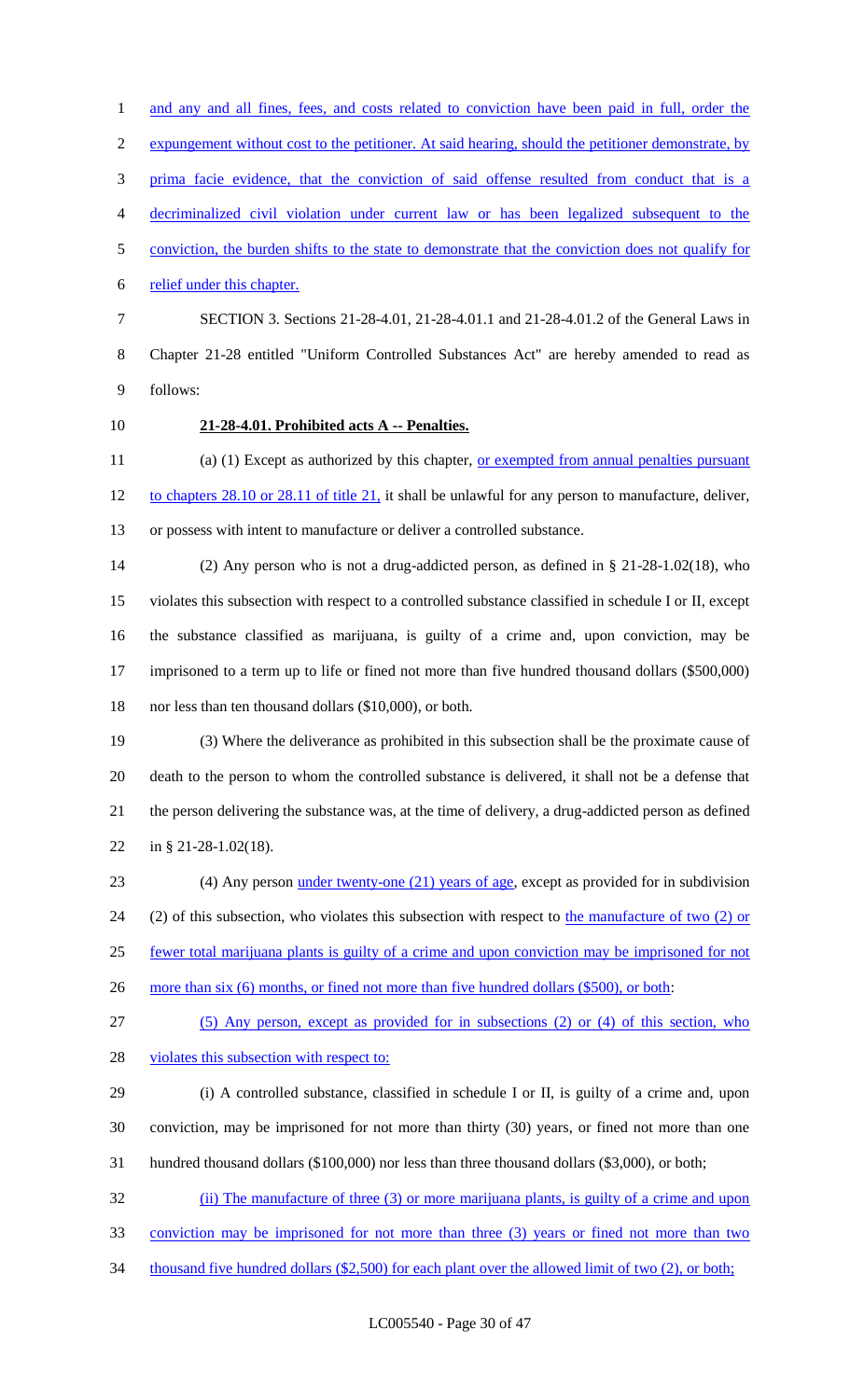(iii) The delivery of marijuana is guilty of a crime and upon conviction may be

2 imprisoned for not more than five (5) years or fined not more than one hundred thousand dollars

(\$100,000), or both;

 $\frac{4}{11}(iv)$  A controlled substance, classified in schedule III or IV, is guilty of a crime and, upon conviction, may be imprisoned for not more than twenty (20) years, or fined not more than forty thousand dollars (\$40,000), or both; provided, with respect to a controlled substance classified in schedule III(d), upon conviction may be imprisoned for not more than five (5) years, or fined not more than twenty thousand dollars (\$20,000), or both.

9  $(iii)(v)$  A controlled substance, classified in schedule V, is guilty of a crime and, upon conviction, may be imprisoned for not more than one year, or fined not more than ten thousand dollars (\$10,000), or both.

 (b) (1) Except as authorized by this chapter, it is unlawful for any person to create, deliver, or possess with intent to deliver, a counterfeit substance.

(2) Any person who violates this subsection with respect to:

 (i) A counterfeit substance, classified in schedule I or II, is guilty of a crime and, upon conviction, may be imprisoned for not more than thirty (30) years, or fined not more than one 17 hundred thousand dollars (\$100,000), or both;

 (ii) A counterfeit substance, classified in schedule III or IV, is guilty of a crime and, upon conviction, may be imprisoned for not more than twenty (20) years, or fined not more than forty thousand dollars (\$40,000), or both; provided, with respect to a controlled substance classified in schedule III(d), upon conviction may be imprisoned for not more than five (5) years, or fined not more than twenty thousand dollars (\$20,000), or both.

 (iii) A counterfeit substance, classified in schedule V, is guilty of a crime and, upon conviction, may be imprisoned for not more than one year, or fined not more than ten thousand dollars (\$10,000), or both.

 (c) (1) It shall be unlawful for any person knowingly or intentionally to possess a controlled substance, unless the substance was obtained directly from, or pursuant to, a valid prescription or order of a practitioner while acting in the course of his or her professional 29 practice, or except as otherwise authorized by this chapter or exempt from arrest by chapters 28.10 or 28.11 of title 21.

(2) Any person who violates this subsection with respect to:

 (i) A controlled substance classified in schedules I, II and III, IV, and V, except the substance classified as marijuana, is guilty of a crime and, upon conviction, may be imprisoned for not more than three (3) years, or fined not less than five hundred dollars (\$500) nor more than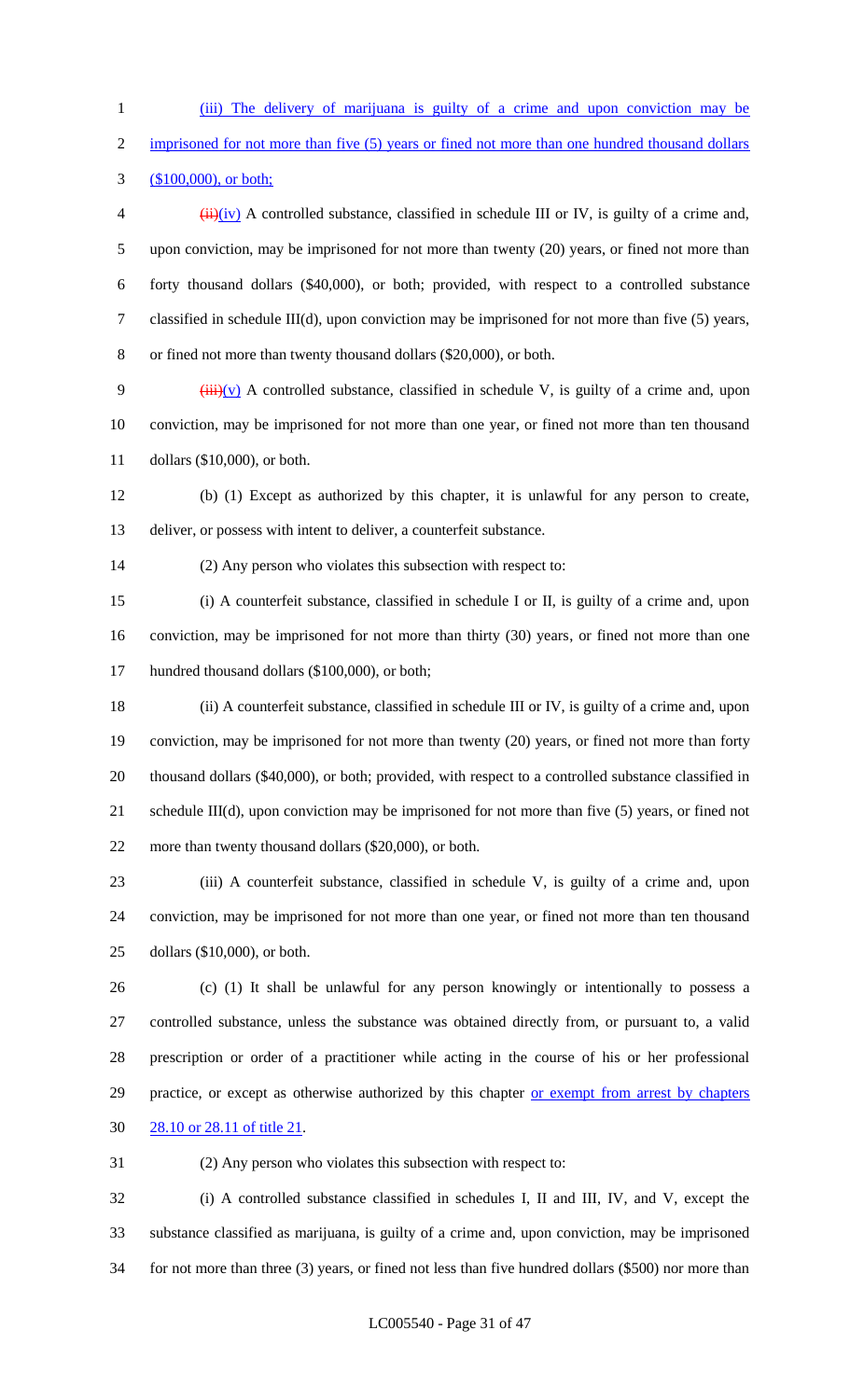1 five thousand dollars (\$5,000), or both;

 (ii) More than one ounce (1 oz.) of a controlled substance classified in schedule I as marijuana is guilty of a misdemeanor, except for those persons subject to (a)(1), and, upon conviction, may be imprisoned for not more than one year, or fined not less than two hundred dollars (\$200) nor more than five hundred dollars (\$500), or both.

 (iii) Notwithstanding any public, special, or general law to the contrary, the possession of 7 one ounce (1 oz.) or less of marijuana by a person who is eighteen (18) years of age or older but who is less than twenty-one (21) years of age, and who is not exempted from penalties pursuant to chapter 28.6 of this title, shall constitute a civil offense, rendering the offender liable to a civil penalty in the amount of one hundred fifty dollars (\$150) and forfeiture of the marijuana, but not to any other form of criminal or civil punishment or disqualification. Notwithstanding any public, special, or general law to the contrary, this civil penalty of one hundred fifty dollars (\$150) and forfeiture of the marijuana shall apply if the offense is the first (1st) or second (2nd) violation within the previous eighteen (18) months.

 (iv) Notwithstanding any public, special, or general law to the contrary, possession of one ounce (1 oz.) or less of marijuana by a person who is seventeen (17) years of age or older and 17 under the age of eighteen (18) years, and who is not exempted from penalties pursuant to chapter 28.6 of this title, shall constitute a civil offense, rendering the offender liable to a civil penalty in the amount of one hundred fifty dollars (\$150) and forfeiture of the marijuana; provided the minor offender completes an approved, drug-awareness program and community service as determined by the court. If the person seventeen (17) years of age or older and under the age of eighteen (18) years fails to complete an approved, drug-awareness program and community service within one year of the disposition, the penalty shall be a three hundred dollar (\$300) civil fine and forfeiture of the marijuana, except that if no drug-awareness program or community service is available, the penalty shall be a fine of one hundred fifty dollars (\$150) and forfeiture of the marijuana. The parents or legal guardian of any offender seventeen (17) years of age or older and under the age of eighteen (18) shall be notified of the offense and the availability of a drug-awareness and community-service program. The drug-awareness program must be approved by the court, but shall, at a minimum, provide four (4) hours of instruction or group discussion and ten (10) hours of community service. Notwithstanding any other public, special, or general law to the contrary, this civil penalty shall apply if the offense is the first or second violation within the previous eighteen (18) months.

33 (v) Notwithstanding any public, special, or general law to the contrary, a person who is 34 less than twenty-one (21) years of age and who is not exempted from penalties pursuant to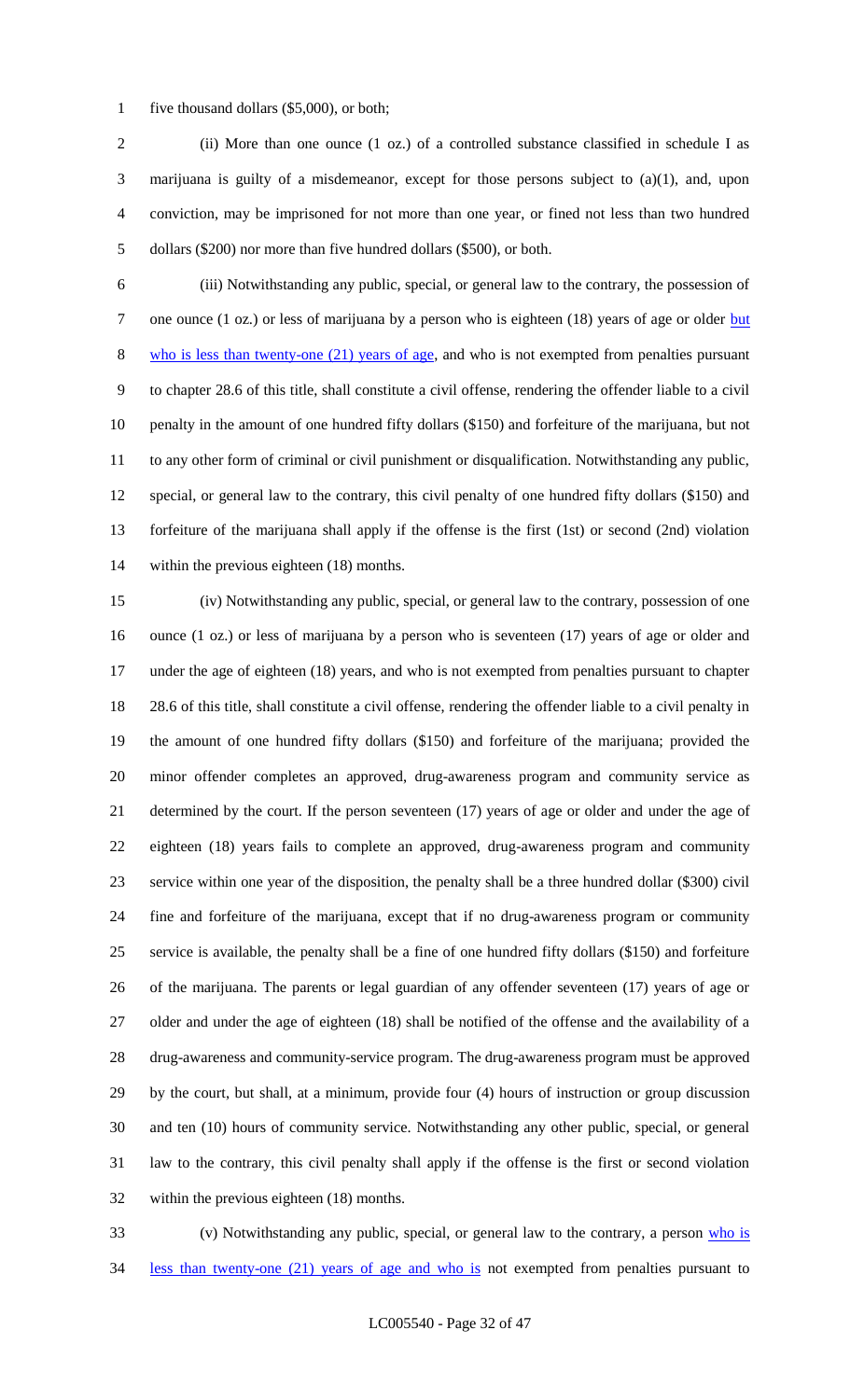chapter 28.6 of this title found in possession of one ounce (1 oz.) or less of marijuana is guilty of a misdemeanor and, upon conviction, may be imprisoned for not more than thirty (30) days, or fined not less than two hundred dollars (\$200) nor more than five hundred dollars (\$500), or both, if that person has been previously adjudicated on a violation for possession of less than one ounce (1 oz.) of marijuana under (c)(2)(iii) or (c)(2)(iv) two (2) times in the eighteen (18) months prior to the third (3rd) offense.

 (vi) Any unpaid civil fine issued under (c)(2)(iii) or (c)(2)(iv) shall double to three hundred dollars (\$300) if not paid within thirty (30) days of the disposition. The civil fine shall double again to six hundred dollars (\$600) if it has not been paid within ninety (90) days.

10 (vii) No person may be arrested for a violation of  $(c)(2)(iii)$  or  $(c)(2)(iv)$  of this subsection except as provided in this subparagraph. Any person in possession of an identification 12 card, license, or other form of identification issued by the state or any state, city, or town, or any college or university, who fails to produce the same upon request of a police officer who informs the person that he or she has been found in possession of what appears to the officer to be one ounce (1 oz.) or less of marijuana, or any person without any such forms of identification who fails or refuses to truthfully provide his or her name, address, and date of birth to a police officer who has informed such person that the officer intends to provide such individual with a citation for possession of one ounce (1 oz.) or less of marijuana, may be arrested.

19 (viii) No violation of  $(c)(2)(iii)$  or  $(c)(2)(iv)$  of this subsection shall be considered a violation of parole or probation.

 (ix) Any records collected by any state agency, tribunal, or the family court that include 22 personally identifiable information about violations of  $(c)(2)(iii)$  or  $(c)(2)(iv)$  shall not be open to public inspection in accordance with § 8-8.2-21.

24 (3) Jurisdiction. Any and all violations of  $(c)(2)(iii)$  and  $(c)(2)(iv)$  shall be the exclusive jurisdiction of the Rhode Island traffic tribunal. All money associated with the civil fine issued 26 under  $(c)(2)(iii)$  or  $(c)(2)(iv)$  shall be payable to the Rhode Island traffic tribunal. Fifty percent (50%) of all fines collected by the Rhode Island traffic tribunal from civil penalties issued 28 pursuant to (c)(2)(iii) or (c)(2)(iv) shall be expended on drug-awareness and treatment programs for youth.

 (4) Additionally, every person convicted or who pleads nolo contendere under (c)(2)(i) or convicted or who pleads nolo contendere a second or subsequent time under (c)(2)(ii), who is not sentenced to a term of imprisonment to serve for the offense, shall be required to:

(i) Perform up to one hundred (100) hours of community service;

(ii) Attend and complete a drug-counseling and education program, as prescribed, by the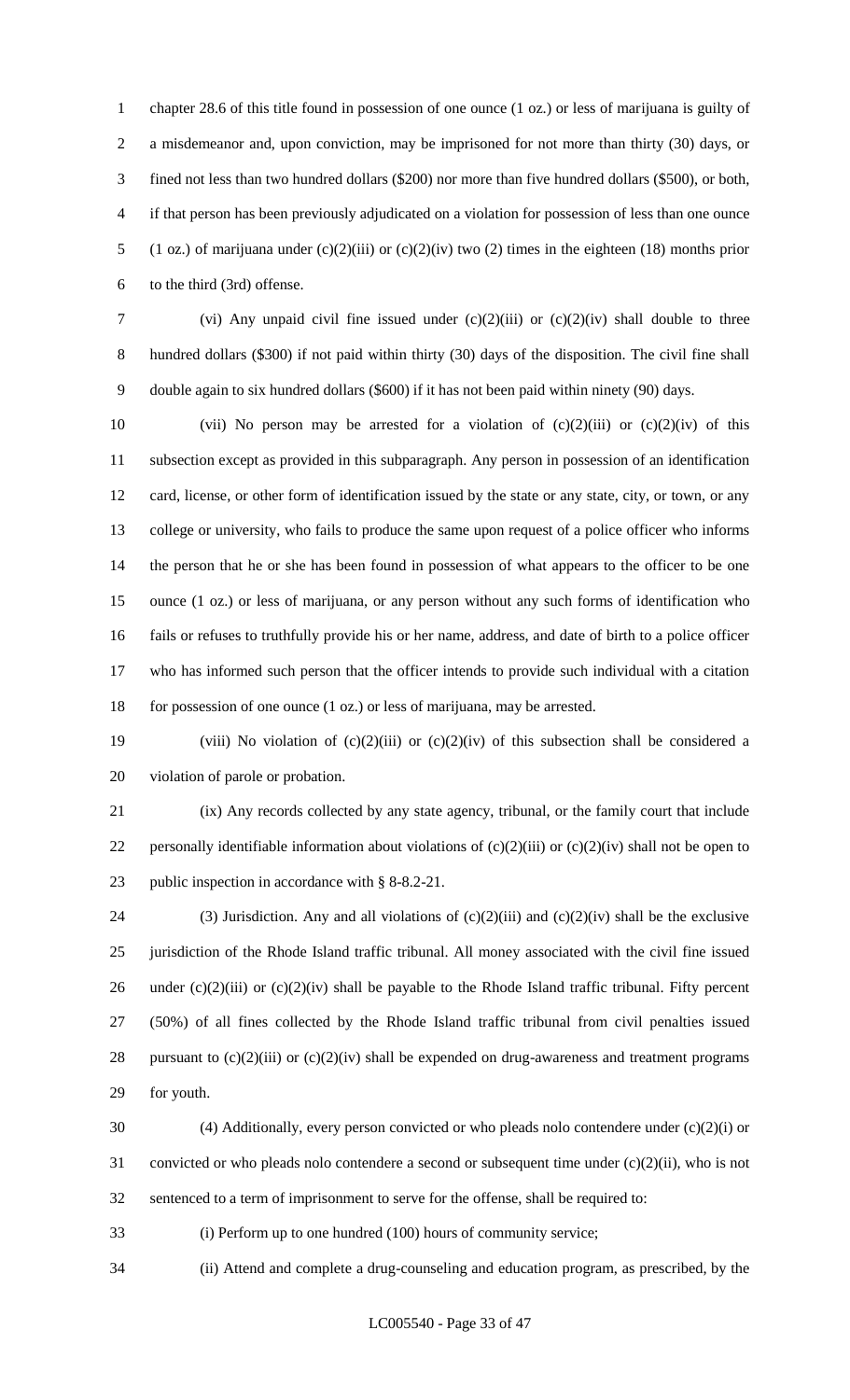director of the department of behavioral healthcare, developmental disabilities and hospitals and pay the sum of four hundred dollars (\$400) to help defray the costs of this program which shall be deposited as general revenues. Failure to attend may result, after hearing by the court, in jail sentence up to one year;

 (iii) The court shall not suspend any part or all of the imposition of the fee required by this subsection, unless the court finds an inability to pay;

 (iv) If the offense involves the use of any automobile to transport the substance or the substance is found within an automobile, then a person convicted or who pleads nolo contendere under (c)(2)(i) and (c)(2)(ii) shall be subject to a loss of license for a period of six (6) months for a first offense and one year for each offense after.

11 (5) All fees assessed and collected pursuant to  $(c)(3)(ii)$  shall be deposited as general revenues and shall be collected from the person convicted or who pleads nolo contendere before any other fines authorized by this chapter.

 (d) It shall be unlawful for any person to manufacture, distribute, or possess with intent to manufacture or distribute, an imitation controlled substance. Any person who violates this subsection is guilty of a crime and, upon conviction, shall be subject to the same term of imprisonment and/or fine as provided by this chapter for the manufacture or distribution of the controlled substance that the particular imitation controlled substance forming the basis of the prosecution was designed to resemble and/or represented to be; but in no case shall the imprisonment be for more than five (5) years nor the fine for more than twenty thousand dollars (\$20,000).

 (e) It shall be unlawful for a practitioner to prescribe, order, distribute, supply, or sell an anabolic steroid or human growth hormone for: (1) Enhancing performance in an exercise, sport, or game, or (2) Hormonal manipulation intended to increase muscle mass, strength, or weight without a medical necessity. Any person who violates this subsection is guilty of a misdemeanor and, upon conviction, may be imprisoned for not more than six (6) months or a fine of not more 27 than one thousand dollars (\$1,000), or both.

 (f) It is unlawful for any person to knowingly or intentionally possess, manufacture, distribute, or possess with intent to manufacture or distribute, any extract, compound, salt derivative, or mixture of salvia divinorum or datura stramonium or its extracts unless the person is exempt pursuant to the provisions of § 21-28-3.30. Notwithstanding any laws to the contrary, any person who violates this section is guilty of a misdemeanor and, upon conviction, may be imprisoned for not more than one year, or fined not more than one thousand dollars (\$1,000), or both. The provisions of this section shall not apply to licensed physicians, pharmacists, and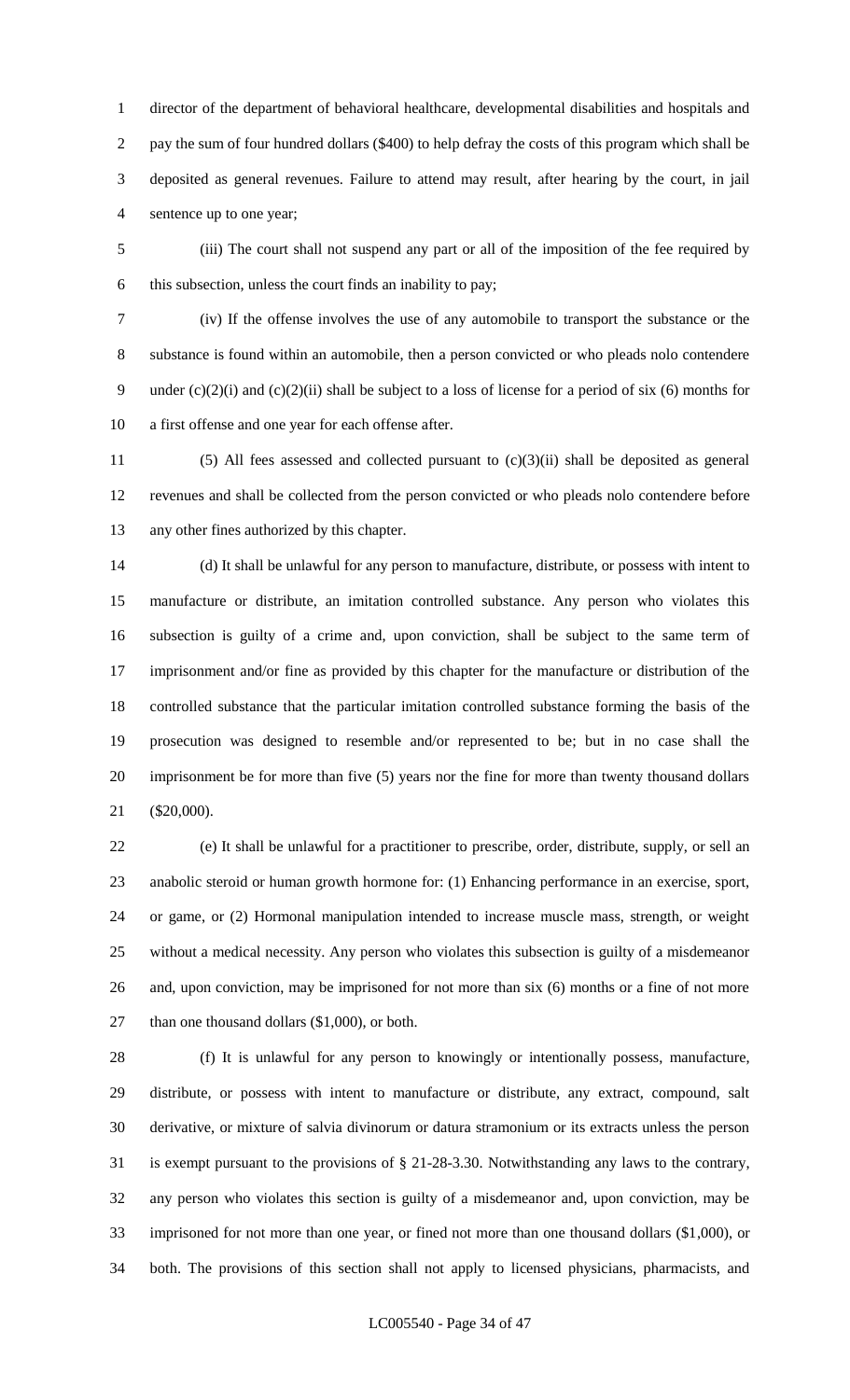accredited hospitals and teaching facilities engaged in the research or study of salvia divinorum or datura stramonium and shall not apply to any person participating in clinical trials involving the use of salvia divinorum or datura stramonium.

### **21-28-4.01.1. Minimum sentence -- Certain quantities of controlled substances.**

 (a) Except as authorized by this chapter, it shall be unlawful for any person to manufacture, sell, or possess with intent to manufacture, or sell, a controlled substance classified in schedules I or II (excluding marijuana) or to possess or deliver the following enumerated quantities of certain controlled substances:

 (1) One ounce (1 oz.) to one kilogram (1 kg.) of a mixture or substance containing a detectable amount of heroin;

 (2) One ounce (1 oz.) to one kilogram (1 kg.) of a mixture or substance containing a detectable amount of:

 (i) Coca leaves, except coca leaves and extracts of coca leaves from which cocaine, ecgonine, and derivatives of ecgonine or their salts have been removed;

(ii) Cocaine, its salts, optical and geometric isomers, and salts of isomers;

(iii) Ecgonine, its derivatives, their salts, isomers, and salts of isomers; or

 (iv) Any compound, mixture, or preparation which contains any quantity of any of the substances referred to in paragraphs (i) -- (iii) of this subdivision;

 (3) One gram (1 g.) to ten grams (10 gs.) of phencyclidine (PCP) or one hundred (100) to one thousand (1,000) tablets of a mixture or substance containing a detectable amount of phencyclidine (PCP);

 (4) One-tenth of a gram (0.1 g.) to one gram (1 g.) of lysergic acid diethylamide (LSD) or one hundred (100) to one thousand (1,000) tablets of a mixture or substance containing a detectable amount of lysergic acid diethylamide (LSD);

# 25 (5) One kilogram (1 kg.) to five (5 kgs.) kilograms of a mixture containing a detectable

26 amount of marijuana; or

 (6) One ounce (1 oz.) to one kilogram (1 kg.) of a mixture or substance containing a detectable amount of synthetic drugs.

(b) Any person who violates this section shall be guilty of a crime, and upon conviction,

may be imprisoned for a term up to fifty (50) years and fined not more than five hundred

thousand dollars (\$500,000).

## **21-28-4.01.2. Minimum sentence -- Certain quantities of controlled substances.**

(a) Except as authorized by the chapter, it shall be unlawful for any person to possess,

manufacture, sell, or deliver the following enumerated quantities of certain controlled substances: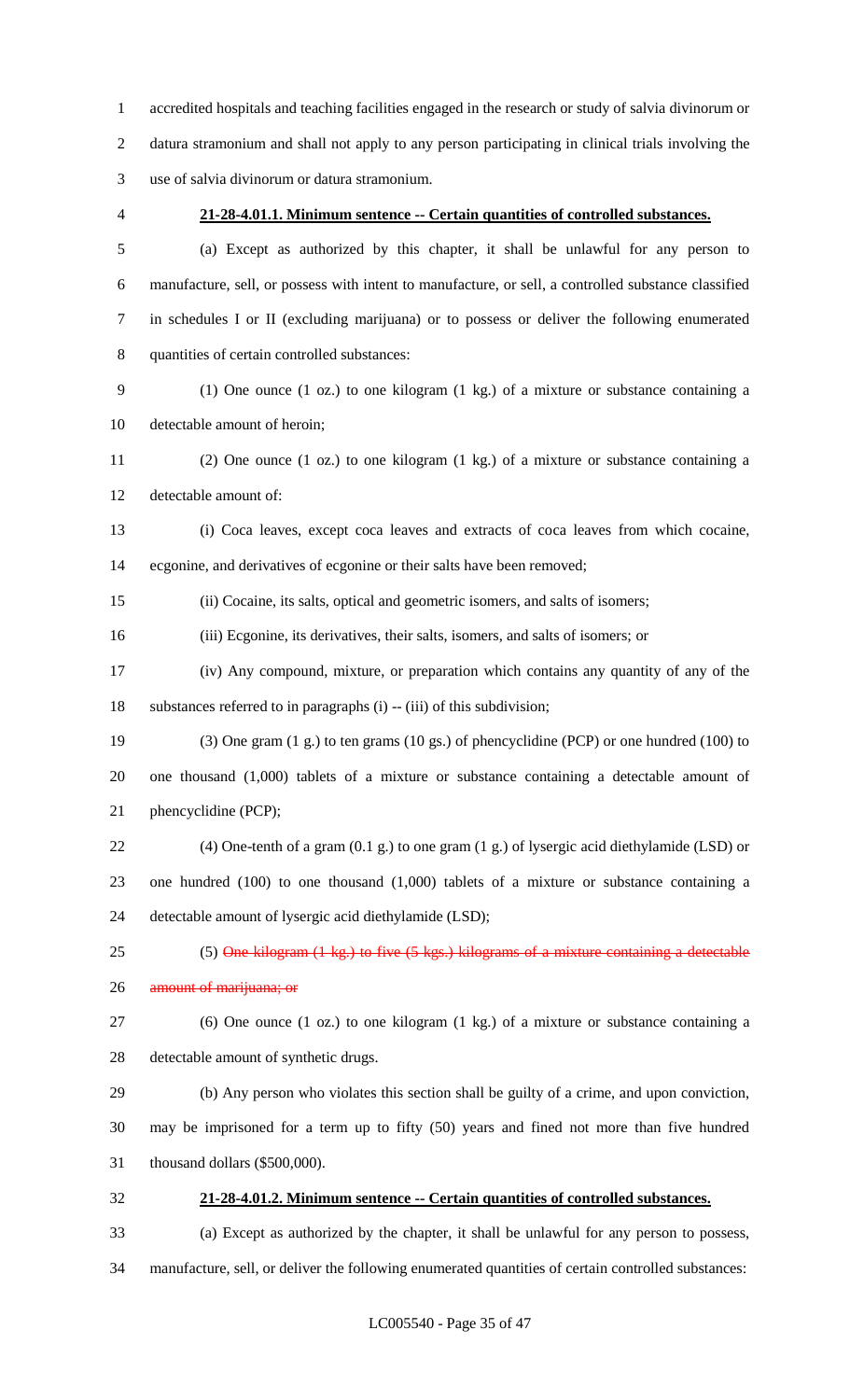(1) More than one kilogram (1 kg.) of a mixture or substance containing a detectable amount of heroin; (2) More than one kilogram (1 kg.) of a mixture or substance containing a detectable amount of: (i) Coca leaves, except coca leaves and extracts of coca leaves from which cocaine, ecgonine, and derivatives of ecgonine or their salts have been removed; (ii) Cocaine, its salts, optical and geometric isomers, and salts of isomers; (iii) Ecgonine, its derivatives, their salts, isomers, and salts of isomers; or (iv) Any compound, mixture, or preparation which contains any quantity of any of the substances referred to in paragraphs (i) -- (iii) of this subdivision; (3) More than ten grams (10 gs.) of phencyclidine (PCP) or more than one thousand (1,000) tablets of a mixture or substance containing a detectable amount of phencyclidine (PCP); (4) More than one gram (1 g.) of lysergic acid diethylamide (LSD); or more than one thousand (1,000) tablets of a mixture or substance containing a detectable amount of lysergic acid diethylamide (LSD); 16 (5) More than five kilograms (5 kgs.) of a mixture containing a detectable amount of 17 <del>marijuana; or</del> (6) More than one kilogram (1 kg.) of a mixture or substance containing a detectable amount of synthetic drugs. (b) Any person who violates this section shall be guilty of a crime, and upon conviction, may be imprisoned for a term up to life and fined not more than one million dollars (\$1,000,000). SECTION 4. Chapter 31-22 of the General Laws entitled "Miscellaneous Rules" is hereby amended by adding thereto the following section: **31-22-31. Consuming marijuana in a moving vehicle.** (a) No person shall consume marijuana while driving a motor vehicle on any street or 26 highway within the state. (b) No person shall smoke or vaporize marijuana while they are a passenger in a motor 28 vehicle that is being operated on any street or highway within the state. (c) Any person found in violation of this section may be fined not more than two hundred dollars (\$200) or have their driver's license suspended for up to six (6) months, or both, for the first violation, and for each subsequent violation may be fined not more than five hundred dollars (\$500) or have their driver's license suspended for up to one year, or both. (d) The original jurisdiction of this section shall be exclusively in the traffic tribunal. SECTION 5. Sections 31-27-2 and 31-27-2.4 of the General Laws in Chapter 31-27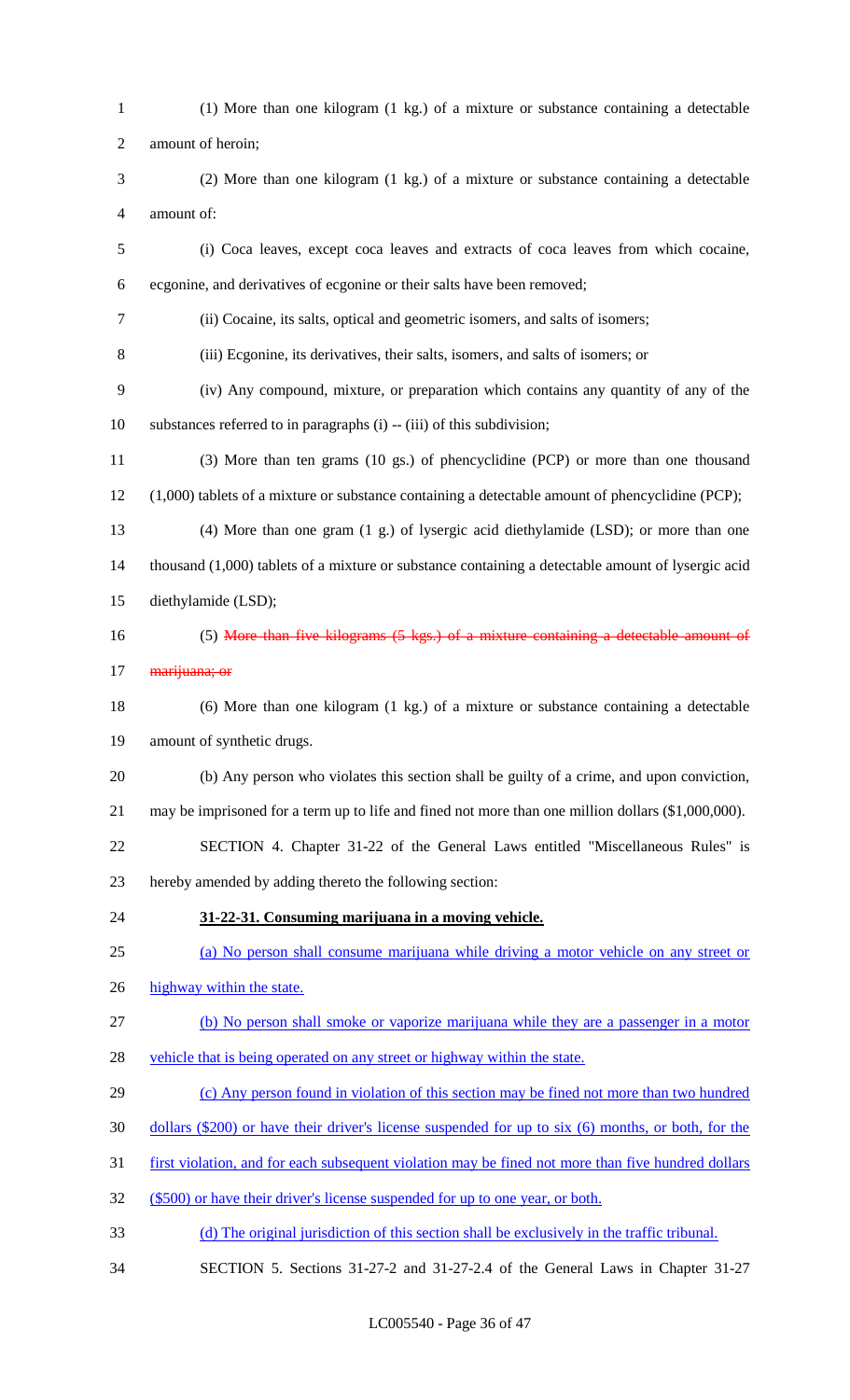entitled "Motor Vehicle Offenses" are hereby amended to read as follows:

## **31-27-2. Driving under influence of liquor or drugs.**

 (a) Whoever drives or otherwise operates any vehicle in the state while under the influence of any intoxicating liquor, drugs, toluene, or any controlled substance as defined in chapter 28 of title 21, or any combination of these, shall be guilty of a misdemeanor, except as 6 provided in subdivision (d)(3), and shall be punished as provided in subsection (d).

 (b) (1) Any person charged under subsection (a), whose blood alcohol concentration is eight one-hundredths of one percent (.08%) or more by weight, as shown by a chemical analysis of a blood, breath, or urine sample, shall be guilty of violating subsection (a). This provision shall not preclude a conviction based on other admissible evidence. Proof of guilt under this section may also be based on evidence that the person charged was under the influence of intoxicating liquor, drugs, toluene, or any controlled substance defined in chapter 28 of title 21, or any combination of these, to a degree that rendered the person incapable of safely operating a vehicle. The fact that any person charged with violating this section is, or has been, legally entitled to use 15 alcohol or a drug shall not constitute a defense against any charge of violating this section.  $\underline{A}$ 16 person twenty-one (21) years of age or older or a person exempt from criminal penalties for the medical use of marijuana pursuant to chapter 28.6 of title 21 shall not be considered under the 18 influence of marijuana solely because of the presence of marijuana metabolites or components of 19 marijuana.

20 (2) Except as provided in this subsection, Whoever whoever drives, or otherwise operates, any vehicle in the state with a blood presence of any scheduled controlled substance as defined within chapter 28 of title 21, as shown by analysis of a blood or urine sample, shall be guilty of a misdemeanor and shall be punished as provided in subsection (d).

 (c) In any criminal prosecution for a violation of subsection (a), evidence as to the amount of intoxicating liquor, toluene, or any controlled substance as defined in chapter 28 of title 21, or any combination of these, in the defendant's blood at the time alleged as shown by a chemical analysis of the defendant's breath, blood, or urine or other bodily substance, shall be admissible and competent, provided that evidence is presented that the following conditions have been complied with:

 (1) The defendant has consented to the taking of the test upon which the analysis is made. Evidence that the defendant had refused to submit to the test shall not be admissible unless the defendant elects to testify.

 (2) A true copy of the report of the test result was mailed within seventy-two (72) hours of the taking of the test to the person submitting to a breath test.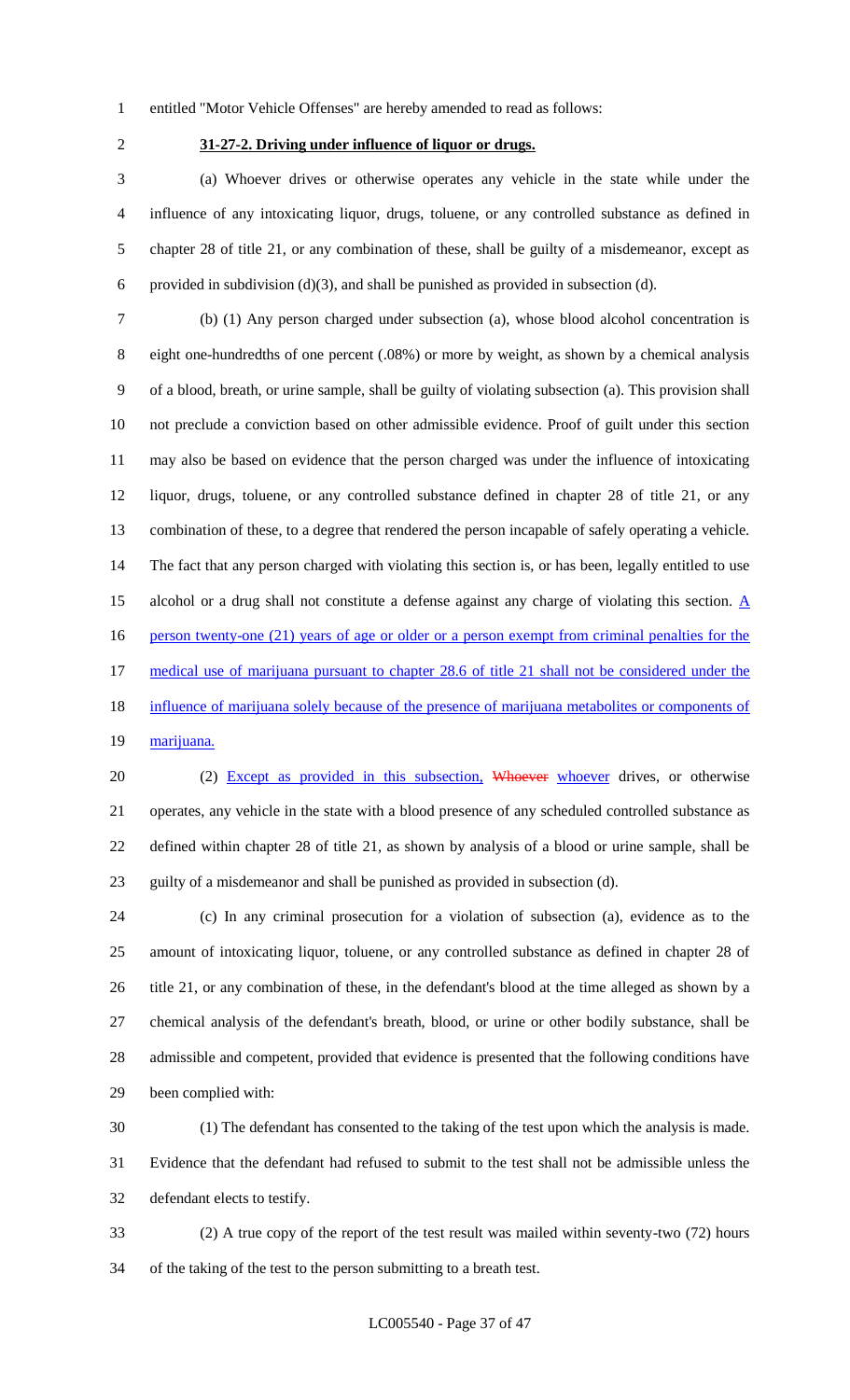(3) Any person submitting to a chemical test of blood, urine, or other body fluids shall have a true copy of the report of the test result mailed to him or her within thirty (30) days following the taking of the test.

 (4) The test was performed according to methods and with equipment approved by the director of the department of health of the state of Rhode Island and by an authorized individual.

 (5) Equipment used for the conduct of the tests by means of breath analysis had been tested for accuracy within thirty (30) days preceding the test by personnel qualified as hereinbefore provided, and breathalyzer operators shall be qualified and certified by the department of health within three hundred sixty-five (365) days of the test.

 (6) The person arrested and charged with operating a motor vehicle while under the influence of intoxicating liquor, toluene, or any controlled substance as defined in chapter 28 of title 21, or, any combination of these in violation of subsection (a), was afforded the opportunity to have an additional chemical test. The officer arresting or so charging the person shall have informed the person of this right and afforded him or her a reasonable opportunity to exercise this right, and a notation to this effect is made in the official records of the case in the police department. Refusal to permit an additional chemical test shall render incompetent and inadmissible in evidence the original report.

 (d) (1) (i) Every person found to have violated subdivision (b)(1) shall be sentenced as follows: for a first violation whose blood alcohol concentration is eight one-hundredths of one percent (.08%), but less than one-tenth of one percent (.1%), by weight, or who has a blood presence of any scheduled controlled substance as defined in subdivision (b)(2), shall be subject 22 to a fine of not less than one hundred dollars (\$100) nor more than three hundred dollars (\$300); shall be required to perform ten (10) to sixty (60) hours of public community restitution, and/or shall be imprisoned for up to one year. The sentence may be served in any unit of the adult correctional institutions in the discretion of the sentencing judge and/or shall be required to attend a special course on driving while intoxicated or under the influence of a controlled substance; provided, however, that the court may permit a servicemember or veteran to complete any court- approved counseling program administered or approved by the Veterans' Administration, and his or her driver's license shall be suspended for thirty (30) days up to one hundred eighty (180) days. The sentencing judge or magistrate may prohibit that person from operating a motor vehicle that is not equipped with an ignition interlock system as provided in § 31-27-2.8.

 (ii) Every person convicted of a first violation whose blood alcohol concentration is one- tenth of one percent (.1%) by weight or above, but less than fifteen hundredths of one percent (.15%), or whose blood alcohol concentration is unknown, shall be subject to a fine of not less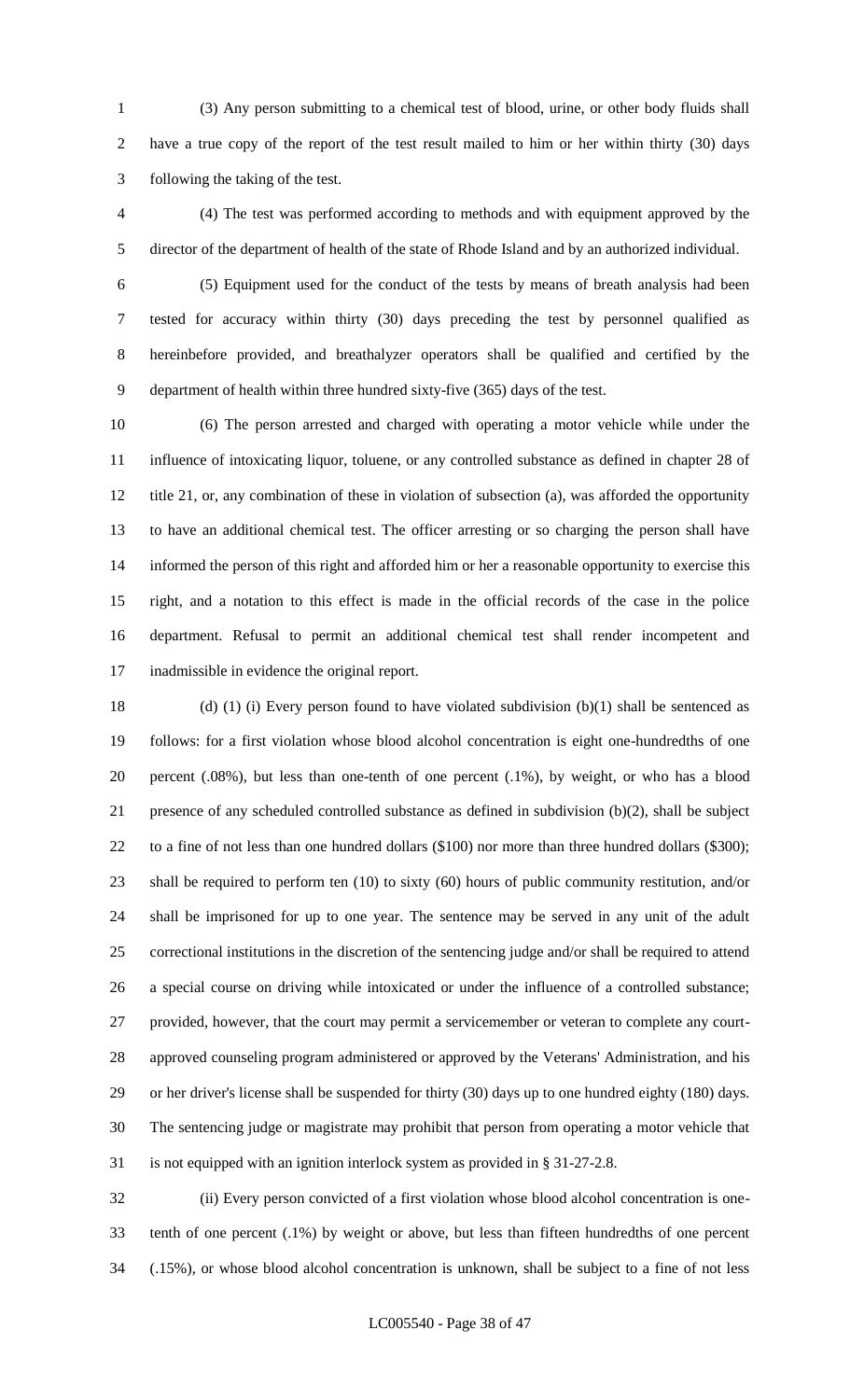than one hundred (\$100) dollars, nor more than four hundred dollars (\$400), and shall be required to perform ten (10) to sixty (60) hours of public community restitution and/or shall be imprisoned for up to one year. The sentence may be served in any unit of the adult correctional institutions in the discretion of the sentencing judge. The person's driving license shall be suspended for a period of three (3) months to twelve (12) months. The sentencing judge shall require attendance at a special course on driving while intoxicated or under the influence of a controlled substance and/or alcoholic or drug treatment for the individual; provided, however, that the court may permit a servicemember or veteran to complete any court-approved counseling program administered or approved by the Veterans' Administration. The sentencing judge or magistrate may prohibit that person from operating a motor vehicle that is not equipped with an ignition 11 interlock system as provided in § 31-27-2.8.

 (iii) Every person convicted of a first offense whose blood alcohol concentration is fifteen hundredths of one percent (.15%) or above, or who is under the influence of a drug, 14 toluene, or any controlled substance as defined in subdivision  $(b)(1)$ , shall be subject to a fine of five hundred dollars (\$500) and shall be required to perform twenty (20) to sixty (60) hours of public community restitution and/or shall be imprisoned for up to one year. The sentence may be served in any unit of the adult correctional institutions in the discretion of the sentencing judge. The person's driving license shall be suspended for a period of three (3) months to eighteen (18) months. The sentencing judge shall require attendance at a special course on driving while intoxicated or under the influence of a controlled substance and/or alcohol or drug treatment for the individual; provided, however, that the court may permit a servicemember or veteran to complete any court-approved counseling program administered or approved by the Veterans' Administration. The sentencing judge or magistrate shall prohibit that person from operating a motor vehicle that is not equipped with an ignition interlock system as provided in § 31-27-2.8.

 (2) (i) Every person convicted of a second violation within a five-year (5) period with a 26 blood alcohol concentration of eight one-hundredths of one percent (.08%) or above, but less than fifteen hundredths of one percent (.15%), or whose blood alcohol concentration is unknown, or who has a blood presence of any controlled substance as defined in subdivision (b)(2), and every person convicted of a second violation within a five-year (5) period, regardless of whether the prior violation and subsequent conviction was a violation and subsequent conviction under this statute or under the driving under the influence of liquor or drugs statute of any other state, shall be subject to a mandatory fine of four hundred dollars (\$400). The person's driving license shall be suspended for a period of one year to two (2) years, and the individual shall be sentenced to not less than ten (10) days, nor more than one year, in jail. The sentence may be served in any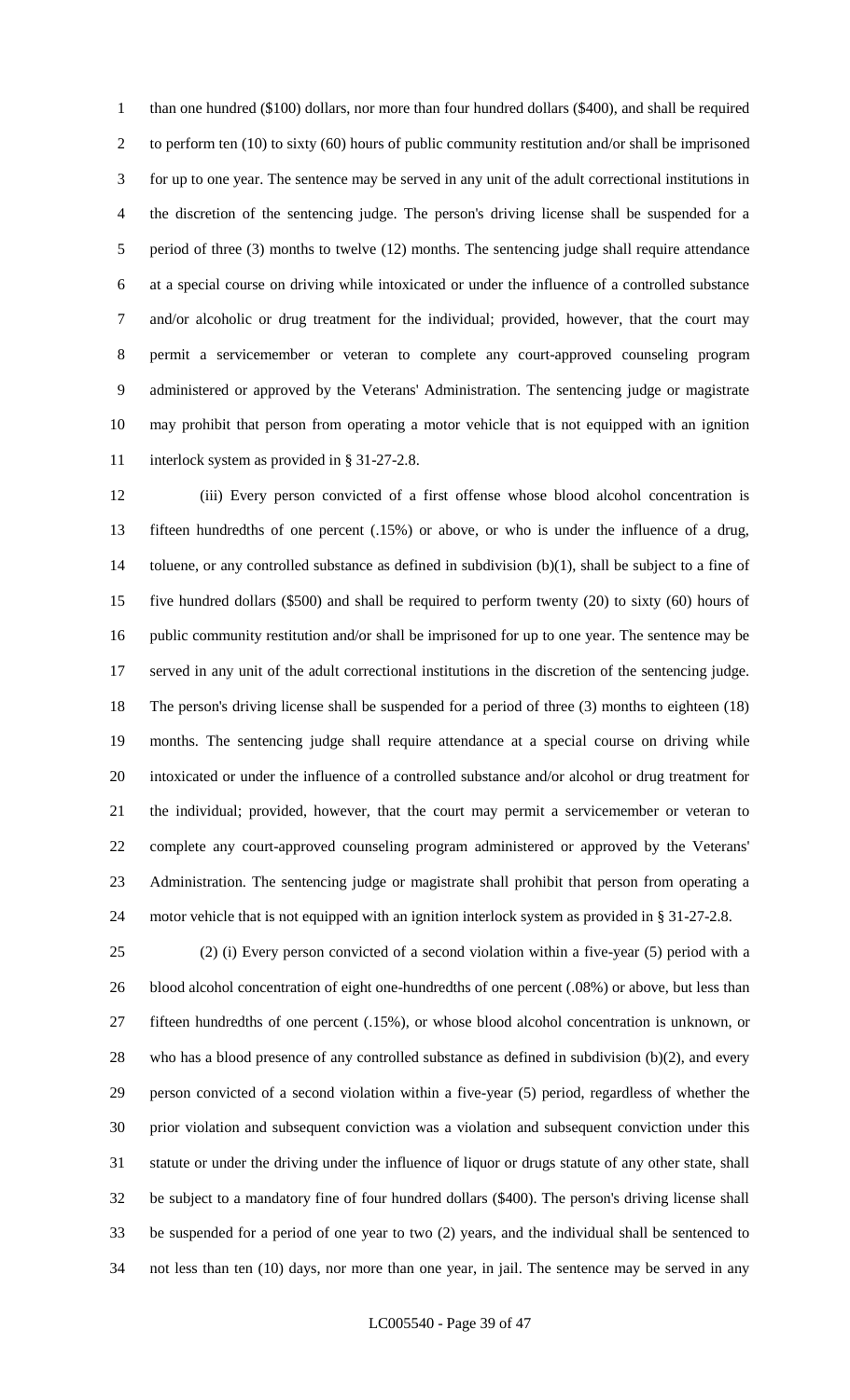unit of the adult correctional institutions in the discretion of the sentencing judge; however, not less than forty-eight (48) hours of imprisonment shall be served consecutively. The sentencing judge shall require alcohol or drug treatment for the individual; provided, however, that the court may permit a servicemember or veteran to complete any court-approved counseling program administered or approved by the Veterans' Administration and shall prohibit that person from operating a motor vehicle that is not equipped with an ignition interlock system as provided in § 31-27-2.8.

 (ii) Every person convicted of a second violation within a five-year (5) period whose blood alcohol concentration is fifteen hundredths of one percent (.15%) or above, by weight as shown by a chemical analysis of a blood, breath, or urine sample, or who is under the influence of a drug, toluene, or any controlled substance as defined in subdivision (b)(1), shall be subject to mandatory imprisonment of not less than six (6) months, nor more than one year; a mandatory fine of not less than one thousand dollars (\$1,000); and a mandatory license suspension for a period of two (2) years from the date of completion of the sentence imposed under this subsection. The sentencing judge shall require alcohol or drug treatment for the individual; provided, however, that the court may permit a servicemember or veteran to complete any court approved counseling program administered or approved by the Veterans' Administration. The sentencing judge or magistrate shall prohibit that person from operating a motor vehicle that is not equipped with an ignition interlock system as provided in § 31-27-2.8

 (3) (i) Every person convicted of a third or subsequent violation within a five-year (5) period with a blood alcohol concentration of eight one-hundredths of one percent (.08%) or above, but less than fifteen hundredths of one percent (.15%), or whose blood alcohol concentration is unknown or who has a blood presence of any scheduled controlled substance as defined in subdivision (b)(2), regardless of whether any prior violation and subsequent conviction was a violation and subsequent conviction under this statute or under the driving under the influence of liquor or drugs statute of any other state, shall be guilty of a felony and be subject to a mandatory fine of four hundred (\$400) dollars. The person's driving license shall be suspended for a period of two (2) years to three (3) years, and the individual shall be sentenced to not less than one year and not more than three (3) years in jail. The sentence may be served in any unit of the adult correctional institutions in the discretion of the sentencing judge; however, not less than forty-eight (48) hours of imprisonment shall be served consecutively. The sentencing judge shall require alcohol or drug treatment for the individual; provided, however, that the court may permit a servicemember or veteran to complete any court-approved counseling program administered or approved by the Veterans' Administration, and shall prohibit that person from operating a motor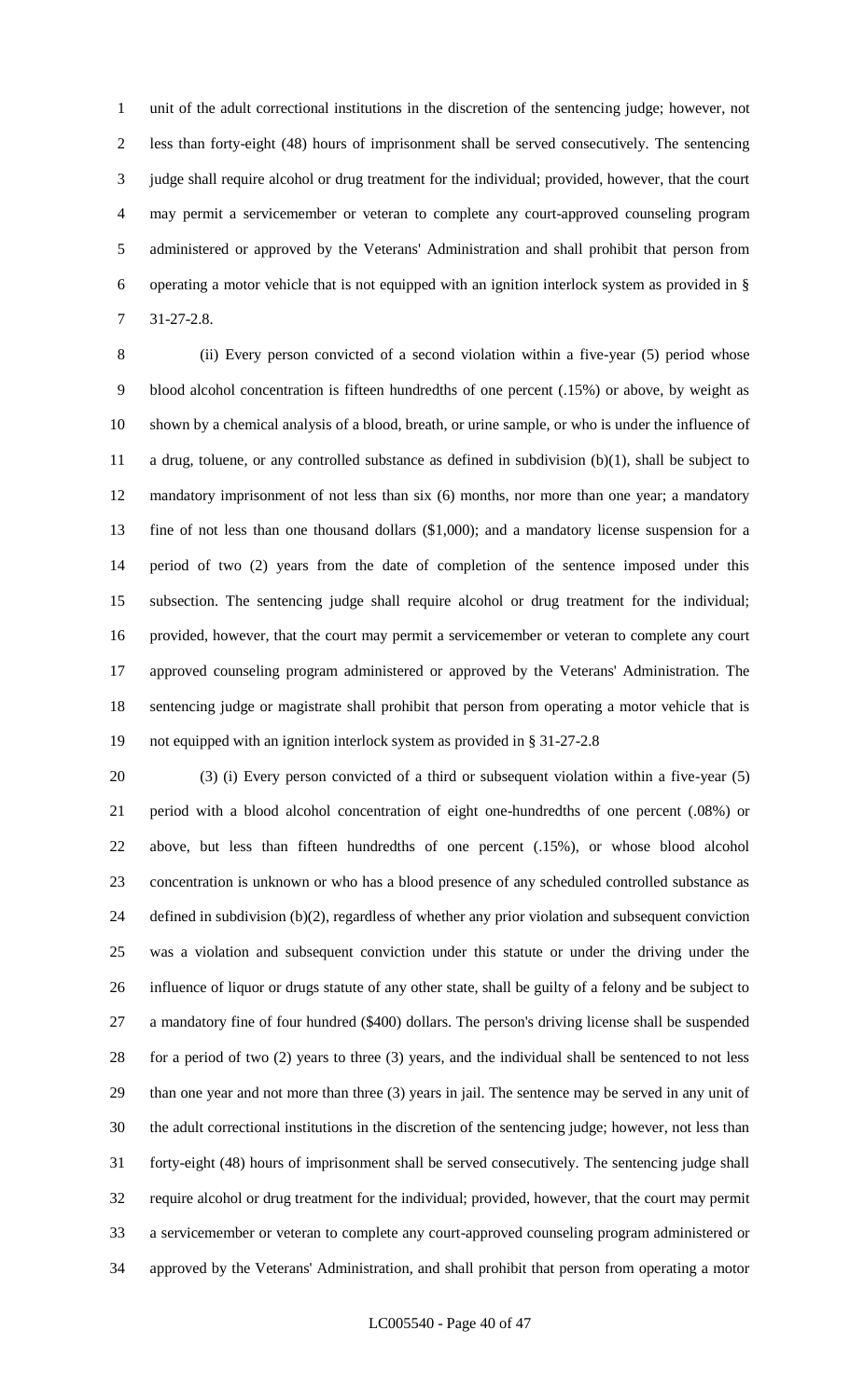vehicle that is not equipped with an ignition interlock system as provided in § 31-27-2.8.

 (ii) Every person convicted of a third or subsequent violation within a five-year (5) period whose blood alcohol concentration is fifteen hundredths of one percent (.15%) above by weight as shown by a chemical analysis of a blood, breath, or urine sample, or who is under the influence of a drug, toluene, or any controlled substance as defined in subdivision (b)(1), shall be subject to mandatory imprisonment of not less than three (3) years, nor more than five (5) years; a mandatory fine of not less than one thousand dollars (\$1,000), nor more than five thousand dollars (\$5,000); and a mandatory license suspension for a period of three (3) years from the date of completion of the sentence imposed under this subsection. The sentencing judge shall require alcohol or drug treatment for the individual. The sentencing judge or magistrate shall prohibit that person from operating a motor vehicle that is not equipped with an ignition interlock system as provided in § 31-27-2.8.

 (iii) In addition to the foregoing penalties, every person convicted of a third or subsequent violation within a five-year (5) period, regardless of whether any prior violation and subsequent conviction was a violation and subsequent conviction under this statute or under the driving under the influence of liquor or drugs statute of any other state, shall be subject, in the discretion of the sentencing judge, to having the vehicle owned and operated by the violator seized and sold by the state of Rhode Island, with all funds obtained by the sale to be transferred to the general fund.

 (4) Whoever drives or otherwise operates any vehicle in the state while under the influence of any intoxicating liquor, drugs, toluene, or any controlled substance as defined in chapter 28 of title 21, or any combination of these, when his or her license to operate is suspended, revoked, or cancelled for operating under the influence of a narcotic drug or intoxicating liquor, shall be guilty of a felony punishable by imprisonment for not more than three (3) years and by a fine of not more than three thousand dollars (\$3,000). The court shall require alcohol and/or drug treatment for the individual; provided, the penalties provided for in § 31-27-  $27 \quad 2(d)(4)$  shall not apply to an individual who has surrendered his or her license and served the court-ordered period of suspension, but who, for any reason, has not had his or her license reinstated after the period of suspension, revocation, or suspension has expired; provided, further, the individual shall be subject to the provisions of subdivision (d)(2)(i), (d)(2)(ii), (d)(3)(i), (d)(3)(ii), or (d)(3)(iii) regarding subsequent offenses, and any other applicable provision of this section.

 (5) (i) For purposes of determining the period of license suspension, a prior violation shall constitute any charge brought and sustained under the provisions of this section or § 31-27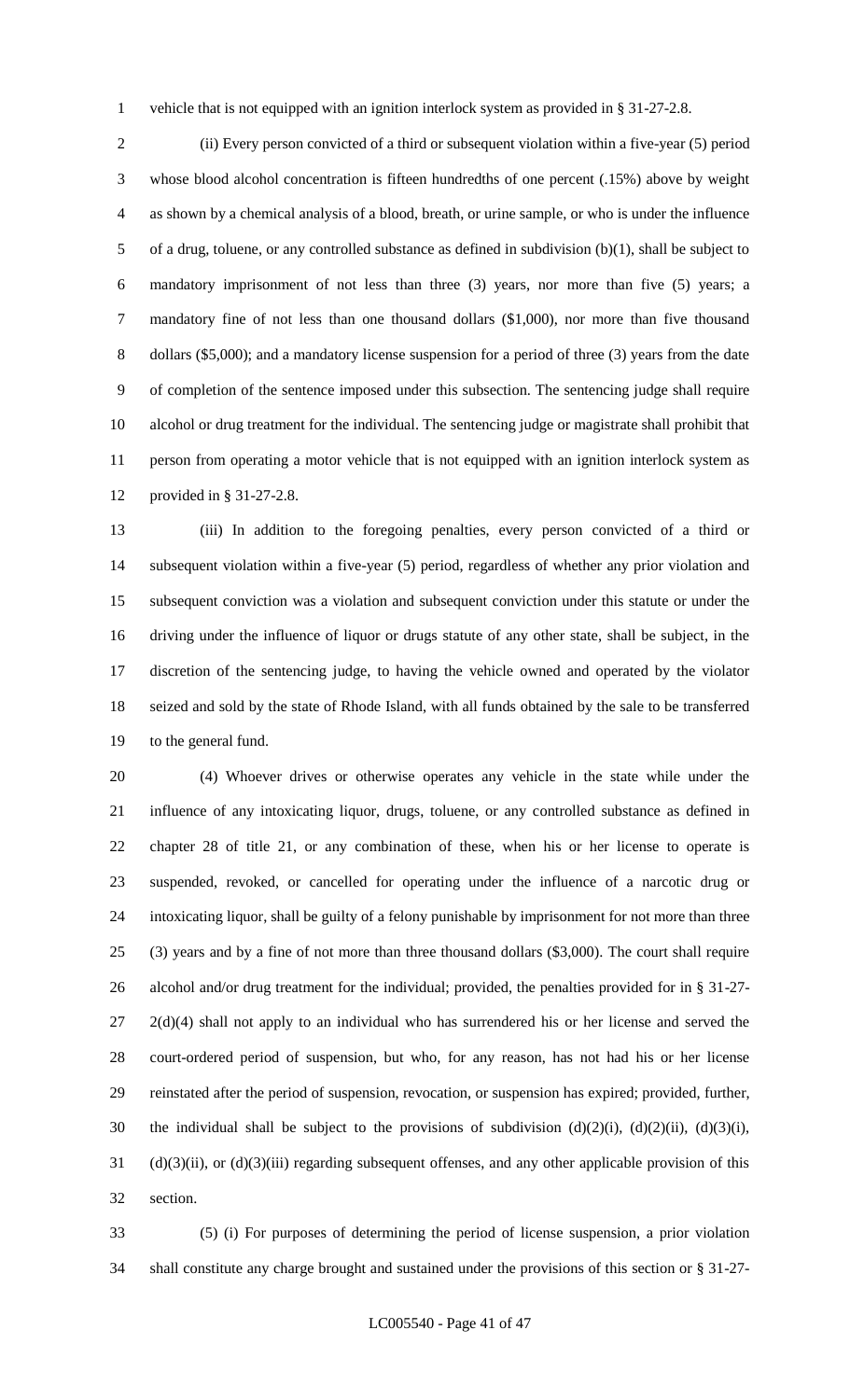2.1.

 (ii) Any person over the age of eighteen (18) who is convicted under this section for operating a motor vehicle while under the influence of alcohol, other drugs, or a combination of these, while a child under the age of thirteen (13) years was present as a passenger in the motor vehicle when the offense was committed, may be sentenced to a term of imprisonment of not more than one year, and further, shall not be entitled to the benefit of suspension or deferment of this sentence. The sentence imposed under this section may be served in any unit of the adult correctional institutions in the discretion of the sentencing judge.

 (6) (i) Any person convicted of a violation under this section shall pay a highway assessment fine of five hundred dollars (\$500) that shall be deposited into the general fund. The assessment provided for by this subsection shall be collected from a violator before any other fines authorized by this section.

 (ii) Any person convicted of a violation under this section shall be assessed a fee of eighty-six dollars (\$86).

 (7) (i) If the person convicted of violating this section is under the age of eighteen (18) years, for the first violation he or she shall be required to perform ten (10) to sixty (60) hours of public community restitution and the juvenile's driving license shall be suspended for a period of six (6) months, and may be suspended for a period up to eighteen (18) months. The sentencing judge shall also require attendance at a special course on driving while intoxicated or under the influence of a controlled substance and alcohol or drug education and/or treatment for the juvenile. The juvenile may also be required to pay a highway assessment fine of no more than five hundred dollars (\$500) and the assessment imposed shall be deposited into the general fund.

 (ii) If the person convicted of violating this section is under the age of eighteen (18) years, for a second or subsequent violation regardless of whether any prior violation and subsequent conviction was a violation and subsequent under this statute or under the driving under the influence of liquor or drugs statute of any other state, he or she shall be subject to a mandatory suspension of his or her driving license until such time as he or she is twenty-one (21) years of age and may, in the discretion of the sentencing judge, also be sentenced to the Rhode Island training school for a period of not more than one year and/or a fine of not more than five hundred dollars (\$500).

 (8) Any person convicted of a violation under this section may undergo a clinical assessment at the community college of Rhode Island's center for workforce and community education. Should this clinical assessment determine problems of alcohol, drug abuse, or psychological problems associated with alcoholic or drug abuse, this person shall be referred to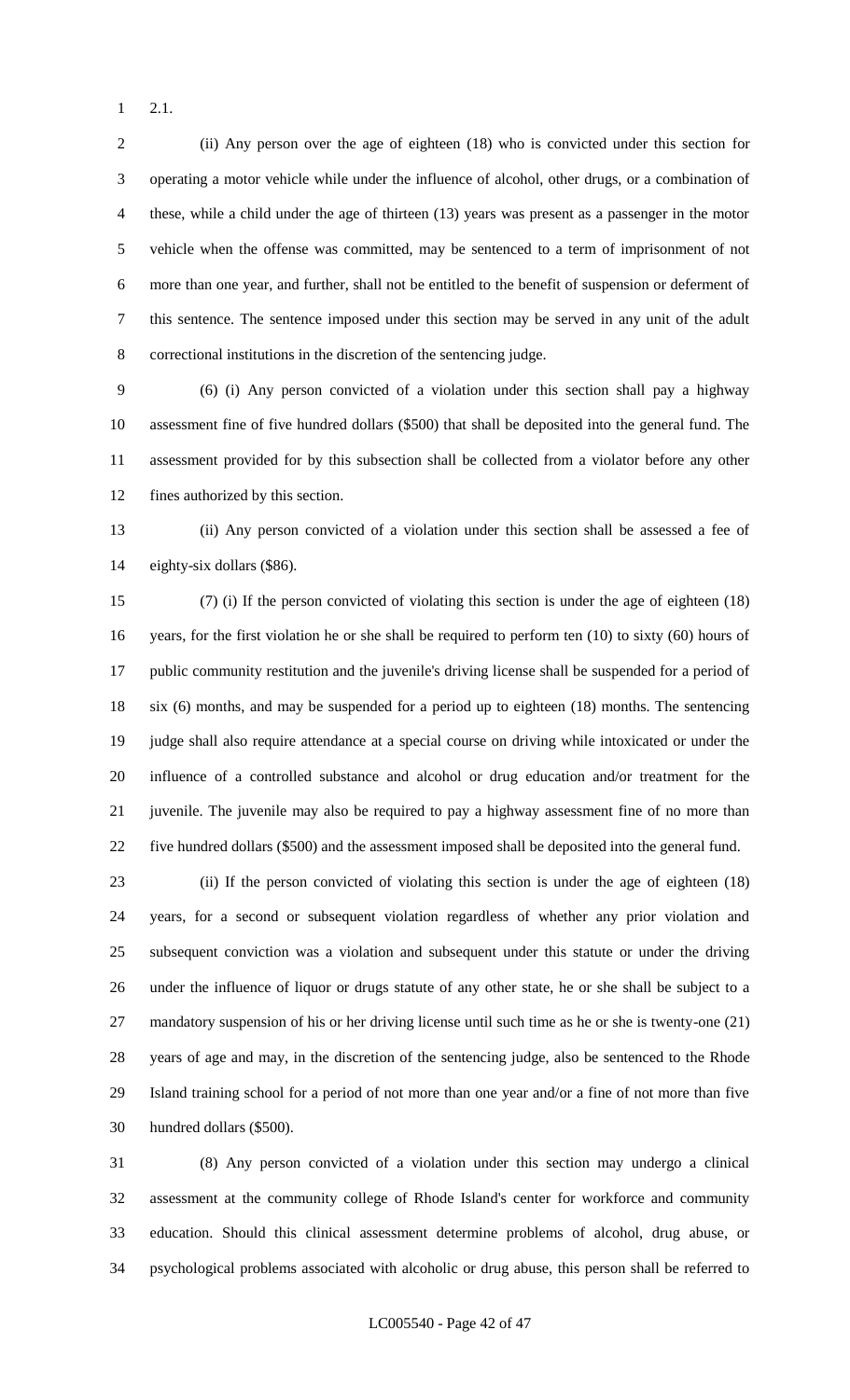an appropriate facility, licensed or approved by the department of behavioral healthcare, developmental disabilities and hospitals, for treatment placement, case management, and monitoring. In the case of a servicemember or veteran, the court may order that the person be evaluated through the Veterans' Administration. Should the clinical assessment determine problems of alcohol, drug abuse, or psychological problems associated with alcohol or drug abuse, the person may have their treatment, case management, and monitoring administered or approved by the Veterans' Administration.

 (e) Percent by weight of alcohol in the blood shall be based upon milligrams of alcohol per one hundred (100) cubic centimeters of blood.

 (f) (1) There is established an alcohol and drug safety unit within the division of motor vehicles to administer an alcohol safety action program. The program shall provide for placement and follow-up for persons who are required to pay the highway safety assessment. The alcohol and drug safety action program will be administered in conjunction with alcohol and drug programs licensed by the department of behavioral healthcare, developmental disabilities and hospitals.

 (2) Persons convicted under the provisions of this chapter shall be required to attend a special course on driving while intoxicated or under the influence of a controlled substance, and/or participate in an alcohol or drug treatment program; provided, however, that the court may permit a servicemember or veteran to complete any court-approved counseling program administered or approved by the Veterans' Administration. The course shall take into consideration any language barrier that may exist as to any person ordered to attend, and shall provide for instruction reasonably calculated to communicate the purposes of the course in accordance with the requirements of the subsection. Any costs reasonably incurred in connection with the provision of this accommodation shall be borne by the person being retrained. A copy of any violation under this section shall be forwarded by the court to the alcohol and drug safety unit. In the event that persons convicted under the provisions of this chapter fail to attend and complete the above course or treatment program, as ordered by the judge, then the person may be brought before the court, and after a hearing as to why the order of the court was not followed, may be sentenced to jail for a period not exceeding one year.

 (3) The alcohol and drug safety action program within the division of motor vehicles shall be funded by general revenue appropriations.

 (g) The director of the health department of the state of Rhode Island is empowered to make and file with the secretary of state regulations that prescribe the techniques and methods of chemical analysis of the person's body fluids or breath and the qualifications and certification of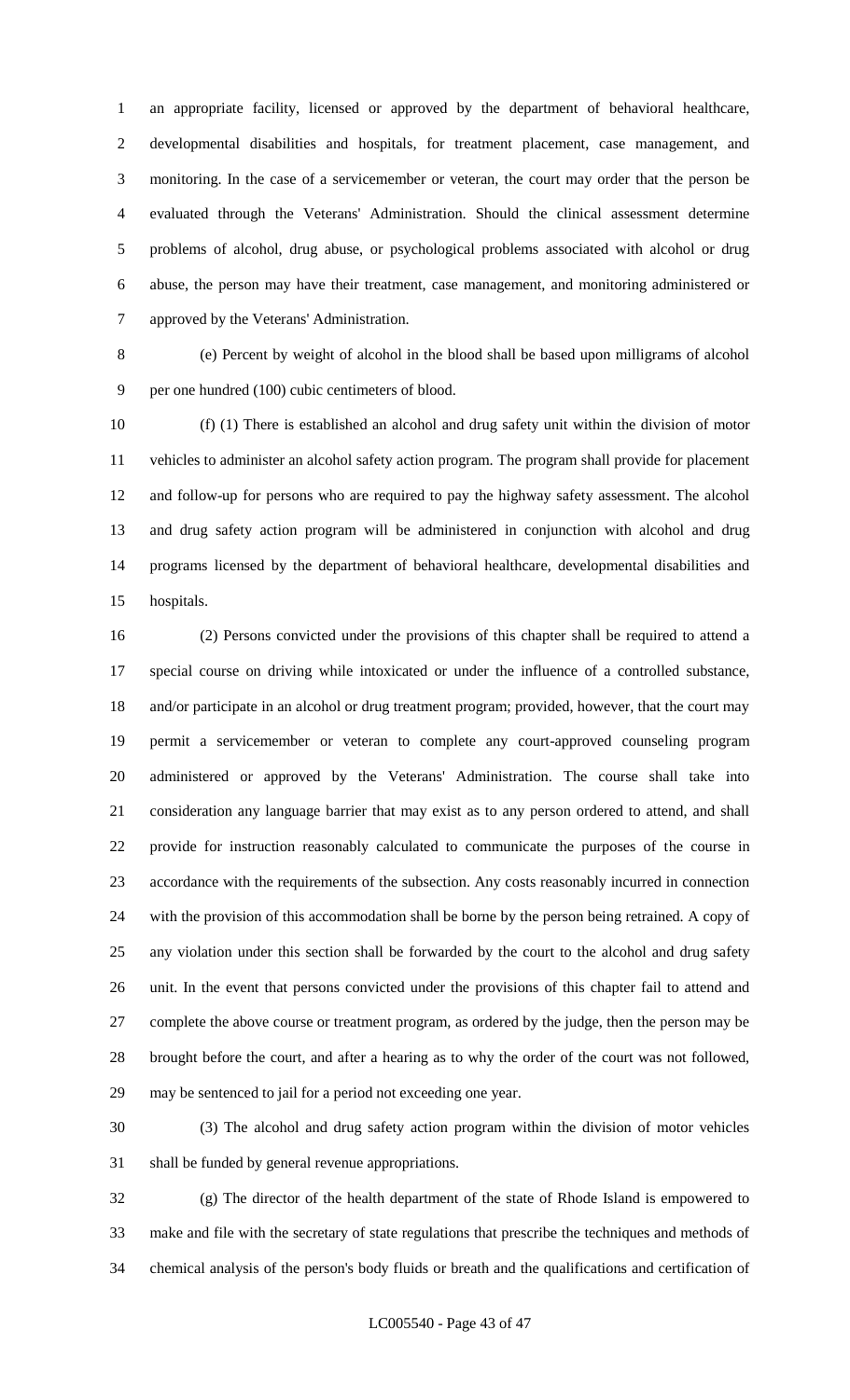individuals authorized to administer this testing and analysis.

 (h) Jurisdiction for misdemeanor violations of this section shall be with the district court for persons eighteen (18) years of age or older and to the family court for persons under the age of eighteen (18) years. The courts shall have full authority to impose any sentence authorized, and to order the suspension of any license, for violations of this section. All trials in the district court and family court of violations of the section shall be scheduled within thirty (30) days of the arraignment date. No continuance or postponement shall be granted except for good cause shown. Any continuances that are necessary shall be granted for the shortest practicable time. Trials in superior court are not required to be scheduled within thirty (30) days of the arraignment date.

 (i) No fines, suspensions, assessments, alcohol or drug treatment programs, course on driving while intoxicated or under the influence of a controlled substance, public community restitution, or jail provided for under this section can be suspended.

 (j) An order to attend a special course on driving while intoxicated that shall be administered in cooperation with a college or university accredited by the state, shall include a provision to pay a reasonable tuition for the course in an amount not less than twenty-five dollars (\$25.00), and a fee of one hundred seventy-five dollars (\$175), which fee shall be deposited into the general fund.

 (k) For the purposes of this section, any test of a sample of blood, breath, or urine for the presence of alcohol that relies in whole or in part upon the principle of infrared light absorption is considered a chemical test.

 (l) If any provision of this section, or the application of any provision, shall for any reason be judged invalid, such a judgment shall not affect, impair, or invalidate the remainder of the section, but shall be confined in this effect to the provision or application directly involved in the controversy giving rise to the judgment.

 (m) For the purposes of this section, "servicemember" means a person who is presently serving in the armed forces of the United States, including the Coast Guard, a reserve component thereof, or the National Guard. "Veteran" means a person who has served in the armed forces, including the Coast Guard of the United States, a reserve component thereof, or the National Guard, and has been discharged under other than dishonorable conditions.

### **31-27-2.4. Driving while in possession of controlled substances.**

 (a) In addition to any other penalty prescribed by law, whoever operates any motor vehicle while knowingly having in the motor vehicle or in his or her possession, a controlled substance, as defined in § 21-28-1.02, except for possession of up to one ounce (1 oz.) of marijuana, shall have his or her license suspended for a period of six (6) months.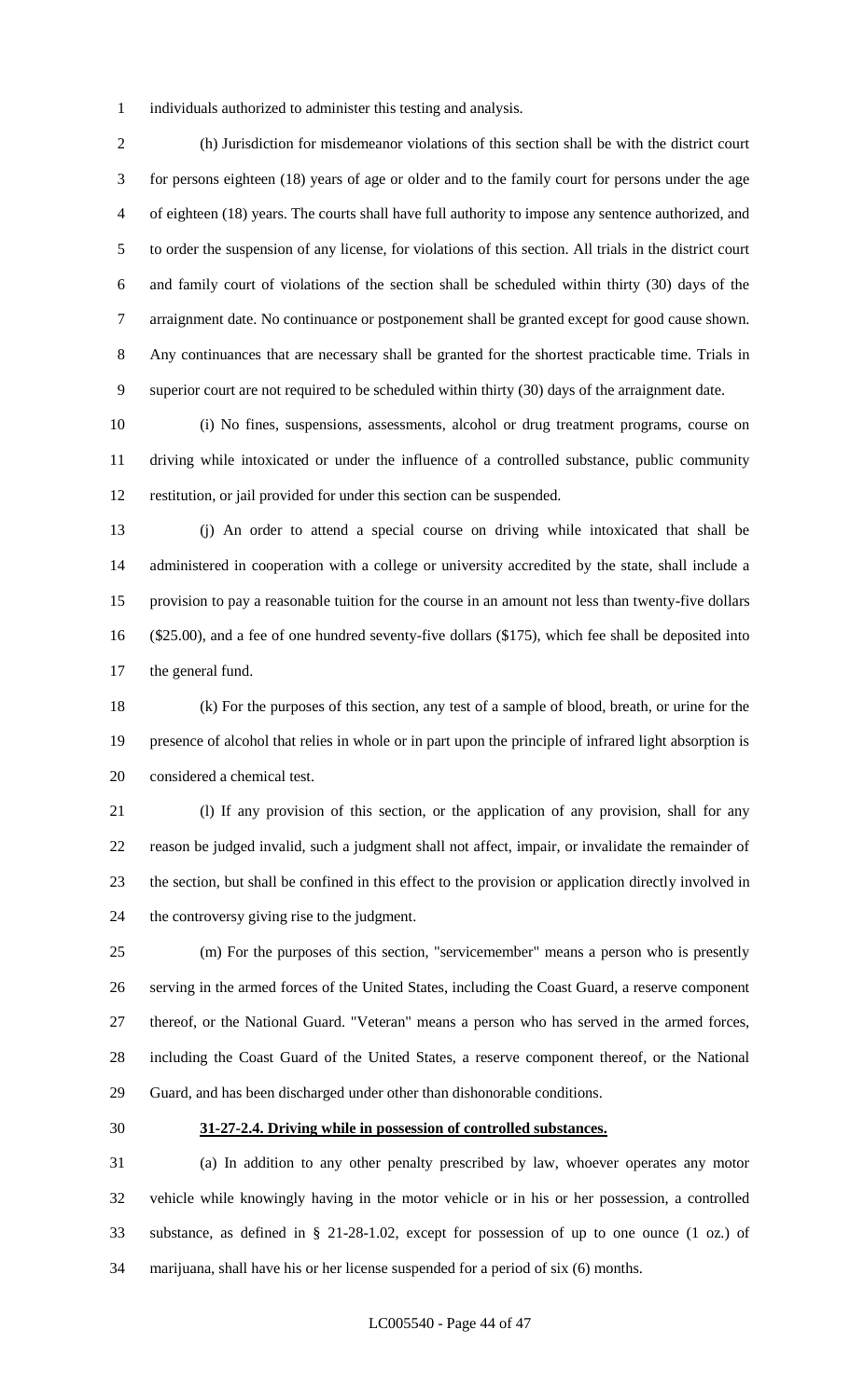- (b) This section shall not apply to any person who lawfully possesses a controlled substance, as defined in § 21-28-1.02, as a direct result and pursuant to a valid prescription from a licensed medical practitioner, or as otherwise authorized by chapter 28 of title 21. (c) This section shall not apply to any person who possesses marijuana as allowed by chapters 28.6 or 28.11 of title 21. SECTION 6. Section 44-11-11 of the General Laws in Chapter 44-11 entitled "Business Corporation Tax" is hereby amended to read as follows: **44-11-11. "Net income" defined.** (a) (1) "Net income" means, for any taxable year and for any corporate taxpayer, the taxable income of the taxpayer for that taxable year under the laws of the United States, plus: (i) Any interest not included in the taxable income; (ii) Any specific exemptions; (iii) The tax imposed by this chapter; and minus (iv) Interest on obligations of the United States or its possessions, and other interest exempt from taxation by this state; and (v) The federal net operating loss deduction. (2) All binding federal elections made by or on behalf of the taxpayer applicable either directly or indirectly to the determination of taxable income shall be binding on the taxpayer except where this chapter or its attendant regulations specifically modify or provide otherwise. Rhode Island taxable income shall not include the "gross-up of dividends" required by the federal Internal Revenue Code to be taken into taxable income in connection with the taxpayer's election of the foreign tax credit. (b) A net operating loss deduction shall be allowed which shall be the same as the net operating loss deduction allowed under 26 U.S.C. § 172, except that: (1) Any net operating loss included in determining the deduction shall be adjusted to reflect the inclusions and exclusions from entire net income required by subsection (a) of this section and § 44-11-11.1; (2) The deduction shall not include any net operating loss sustained during any taxable year in which the taxpayer was not subject to the tax imposed by this chapter; and (3) The deduction shall not exceed the deduction for the taxable year allowable under 26 U.S.C. § 172; provided, that the deduction for a taxable year may not be carried back to any other taxable year for Rhode Island purposes but shall only be allowable on a carry forward basis for the five (5) succeeding taxable years.
- 

(c) "Domestic international sales corporations" (referred to as DISCs), for the purposes of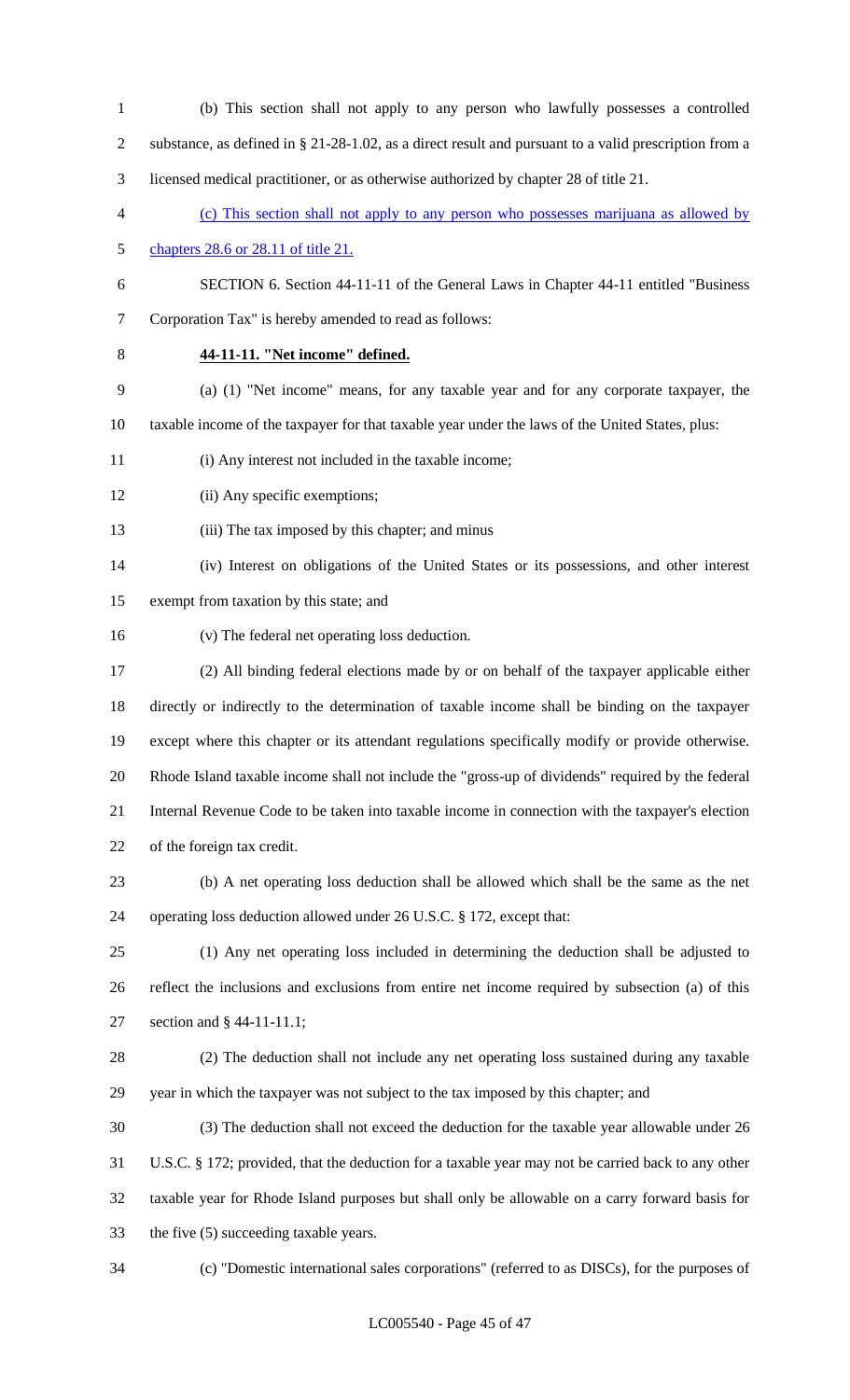1 this chapter, will be treated as they are under federal income tax law and shall not pay the amount 2 of the tax computed under § 44-11-2(a). Any income to shareholders of DISCs is to be treated in 3 the same manner as it is treated under federal income tax law as it exists on December 31, 1984.

 (d) A corporation which qualifies as a "foreign sales corporation" (FSC) under the provisions of subchapter N, 26 U.S.C. § 861 et seq., and which has in effect for the entire taxable year a valid election under federal law to be treated as a FSC, shall not pay the amount of the tax computed under § 44-11-2(a). Any income to shareholders of FSCs is to be treated in the same manner as it is treated under federal income tax law as it exists on January 1, 1985.

9 (e) Notwithstanding any federal tax law to the contrary, in computing net income for 10 businesses exempted from criminal penalties under §§ 21-28.6-12 or 21-28.10-4, there shall be

11 allowed as a deduction from state taxes all the ordinary and necessary expenses paid or incurred

12 during the taxable year in carrying on any trade or business, including, but not limited to,

13 reasonable allowance for salaries or other compensation for personal services actually rendered.

14 SECTION 7. Chapter 44-49 of the General Laws entitled "Taxation of Marijuana and 15 Controlled Substances" is hereby amended by adding thereto the following section:

16 **44-49-17. No tax stamp required.**

17 Controlled substance tax payment with a stamp or other official indicia, as referred to in §

18 44-49-5, is not required for marijuana establishments and the penalties provided for in this

- 19 chapter do not apply to those acting in accordance with the laws of and regulations enacted
- 20 through the authority of title 21.

21 SECTION 8. This act shall take effect upon passage.

======== LC005540 ========